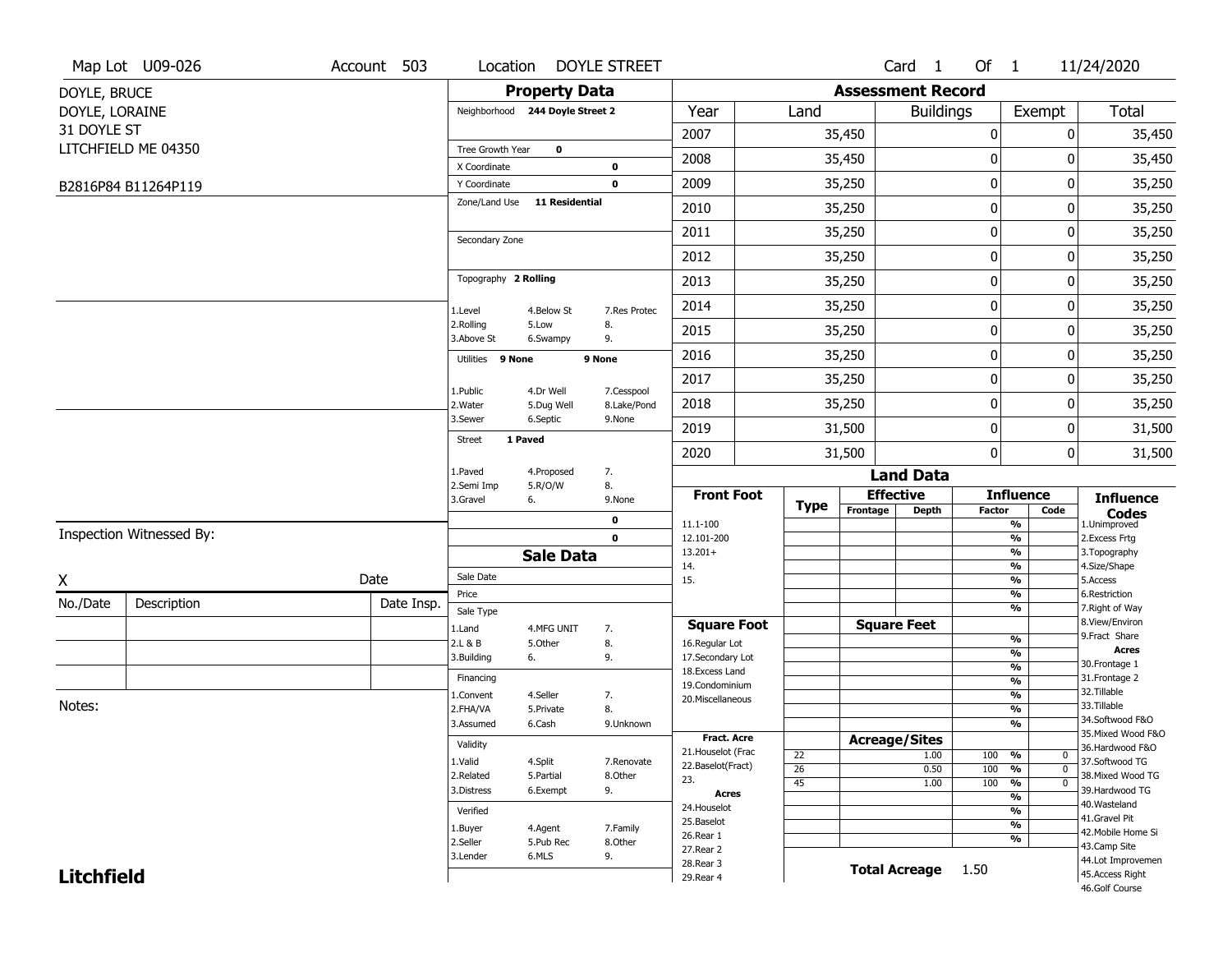|                       |                 |                                                   |                       |                  |            |                                       |               |                        |              |                 | Litchfield          |                   |      |            |
|-----------------------|-----------------|---------------------------------------------------|-----------------------|------------------|------------|---------------------------------------|---------------|------------------------|--------------|-----------------|---------------------|-------------------|------|------------|
|                       | Map Lot U09-026 |                                                   |                       |                  |            | Account 503                           |               | Location               |              |                 | <b>DOYLE STREET</b> | Card <sub>1</sub> | Of 1 | 11/24/2020 |
| <b>Building Style</b> |                 |                                                   | <b>SF Bsmt Living</b> |                  |            |                                       |               | Layout                 |              |                 |                     |                   |      |            |
| 0.Uncoded             | 4.Cape          | 8.Log                                             | Fin Bsmt Grade        |                  |            |                                       |               | 1.Typical              | 4.           |                 | 7.                  |                   |      |            |
| 1.Conv.               | 5.Garrison      | 9.0ther                                           |                       | OPEN-5-CUSTOMIZE |            |                                       |               | 2.Inadeg               | 5.           |                 | 8.                  |                   |      |            |
| 2.Ranch               | 6.Split         | 10.Tri-Lev                                        | Heat Type             | 100%             |            |                                       |               | 3.                     | 6.           |                 | 9.                  |                   |      |            |
| 3.R Ranch             | 7.Contemp       | 11.Earth O                                        | 0.Uncoded             |                  | 4.Steam    |                                       | 8.Fl/Wall     | Attic                  |              |                 |                     |                   |      |            |
| <b>Dwelling Units</b> |                 |                                                   | 1.HWBB                |                  | 5.FWA      |                                       | 9.No Heat     | 1.1/4 Fin              | 4.Full Fin   |                 | 7.                  |                   |      |            |
| Other Units           |                 |                                                   | 2.HWCI                |                  | 6.GravWA   |                                       | 10.Radiant    | 2.1/2 Fin              | 5.Fl/Stair   |                 | 8.                  |                   |      |            |
| <b>Stories</b>        |                 |                                                   | 3.H Pump              |                  | 7.Electric |                                       | 11.Radiant    | 3.3/4 Fin              | 6.           |                 | 9.None              |                   |      |            |
| 1.1                   | 4.1.5           | 7.1.25                                            | Cool Type             | 0%               |            |                                       |               | Insulation             |              |                 |                     |                   |      |            |
| 2.2                   | 5.1.75          | 8.3.5                                             | 1.Refrig              |                  | 4.W&C Air  |                                       | 7.RadHW       | 1.Full                 | 4.Minimal    |                 | 7.                  |                   |      |            |
| 3.3                   | 6.2.5           | 9.4                                               | 2.Evapor              |                  | 5.Monitor- | 8.                                    |               | 2.Heavy                | 5.Partial    |                 | 8.                  |                   |      |            |
| <b>Exterior Walls</b> |                 |                                                   | 3.H Pump              |                  | 6.Monitor- | 9.None                                |               | 3.Capped               | 6.           |                 | 9.None              |                   |      |            |
| 0.Uncoded             | 4.Asbestos      | 8.Concrete                                        | Kitchen Style         |                  |            |                                       |               | Unfinished %           |              |                 |                     |                   |      |            |
| 1.Wd Clapb            | 5.Stucco        | 9.Other                                           | 1.Modern              |                  | 4.Obsolete | 7.                                    |               | Grade & Factor         |              |                 |                     |                   |      |            |
| 2.Vinyl               | 6.Brick         | 10.Wd shin                                        | 2.Typical             | 5.               |            | 8.                                    |               | 1.E Grade              | 4.B Grade    |                 | 7.AAA Grad          |                   |      |            |
| 3.Compos.             | 7.Stone         | 11.T1-11                                          | 3.Old Type            | 6.               |            | 9.None                                |               | 2.D Grade              | 5.A Grade    |                 | 8.M&S               |                   |      |            |
| Roof Surface          |                 |                                                   | Bath(s) Style         |                  |            |                                       |               | 3.C Grade              |              | 6.AA Grade      | 9.Same              |                   |      |            |
| 1.Asphalt             | 4.Composit      | 7.Rolled R                                        | 1.Modern              |                  | 4.Obsolete | 7.                                    |               | SQFT (Footprint)       |              |                 |                     |                   |      |            |
| 2.Slate               | 5.Wood          | 8.                                                | 2. Typical            | 5.               |            | 8.                                    |               | Condition              |              |                 |                     |                   |      |            |
| 3.Metal               | 6.Other         | 9.                                                | 3.Old Type            | 6.               |            | 9.None                                |               | 1.Poor                 | 4.Avg        |                 | 7.V G               |                   |      |            |
|                       |                 |                                                   |                       |                  |            |                                       |               | 2.Fair                 |              |                 | 8.Exc               |                   |      |            |
| SF Masonry Trim       |                 |                                                   | # Rooms               |                  |            |                                       |               |                        | $5.Avg+$     |                 |                     |                   |      |            |
| OPEN-3-CUSTOM         |                 |                                                   | # Bedrooms            |                  |            |                                       |               | 3.Avg-                 | 6.Good       |                 | 9.Same              |                   |      |            |
| OPEN-4-CUSTOM         |                 |                                                   | # Full Baths          |                  |            |                                       |               | Phys. % Good           |              |                 |                     |                   |      |            |
| Year Built            |                 |                                                   | # Half Baths          |                  |            |                                       |               | Funct. % Good          |              |                 |                     |                   |      |            |
| Year Remodeled        |                 |                                                   | # Addn Fixtures       |                  |            |                                       |               | <b>Functional Code</b> |              |                 |                     |                   |      |            |
| Foundation            |                 |                                                   | # Fireplaces          |                  |            |                                       |               | 1.Incomp               | 4.Delap      |                 | 7.No Power          |                   |      |            |
| 1.Concrete            | 4.Wood          | 7.                                                |                       |                  |            |                                       |               | 2.O-Built              | 5.Bsmt       |                 | 8.LongTerm          |                   |      |            |
| 2.C Block             | 5.Slab          | 8.                                                |                       |                  |            |                                       |               | 3.Damage               |              | 6.Common        | 9.None              |                   |      |            |
| 3.Br/Stone            | 6.Piers         | 9.                                                |                       |                  |            |                                       |               | Econ. % Good           |              |                 |                     |                   |      |            |
| Basement              |                 |                                                   |                       |                  |            |                                       |               | Economic Code          |              |                 |                     |                   |      |            |
| $1.1/4$ Bmt           | 4.Full Bmt      | 7.                                                |                       |                  |            |                                       |               | 0.None                 |              | 3.No Power      | 9.None              |                   |      |            |
| 2.1/2 Bmt             | 5.Crawl Sp      | 8.                                                |                       |                  |            |                                       |               | 1.Location             |              | 4.Generate      | 8.                  |                   |      |            |
| 3.3/4 Bmt             | 6.              | 9.None                                            |                       |                  |            | <i>Software</i>                       |               | 2.Encroach             | 5.Multi-Fa   |                 | 9.                  |                   |      |            |
| Bsmt Gar # Cars       |                 |                                                   |                       |                  |            | A Division of Harris Computer Systems |               | <b>Entrance Code</b>   | $\mathbf{o}$ |                 |                     |                   |      |            |
| Wet Basement          |                 |                                                   |                       |                  |            |                                       |               | 1.Interior             | 4.Vacant     |                 | 7.                  |                   |      |            |
| 1.Dry                 | 4.Dirt Flr      | 7.                                                |                       |                  |            |                                       |               | 2.Refusal              |              | 5.Estimate      | 8.                  |                   |      |            |
| 2.Damp                | 5.              | 8.                                                |                       |                  |            |                                       |               | 3.Informed             | 6.Existing   |                 | 9.                  |                   |      |            |
| 3.Wet                 | 6.              | 9.                                                |                       |                  |            |                                       |               | Information Code 0     |              |                 |                     |                   |      |            |
|                       |                 |                                                   |                       |                  |            |                                       |               | 1.Owner                | 4.Agent      |                 | 7.Vacant            |                   |      |            |
|                       |                 |                                                   |                       |                  |            |                                       |               | 2.Relative             | 5.Estimate   |                 | 8.                  |                   |      |            |
|                       |                 | Date Inspected                                    |                       |                  |            |                                       |               | 3.Tenant               | 6.Other      |                 | 9.                  |                   |      |            |
|                       |                 | <b>Additions, Outbuildings &amp; Improvements</b> |                       |                  |            |                                       |               |                        |              |                 | 1.One Story Fram    |                   |      |            |
|                       |                 | Year                                              | Units                 | Grade            | Cond       | Phys.                                 | Funct.        | Sound Value            |              |                 | 2. Two Story Fram   |                   |      |            |
| Type                  |                 |                                                   |                       |                  |            |                                       |               |                        |              |                 | 3. Three Story Fr   |                   |      |            |
|                       |                 |                                                   |                       |                  |            | $\%$                                  | $\%$          |                        |              | 4.1 & 1/2 Story |                     |                   |      |            |
|                       |                 |                                                   |                       |                  |            | %                                     | $\%$          |                        |              | 5.1 & 3/4 Story |                     |                   |      |            |
|                       |                 |                                                   |                       |                  |            | $\frac{1}{2}$                         | $\frac{0}{6}$ |                        |              | 6.2 & 1/2 Story |                     |                   |      |            |
|                       |                 |                                                   |                       |                  |            |                                       |               |                        |              |                 | 21. Open Frame Por  |                   |      |            |
|                       |                 |                                                   |                       |                  |            | $\%$                                  | $\%$          |                        |              |                 | 22.Encl Frame Por   |                   |      |            |
|                       |                 |                                                   |                       |                  |            | $\sqrt{6}$                            | $\%$          |                        |              |                 | 23. Frame Garage    |                   |      |            |
|                       |                 |                                                   |                       |                  |            | $\frac{1}{2}$                         | $\%$          |                        |              | 24.Frame Shed   |                     |                   |      |            |
|                       |                 |                                                   |                       |                  |            | $\sqrt{6}$                            | $\%$          |                        |              |                 | 25. Frame Bay Wind  |                   |      |            |
|                       |                 |                                                   |                       |                  |            |                                       |               |                        |              |                 | 26.1SFr Overhang    |                   |      |            |
|                       |                 |                                                   |                       |                  |            | $\%$                                  | $\%$          |                        |              |                 | 27.Unfin Basement   |                   |      |            |
|                       |                 |                                                   |                       |                  |            | $\sqrt{6}$                            | $\%$          |                        |              |                 | 28. Unfinished Att  |                   |      |            |
|                       |                 |                                                   |                       |                  |            | $\%$                                  | $\%$          |                        |              |                 | 29. Finished Attic  |                   |      |            |
|                       |                 |                                                   |                       |                  |            |                                       |               |                        |              |                 |                     |                   |      |            |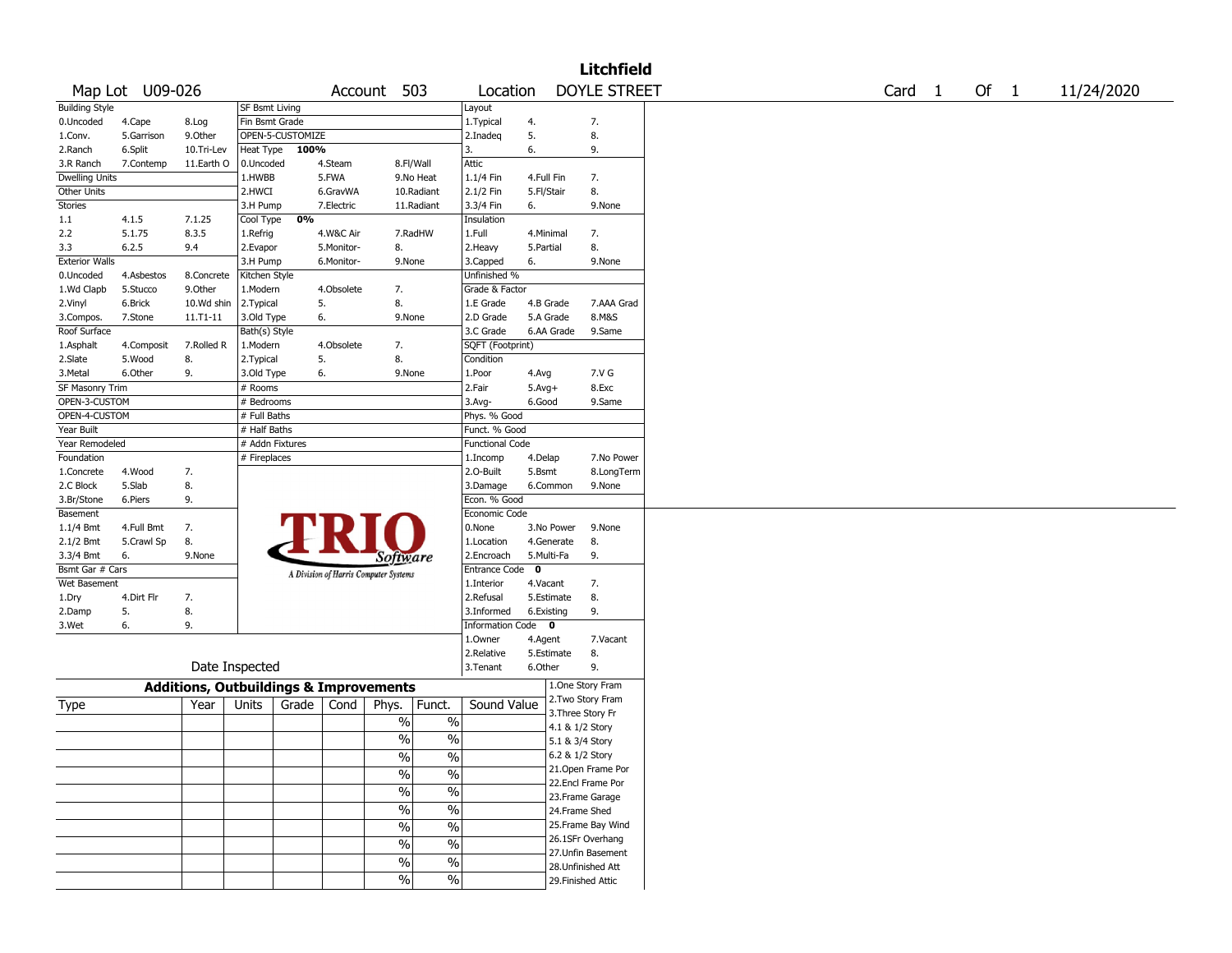|                   | Map Lot U09-027                                    | Account 911 |                                    |                         | Location 91 EASY STREET   |                                      |             |                          | Card 1           | Of $1$        |                                           | 11/24/2020                           |
|-------------------|----------------------------------------------------|-------------|------------------------------------|-------------------------|---------------------------|--------------------------------------|-------------|--------------------------|------------------|---------------|-------------------------------------------|--------------------------------------|
| PELLETIER, JODY J |                                                    |             |                                    | <b>Property Data</b>    |                           |                                      |             | <b>Assessment Record</b> |                  |               |                                           |                                      |
| 91 EASY STREET    |                                                    |             | Neighborhood 60 Easy Street        |                         |                           | Year                                 | Land        |                          | <b>Buildings</b> |               | Exempt                                    | <b>Total</b>                         |
|                   | LITCHFIELD ME 04350                                |             |                                    |                         |                           | 2007                                 |             | 43,200                   |                  | 65,893        | 6,000                                     | 103,093                              |
|                   |                                                    |             | Tree Growth Year                   | $\mathbf 0$             |                           | 2008                                 |             | 43,200                   |                  | 65,591        | 5,700                                     | 103,091                              |
|                   |                                                    |             | X Coordinate                       |                         | $\mathbf 0$               |                                      |             |                          |                  |               |                                           |                                      |
|                   | B5836P86 B8701P28 B10394P296 B11465P301 B11465P303 |             | Y Coordinate<br>Zone/Land Use      | <b>11 Residential</b>   | $\mathbf 0$               | 2009                                 |             | 43,200                   |                  | 63,351        | 5,700                                     | 100,851                              |
| Previous Owner    | GAVULA, PATRICIA M                                 |             |                                    |                         |                           | 2010                                 |             | 43,200                   |                  | 64,697        | 0                                         | 107,897                              |
| 940 NORTH ROAD    |                                                    |             | Secondary Zone                     |                         |                           | 2011                                 |             | 41,940                   |                  | 45,822        | 0                                         | 87,762                               |
|                   |                                                    |             |                                    |                         |                           | 2012                                 |             | 41,940                   |                  | 45,822        | 0                                         | 87,762                               |
|                   | HINESBURG VT 05461                                 |             | Topography 2 Rolling               |                         |                           | 2013                                 |             | 41,940                   |                  | 45,615        | 0                                         | 87,555                               |
| Previous Owner    | Sale Date: 7/30/2013                               |             | 1.Level                            | 4.Below St              | 7. Res Protec             | 2014                                 |             | 41,940                   |                  | 45,481        | 0                                         | 87,421                               |
|                   | SAINTE GERMAIN, JOHN                               |             | 2.Rolling<br>3.Above St            | 5.Low<br>6.Swampy       | 8.<br>9.                  | 2015                                 |             | 41,940                   |                  | 45,407        | 0                                         | 87,347                               |
| 91 EASY STREET    | SAINTE GERMAIN, WANDA                              |             | <b>4 Drilled Well</b><br>Utilities |                         | <b>6 Septic System</b>    | 2016                                 |             | 41,940                   |                  | 45,274        | 0                                         | 87,214                               |
|                   | LITCHFIELD ME 04350                                |             |                                    |                         |                           | 2017                                 |             | 41,940                   |                  | 45,066        | 0                                         | 87,006                               |
|                   | Sale Date: 4/21/2010                               |             | 1.Public<br>2. Water               | 4.Dr Well<br>5.Dug Well | 7.Cesspool<br>8.Lake/Pond | 2018                                 |             | 41,940                   |                  | 45,066        | 0                                         | 87,006                               |
| Previous Owner    |                                                    |             | 3.Sewer                            | 6.Septic                | 9.None                    | 2019                                 |             | 61,200                   |                  | 80,500        | 0                                         | 141,700                              |
|                   | SAINTE GERMAIN JOHN<br>43 GILMAN HILL ROAD         |             | 1 Paved<br><b>Street</b>           |                         |                           | 2020                                 |             | 61,200                   |                  | 80,500        | 0                                         | 141,700                              |
| P O BOX 67        |                                                    |             | 1.Paved                            | 4.Proposed              | 7.                        |                                      |             |                          | <b>Land Data</b> |               |                                           |                                      |
|                   | WOOLWICH ME 04579                                  |             | 2.Semi Imp<br>3.Gravel<br>6.       | 5.R/O/W                 | 8.<br>9.None              | <b>Front Foot</b>                    |             | <b>Effective</b>         |                  |               | <b>Influence</b>                          | <b>Influence</b>                     |
|                   | Sale Date: 9/20/2006                               |             |                                    |                         | 0                         |                                      | <b>Type</b> | Frontage                 | Depth            | <b>Factor</b> | Code                                      | <b>Codes</b>                         |
|                   | Inspection Witnessed By:                           |             |                                    |                         | $\mathbf{0}$              | 11.1-100<br>12.101-200               |             |                          |                  |               | %<br>%                                    | 1.Unimproved<br>2. Excess Frtg       |
|                   |                                                    |             |                                    | <b>Sale Data</b>        |                           | $13.201+$                            |             |                          |                  |               | %                                         | 3. Topography                        |
| X                 |                                                    | Date        | Sale Date                          |                         | 7/30/2013                 | 14.<br>15.                           |             |                          |                  |               | %<br>%                                    | 4.Size/Shape<br>5.Access             |
| No./Date          | Description                                        | Date Insp.  | Price                              |                         | 122,000                   |                                      |             |                          |                  |               | %                                         | 6.Restriction                        |
|                   |                                                    |             | Sale Type                          | 2 Land & Buildings      |                           |                                      |             | <b>Square Feet</b>       |                  |               | %                                         | 7. Right of Way<br>8.View/Environ    |
|                   |                                                    |             | 1.Land<br>2.L & B                  | 4.MFG UNIT<br>5.Other   | 7.<br>8.                  | <b>Square Foot</b><br>16.Regular Lot |             |                          |                  |               | %                                         | 9. Fract Share                       |
|                   |                                                    |             | 3.Building<br>6.                   |                         | 9.                        | 17.Secondary Lot                     |             |                          |                  |               | %                                         | Acres                                |
|                   |                                                    |             |                                    |                         |                           |                                      |             |                          |                  |               | %                                         | 30. Frontage 1                       |
|                   |                                                    |             |                                    |                         |                           | 18.Excess Land                       |             |                          |                  |               |                                           |                                      |
|                   |                                                    |             | Financing                          | 1 Conventional          |                           | 19.Condominium                       |             |                          |                  |               | %                                         | 31. Frontage 2<br>32. Tillable       |
| Notes:            |                                                    |             | <b>I.Convent</b><br>2.FHA/VA       | 4.Seller<br>5.Private   | 7.<br>8.                  | 20.Miscellaneous                     |             |                          |                  |               | $\frac{9}{6}$<br>$\overline{\frac{9}{6}}$ | 33.Tillable                          |
|                   |                                                    |             | 3.Assumed                          | 6.Cash                  | 9.Unknown                 |                                      |             |                          |                  |               | %                                         | 34.Softwood F&O                      |
|                   |                                                    |             | Validity                           | 1 Arms Length Sale      |                           | <b>Fract, Acre</b>                   |             | <b>Acreage/Sites</b>     |                  |               |                                           | 35. Mixed Wood F&O                   |
|                   |                                                    |             |                                    |                         |                           | 21. Houselot (Frac                   | 21          |                          | 0.50             | 100           | %<br>0                                    | 36.Hardwood F&O                      |
|                   |                                                    |             | 1.Valid<br>2.Related               | 4.Split<br>5.Partial    | 7.Renovate<br>8.Other     | 22.Baselot(Fract)                    | 26          |                          | 0.40             | 100           | %<br>$\mathbf 0$                          | 37.Softwood TG<br>38. Mixed Wood TG  |
|                   |                                                    |             | 3.Distress                         | 6.Exempt                | 9.                        | 23.<br>Acres                         | 44          |                          | 1.00             | 100           | %<br>$\mathbf 0$                          | 39.Hardwood TG                       |
|                   |                                                    |             | Verified                           | <b>5 Public Record</b>  |                           | 24. Houselot                         | 45          |                          | 0.00             | 100           | $\frac{9}{6}$<br>$\overline{0}$<br>%      | 40. Wasteland                        |
|                   |                                                    |             |                                    |                         |                           | 25.Baselot                           |             |                          |                  |               | %                                         | 41.Gravel Pit                        |
|                   |                                                    |             | 1.Buyer<br>2.Seller                | 4.Agent<br>5.Pub Rec    | 7.Family<br>8.Other       | 26.Rear 1                            |             |                          |                  |               | %                                         | 42. Mobile Home Si                   |
|                   |                                                    |             | 3.Lender                           | 6.MLS                   | 9.                        | 27. Rear 2                           |             |                          |                  |               |                                           | 43.Camp Site                         |
| <b>Litchfield</b> |                                                    |             |                                    |                         |                           | 28. Rear 3<br>29. Rear 4             |             | <b>Total Acreage</b>     |                  | 0.90          |                                           | 44.Lot Improvemen<br>45.Access Right |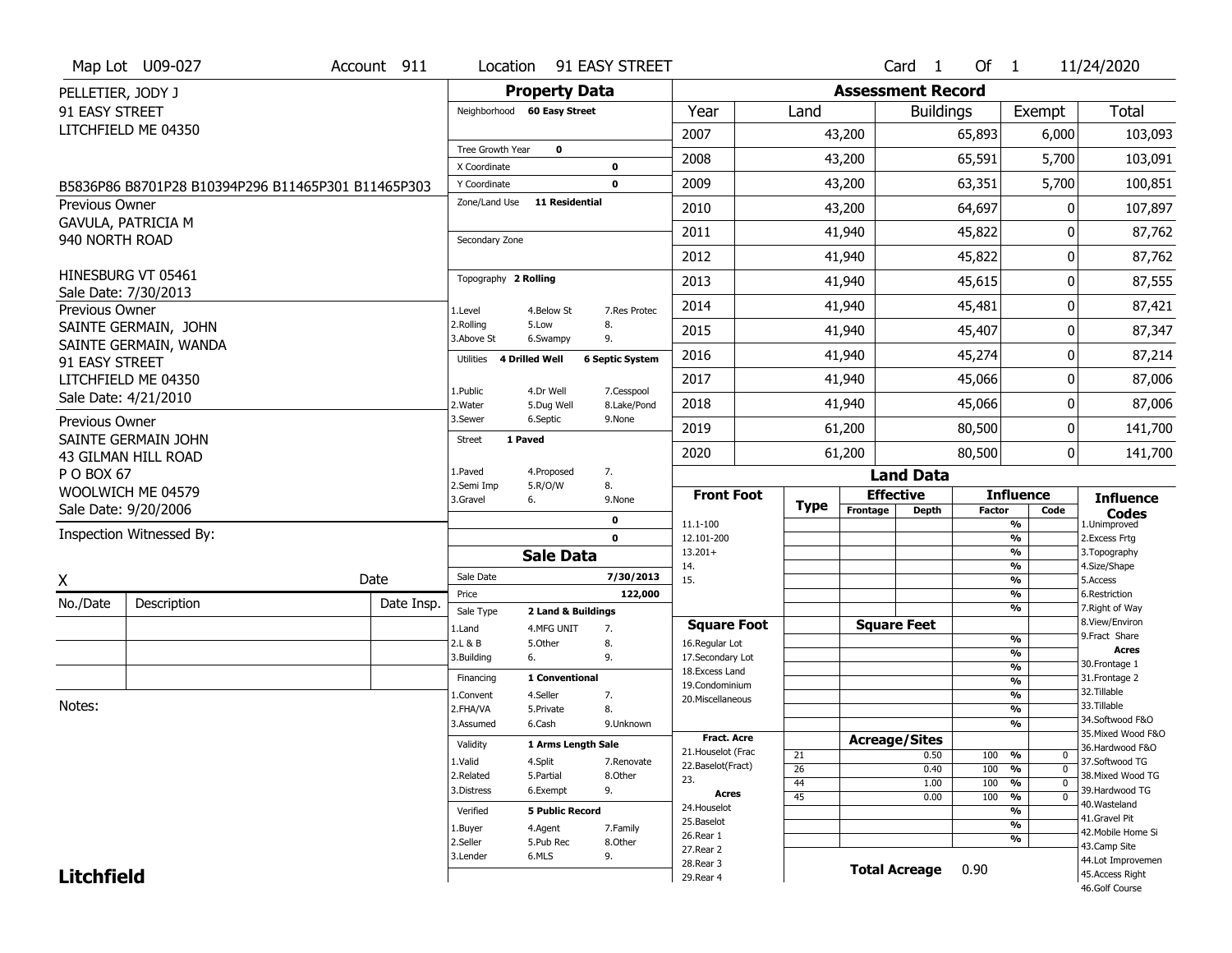|                       |                               |                                                   |                          |       |                         |                                       |                          |                             |                  |                                    | <b>Litchfield</b>  |       |       |               |       |       |       |           |      |      |               |
|-----------------------|-------------------------------|---------------------------------------------------|--------------------------|-------|-------------------------|---------------------------------------|--------------------------|-----------------------------|------------------|------------------------------------|--------------------|-------|-------|---------------|-------|-------|-------|-----------|------|------|---------------|
|                       | Map Lot U09-027               |                                                   |                          |       |                         | Account 911                           |                          | Location                    |                  |                                    | 91 EASY STREET     |       |       |               |       |       |       | Card 1    | Of 1 |      | 11/24/2020    |
|                       | Building Style 1 Conventional |                                                   | SF Bsmt Living           |       | $\mathbf 0$             |                                       |                          | Layout 1 Typical            |                  |                                    |                    |       |       |               |       |       |       |           |      |      |               |
| 0.Uncoded             | 4.Cape                        | 8.Log                                             | Fin Bsmt Grade           |       | 0 <sub>0</sub>          |                                       |                          | 1. Typical                  | 4.               |                                    | 7.                 |       |       |               |       |       |       |           |      |      |               |
| 1.Conv.               | 5.Garrison                    | 9.0ther                                           | OPEN-5-CUSTOMIZE         |       | $\mathbf 0$             |                                       |                          | 2.Inadeq                    | 5.               |                                    | 8.                 |       |       |               |       |       |       |           |      |      |               |
| 2.Ranch               | 6.Split                       | 10.Tri-Lev                                        | Heat Type                | 100%  |                         | 13 Monitor-Propane                    |                          | 3.                          | 6.               |                                    | 9.                 |       |       |               |       |       |       |           |      |      |               |
| 3.R Ranch             | 7.Contemp                     | 11.Earth O                                        | 0.Uncoded                |       | 4.Steam                 |                                       | 8.Fl/Wall                | Attic                       | 5 Floor & Stairs |                                    |                    |       |       |               |       |       |       |           |      |      |               |
| Dwelling Units 1      |                               |                                                   | 1.HWBB                   |       | 5.FWA                   |                                       | 9.No Heat                | 1.1/4 Fin                   |                  | 4.Full Fin                         | 7.                 |       |       |               |       |       |       |           |      |      |               |
| Other Units           | $\mathbf 0$                   |                                                   | 2.HWCI                   |       | 6.GravWA                |                                       | 10.Radiant               | 2.1/2 Fin                   |                  | 5.Fl/Stair                         | 8.                 |       |       |               | 32.0' |       |       |           |      |      |               |
| <b>Stories</b>        | 1 One Story                   |                                                   | 3.H Pump                 |       | 7.Electric              |                                       | 11.Radiant               | 3.3/4 Fin                   | 6.               |                                    | 9.None             |       |       |               |       |       |       |           |      |      |               |
| 1.1                   | 4.1.5                         | 7.1.25                                            | Cool Type                | 0%    |                         | 9 None                                |                          | Insulation 1 Full           |                  |                                    |                    |       |       |               |       |       |       | <b>WD</b> | 8.0' |      |               |
| 2.2                   | 5.1.75                        | 8.3.5                                             | 1.Refrig                 |       | 4.W&C Air               |                                       | 7.RadHW                  | 1.Full                      |                  | 4.Minimal                          | 7.                 |       |       |               |       |       |       |           |      |      |               |
| 3.3                   | 6.2.5                         | 9.4                                               | 2.Evapor                 |       | 5.Monitor-              | 8.                                    |                          | 2.Heavy                     | 5.Partial        |                                    | 8.                 |       |       |               |       |       |       | 5.0'      |      |      |               |
| <b>Exterior Walls</b> | 14 Log Siding                 |                                                   | 3.H Pump                 |       | 6.Monitor-              |                                       | 9.None                   | 3.Capped                    | 6.               |                                    | 9.None             | 24.0' |       |               |       |       |       |           |      |      | <b>GARAGE</b> |
| 0.Uncoded             | 4.Asbestos                    | 8.Concrete                                        | Kitchen Style            |       | 2 Typical               |                                       |                          | Unfinished %                | 0%               |                                    |                    |       |       | 1sA(u)FR/C.S. |       |       |       |           |      |      |               |
| 1.Wd Clapb            | 5.Stucco                      | 9.Other                                           | 1.Modern                 |       | 4.Obsolete              | 7.                                    |                          | Grade & Factor              |                  | 3 Average 95%                      |                    |       |       |               |       |       | 30.0' |           |      |      |               |
| 2.Vinyl               | 6.Brick                       | 10.Wd shin                                        | 2.Typical                |       | 5.                      | 8.                                    |                          | 1.E Grade                   |                  | 4.B Grade                          | 7.AAA Grad         |       |       |               |       |       |       |           |      | 28.0 |               |
| 3.Compos.             | 7.Stone                       | 11.T1-11                                          | 3.Old Type               |       | 6.                      |                                       | 9.None                   | 2.D Grade                   |                  | 5.A Grade                          | 8.M&S              |       |       |               |       |       |       |           |      |      |               |
| Roof Surface          | 3 Sheet Metal                 |                                                   | Bath(s) Style            |       |                         | 2 Typical Bath(s)                     |                          | 3.C Grade                   |                  | 6.AA Grade                         | 9.Same             |       |       |               |       |       |       |           |      |      |               |
| 1.Asphalt             | 4.Composit                    | 7.Rolled R<br>8.                                  | 1.Modern                 |       | 4.Obsolete<br>5.        | 7.<br>8.                              |                          | SQFT (Footprint) 864        | 6 Good           |                                    |                    |       | 16.0' |               |       |       |       |           |      |      |               |
| 2.Slate<br>3.Metal    | 5.Wood<br>6.Other             | 9.                                                | 2.Typical                |       | 6.                      |                                       | 9.None                   | Condition<br>1.Poor         | 4.Avg            |                                    | 7.V G              |       |       |               |       |       |       |           |      |      |               |
| SF Masonry Trim 0     |                               |                                                   | 3.Old Type<br># Rooms    |       | 3                       |                                       |                          | 2.Fair                      | $5.Avg+$         |                                    | 8.Exc              |       |       |               |       |       |       |           |      |      |               |
| OPEN-3-CUSTOM 0       |                               |                                                   | # Bedrooms               |       | $\overline{\mathbf{2}}$ |                                       |                          | $3.$ Avg-                   | 6.Good           |                                    | 9.Same             |       |       | EP/CRL        | 6.0'  |       |       |           |      |      |               |
| OPEN-4-CUSTOM 0       |                               |                                                   | # Full Baths             |       | $\mathbf{1}$            |                                       |                          | Phys. % Good                |                  | 0%                                 |                    | 8.0   |       |               |       | 16.0' |       |           |      |      | 20.0          |
| Year Built            | 1950                          |                                                   | # Half Baths             |       | 0                       |                                       |                          | Funct. % Good               |                  | 100%                               |                    |       | 16.0' |               |       |       |       |           |      |      |               |
| Year Remodeled 1995   |                               |                                                   | # Addn Fixtures          |       | $\mathbf 0$             |                                       |                          | Functional Code             |                  | 9 None                             |                    |       |       |               |       |       |       |           |      |      |               |
| Foundation            | 2 Concrete Block              |                                                   | # Fireplaces             |       | 0                       |                                       |                          | 1.Incomp                    | 4.Delap          |                                    | 7.No Power         |       |       |               |       |       |       |           |      |      |               |
| 1.Concrete            | 4.Wood                        | 7.                                                |                          |       |                         |                                       |                          | 2.0-Built                   | 5.Bsmt           |                                    | 8.LongTerm         |       |       |               |       |       |       |           |      |      |               |
| 2.C Block             | 5.Slab                        | 8.                                                |                          |       |                         |                                       |                          | 3.Damage                    |                  | 6.Common                           | 9.None             |       |       |               |       |       |       |           |      |      |               |
| 3.Br/Stone            | 6.Piers                       | 9.                                                |                          |       |                         |                                       |                          | Econ. % Good 100%           |                  |                                    |                    |       |       |               |       |       |       |           |      |      |               |
| Basement              | <b>5 Crawl Space</b>          |                                                   |                          |       |                         |                                       |                          | Economic Code None          |                  |                                    |                    |       |       |               |       |       |       |           |      |      |               |
| 1.1/4 Bmt             | 4.Full Bmt                    | 7.                                                |                          |       |                         |                                       |                          | 0.None                      |                  | 3.No Power                         | 9.None             |       |       |               |       |       |       |           |      |      |               |
| 2.1/2 Bmt             | 5.Crawl Sp                    | 8.                                                |                          |       |                         |                                       |                          | 1.Location                  |                  | 4.Generate                         | 8.                 |       |       |               |       |       |       |           |      |      |               |
| 3.3/4 Bmt             | 6.                            | 9.None                                            |                          |       |                         | Software                              |                          | 2.Encroach                  |                  | 5.Multi-Fa                         | 9.                 |       |       |               |       |       |       |           |      |      |               |
| Bsmt Gar # Cars 0     |                               |                                                   |                          |       |                         | A Division of Harris Computer Systems |                          | <b>Entrance Code</b>        |                  | 5 Estimated                        |                    |       |       |               |       |       |       |           |      |      |               |
|                       | Wet Basement 9 No Basement    |                                                   |                          |       |                         |                                       |                          | 1.Interior                  | 4.Vacant         |                                    | 7.                 |       |       |               |       |       |       |           |      |      |               |
| 1.Dry                 | 4.Dirt Flr                    | 7.                                                |                          |       |                         |                                       |                          | 2.Refusal                   |                  | 5.Estimate                         | 8.                 |       |       |               |       |       |       |           |      |      |               |
| 2.Damp                | 5.                            | 8.                                                |                          |       |                         |                                       |                          | 3.Informed                  |                  | 6.Existing                         | 9.                 |       |       |               |       |       |       |           |      |      |               |
| 3.Wet                 | 6.                            | 9.                                                |                          |       |                         |                                       |                          | Information Code 5 Estimate |                  |                                    |                    |       |       |               |       |       |       |           |      |      |               |
|                       |                               |                                                   |                          |       |                         |                                       |                          | 1.0wner                     | 4.Agent          |                                    | 7.Vacant           |       |       |               |       |       |       |           |      |      |               |
|                       |                               |                                                   |                          |       |                         |                                       |                          | 2.Relative                  |                  | 5.Estimate                         | 8.                 |       |       |               |       |       |       |           |      |      |               |
|                       |                               |                                                   | Date Inspected 8/24/2018 |       |                         |                                       |                          | 3.Tenant                    | 6.Other          |                                    | 9.                 |       |       |               |       |       |       |           |      |      |               |
|                       |                               | <b>Additions, Outbuildings &amp; Improvements</b> |                          |       |                         |                                       |                          |                             |                  |                                    | 1.One Story Fram   |       |       |               |       |       |       |           |      |      |               |
| Type                  |                               | Year                                              | Units                    |       | Grade $\vert$ Cond      | Phys.                                 | Funct.                   | Sound Value                 |                  |                                    | 2. Two Story Fram  |       |       |               |       |       |       |           |      |      |               |
| 22 Encl Frame         |                               | 2014                                              | 128                      | 9100  | 14                      | 0                                     | % 100 %                  |                             |                  |                                    | 3. Three Story Fr  |       |       |               |       |       |       |           |      |      |               |
| 68 Wood Deck/s        |                               | 0                                                 | 40                       | 3 100 | 4                       | 0                                     | % 100 %                  |                             |                  | 4.1 & 1/2 Story                    |                    |       |       |               |       |       |       |           |      |      |               |
|                       |                               | 1995 560                                          |                          |       |                         |                                       | $\frac{9}{6}$ 100 %      |                             |                  | 5.1 & 3/4 Story<br>6.2 & 1/2 Story |                    |       |       |               |       |       |       |           |      |      |               |
| 23 Frame Garage       |                               |                                                   |                          | 2 100 |                         | 0                                     |                          |                             |                  |                                    | 21. Open Frame Por |       |       |               |       |       |       |           |      |      |               |
|                       |                               |                                                   |                          |       |                         | $\frac{1}{2}$                         | $\frac{0}{0}$            |                             |                  |                                    | 22.Encl Frame Por  |       |       |               |       |       |       |           |      |      |               |
|                       |                               |                                                   |                          |       |                         | $\frac{9}{6}$                         | $\%$                     |                             |                  |                                    | 23. Frame Garage   |       |       |               |       |       |       |           |      |      |               |
|                       |                               |                                                   |                          |       |                         | $\frac{1}{2}$                         | $\overline{\frac{0}{0}}$ |                             |                  | 24.Frame Shed                      |                    |       |       |               |       |       |       |           |      |      |               |
|                       |                               |                                                   |                          |       |                         | $\frac{0}{0}$                         | $\frac{0}{0}$            |                             |                  |                                    | 25. Frame Bay Wind |       |       |               |       |       |       |           |      |      |               |
|                       |                               |                                                   |                          |       |                         |                                       |                          |                             |                  |                                    | 26.1SFr Overhang   |       |       |               |       |       |       |           |      |      |               |
|                       |                               |                                                   |                          |       |                         | $\%$                                  | $\%$                     |                             |                  |                                    | 27. Unfin Basement |       |       |               |       |       |       |           |      |      |               |
|                       |                               |                                                   |                          |       |                         | %                                     | $\overline{\frac{0}{0}}$ |                             |                  |                                    | 28. Unfinished Att |       |       |               |       |       |       |           |      |      |               |
|                       |                               |                                                   |                          |       |                         | $\%$                                  | %                        |                             |                  |                                    | 29. Finished Attic |       |       |               |       |       |       |           |      |      |               |
|                       |                               |                                                   |                          |       |                         |                                       |                          |                             |                  |                                    |                    |       |       |               |       |       |       |           |      |      |               |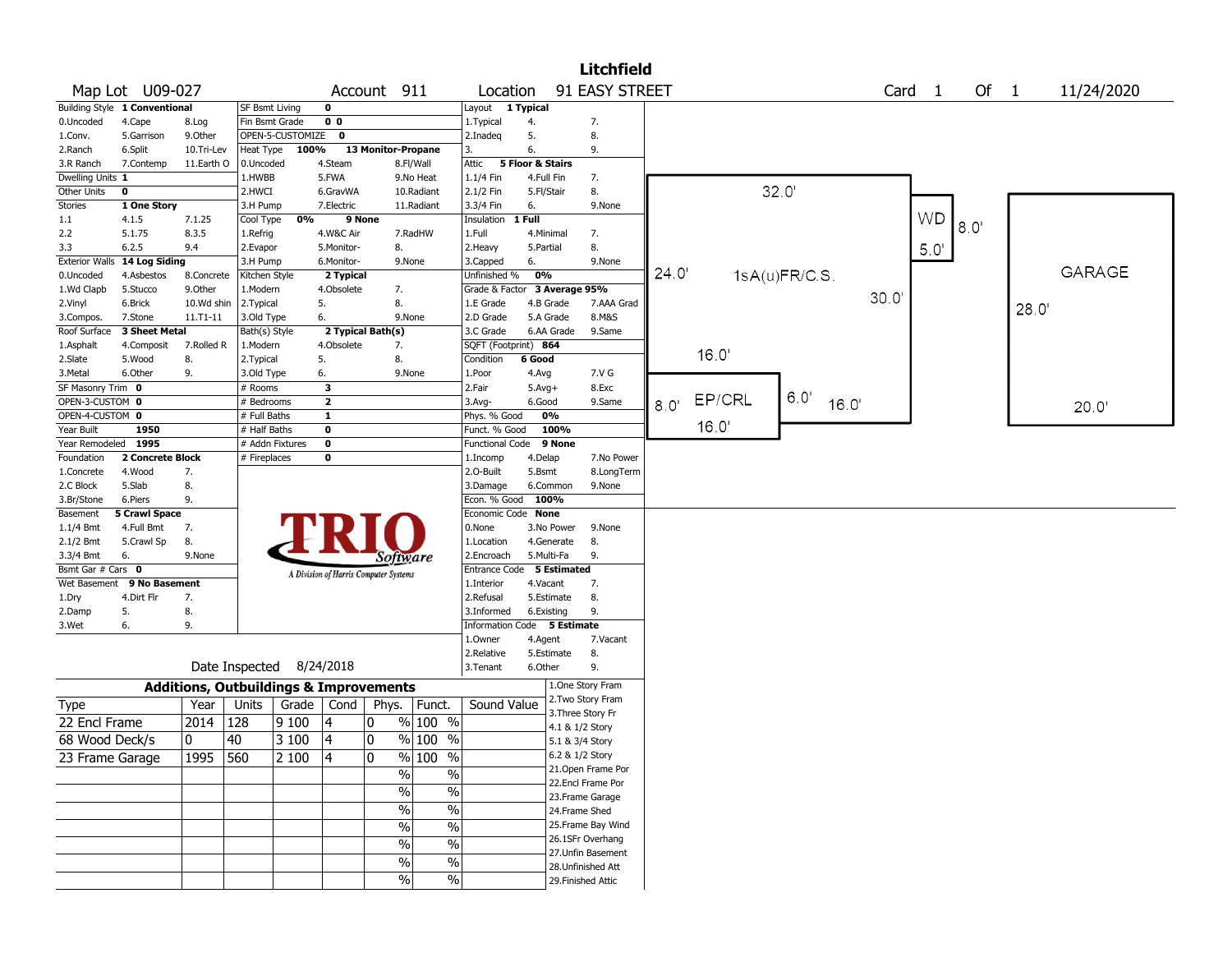|                   | Map Lot U09-028          | Account 315 |                              |                       | Location 83 EASY STREET |                                          |                       |             |                    | Card <sub>1</sub>        | Of $1$        |                                   | 11/24/2020                          |
|-------------------|--------------------------|-------------|------------------------------|-----------------------|-------------------------|------------------------------------------|-----------------------|-------------|--------------------|--------------------------|---------------|-----------------------------------|-------------------------------------|
|                   | STEVENSON, GARDNER C &   |             |                              | <b>Property Data</b>  |                         |                                          |                       |             |                    | <b>Assessment Record</b> |               |                                   |                                     |
|                   | DUBE-STEVENSON DENISE    |             | Neighborhood 60 Easy Street  |                       |                         | Year                                     | Land                  |             |                    | <b>Buildings</b>         |               | Exempt                            | <b>Total</b>                        |
| 309 RIDGE ROAD    |                          |             |                              |                       |                         | 2007                                     |                       | 43,200      |                    |                          | 131,894       | 0                                 | 175,094                             |
|                   | MONMOUTH ME 04259        |             | Tree Growth Year             | $\mathbf 0$           |                         | 2008                                     |                       | 43,200      |                    |                          | 130,575       | 0                                 | 173,775                             |
|                   |                          |             | X Coordinate<br>Y Coordinate |                       | 0<br>$\mathbf 0$        | 2009                                     |                       | 43,200      |                    |                          | 147,856       | 0                                 | 191,056                             |
| B5969P239         |                          |             | Zone/Land Use                | <b>11 Residential</b> |                         |                                          |                       |             |                    |                          |               |                                   |                                     |
|                   |                          |             |                              |                       |                         | 2010                                     |                       | 43,200      |                    |                          | 125,674       | 0                                 | 168,874                             |
|                   |                          |             | Secondary Zone               |                       |                         | 2011                                     |                       | 43,200      |                    |                          | 120,561       | 0                                 | 163,761                             |
|                   |                          |             |                              |                       |                         | 2012                                     |                       | 43,200      |                    |                          | 120,561       | 0                                 | 163,761                             |
|                   |                          |             | Topography 2 Rolling         |                       |                         | 2013                                     |                       | 43,200      |                    |                          | 120,561       | 0                                 | 163,761                             |
|                   |                          |             | 1.Level                      | 4.Below St            | 7.Res Protec            | 2014                                     |                       | 43,200      |                    |                          | 120,186       | 0                                 | 163,386                             |
|                   |                          |             | 2.Rolling<br>3.Above St      | 5.Low<br>6.Swampy     | 8.<br>9.                | 2015                                     |                       | 43,200      |                    |                          | 119,104       | 0                                 | 162,304                             |
|                   |                          |             | 4 Drilled Well<br>Utilities  |                       | <b>6 Septic System</b>  | 2016                                     |                       | 43,200      |                    |                          | 118,727       | 0                                 | 161,927                             |
|                   |                          |             | 1.Public                     | 4.Dr Well             | 7.Cesspool              | 2017                                     |                       | 43,200      |                    |                          | 118,727       | 0                                 | 161,927                             |
|                   |                          |             | 2. Water                     | 5.Dug Well            | 8.Lake/Pond             | 2018                                     |                       | 43,200      |                    |                          | 117,273       | 0                                 | 160,473                             |
|                   |                          |             | 3.Sewer                      | 6.Septic              | 9.None                  | 2019                                     |                       | 73,700      |                    |                          | 115,100       | 0                                 | 188,800                             |
|                   |                          |             | 1 Paved<br><b>Street</b>     |                       |                         | 2020                                     |                       | 73,700      |                    |                          | 115,100       | 0                                 | 188,800                             |
|                   |                          |             | 1.Paved                      | 4.Proposed            | 7.                      |                                          |                       |             |                    | <b>Land Data</b>         |               |                                   |                                     |
|                   |                          |             | 2.Semi Imp<br>3.Gravel<br>6. | 5.R/O/W               | 8.<br>9.None            | <b>Front Foot</b>                        |                       |             | <b>Effective</b>   |                          |               | <b>Influence</b>                  | <b>Influence</b>                    |
|                   |                          |             |                              |                       | 0                       | 11.1-100                                 |                       | <b>Type</b> | Frontage           | <b>Depth</b>             | <b>Factor</b> | Code<br>$\frac{9}{6}$             | <b>Codes</b><br>1.Unimproved        |
|                   | Inspection Witnessed By: |             |                              |                       | $\mathbf{0}$            | 12.101-200                               |                       |             |                    |                          |               | $\frac{9}{6}$                     | 2. Excess Frtg                      |
|                   |                          |             |                              | <b>Sale Data</b>      |                         | $13.201+$<br>14.                         |                       |             |                    |                          |               | $\frac{9}{6}$<br>$\frac{9}{6}$    | 3. Topography<br>4.Size/Shape       |
| X                 |                          | Date        | Sale Date                    |                       |                         | 15.                                      |                       |             |                    |                          |               | $\frac{9}{6}$                     | 5.Access                            |
| No./Date          | Description              | Date Insp.  | Price                        |                       |                         |                                          |                       |             |                    |                          |               | %<br>%                            | 6.Restriction<br>7. Right of Way    |
|                   |                          |             | Sale Type<br>1.Land          | 4.MFG UNIT            | 7.                      | <b>Square Foot</b>                       |                       |             | <b>Square Feet</b> |                          |               |                                   | 8.View/Environ                      |
|                   |                          |             | 2.L & B                      | 5.Other               | 8.                      | 16.Regular Lot                           |                       |             |                    |                          |               | $\frac{9}{6}$                     | 9.Fract Share<br>Acres              |
|                   |                          |             | 3.Building<br>6.             |                       | 9.                      | 17.Secondary Lot                         |                       |             |                    |                          |               | %<br>$\frac{9}{6}$                | 30. Frontage 1                      |
|                   |                          |             | Financing                    |                       |                         | 18.Excess Land<br>19.Condominium         |                       |             |                    |                          |               | $\frac{9}{6}$                     | 31. Frontage 2                      |
|                   |                          |             | 1.Convent                    | 4.Seller              | 7.                      | 20.Miscellaneous                         |                       |             |                    |                          |               | $\frac{9}{6}$                     | 32.Tillable                         |
| Notes:            |                          |             | 2.FHA/VA                     | 5.Private             | 8.                      |                                          |                       |             |                    |                          |               | $\overline{\frac{9}{6}}$          | 33.Tillable<br>34.Softwood F&O      |
|                   |                          |             | 3.Assumed                    | 6.Cash                | 9.Unknown               |                                          |                       |             |                    |                          |               | $\frac{9}{6}$                     | 35. Mixed Wood F&O                  |
|                   |                          |             | Validity                     |                       |                         | <b>Fract. Acre</b><br>21. Houselot (Frac |                       |             |                    | <b>Acreage/Sites</b>     |               |                                   | 36.Hardwood F&O                     |
|                   |                          |             | 1.Valid                      | 4.Split               | 7.Renovate              | 22.Baselot(Fract)                        | 21                    |             |                    | 0.90                     | 100           | %<br>0<br>$\mathbf{0}$            | 37.Softwood TG                      |
|                   |                          |             | 2.Related                    | 5.Partial             | 8.Other                 | 23.                                      | 44<br>$\overline{45}$ |             |                    | 1.00<br>1.00             | 100<br>100    | %<br>$\frac{9}{6}$<br>$\mathbf 0$ | 38. Mixed Wood TG                   |
|                   |                          |             | 3.Distress                   | 6.Exempt              | 9.                      | <b>Acres</b>                             |                       |             |                    |                          |               | $\frac{9}{6}$                     | 39.Hardwood TG                      |
|                   |                          |             | Verified                     |                       |                         | 24. Houselot                             |                       |             |                    |                          |               | $\frac{9}{6}$                     | 40. Wasteland                       |
|                   |                          |             | 1.Buyer                      | 4.Agent               | 7.Family                | 25.Baselot                               |                       |             |                    |                          |               | $\overline{\frac{9}{6}}$          | 41.Gravel Pit<br>42. Mobile Home Si |
|                   |                          |             | 2.Seller                     | 5.Pub Rec             | 8.Other                 | 26.Rear 1                                |                       |             |                    |                          |               | $\frac{9}{6}$                     | 43.Camp Site                        |
|                   |                          |             | 3.Lender                     | 6.MLS                 | 9.                      | 27. Rear 2<br>28. Rear 3                 |                       |             |                    |                          |               |                                   | 44.Lot Improvemen                   |
|                   |                          |             |                              |                       |                         |                                          |                       |             |                    |                          |               |                                   |                                     |
| <b>Litchfield</b> |                          |             |                              |                       |                         | 29. Rear 4                               |                       |             |                    | <b>Total Acreage</b>     | 0.90          |                                   | 45.Access Right<br>46.Golf Course   |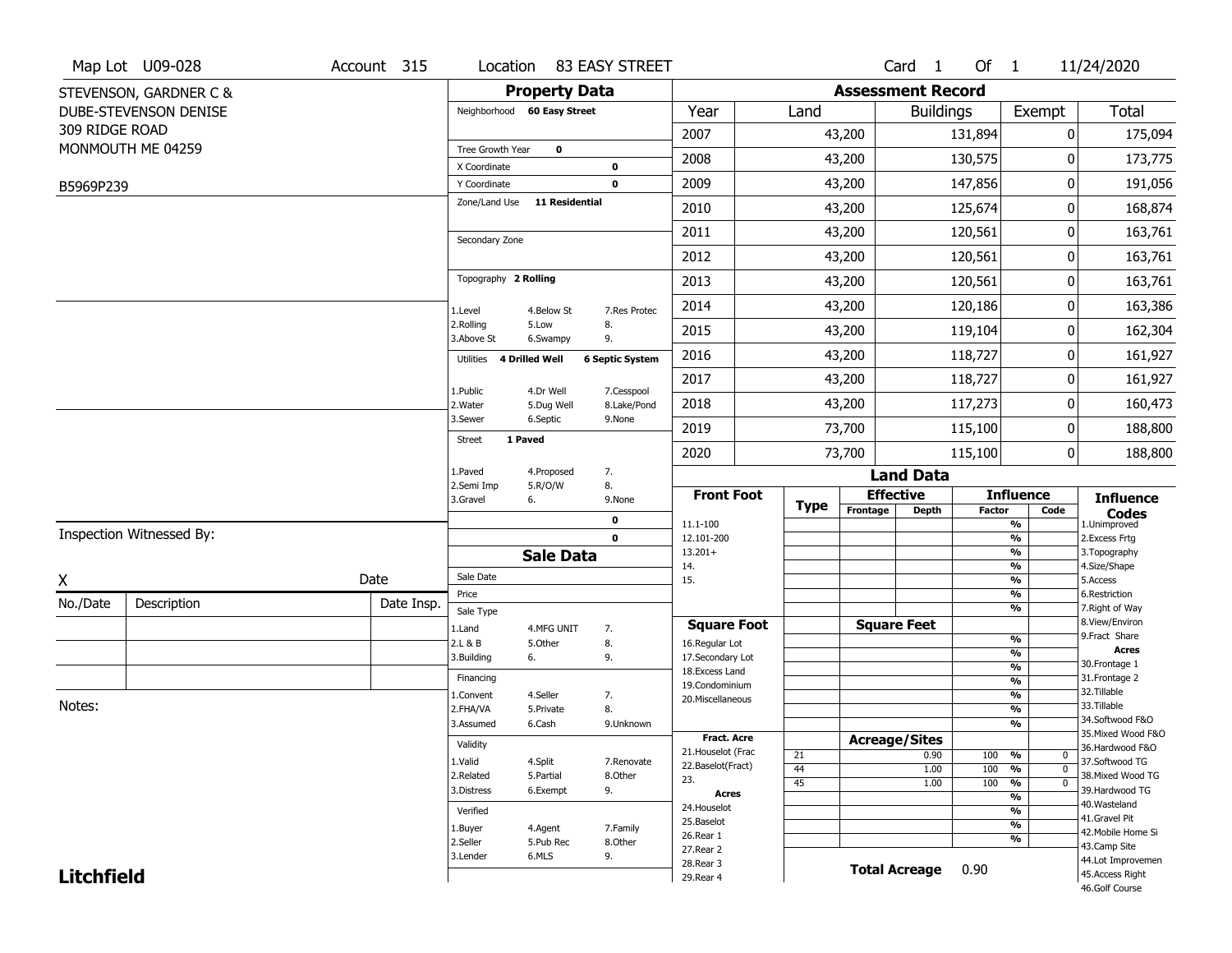|                                |                               |                |                          |                  |                         |                                                   |                   |                      |                 |                 | <b>Litchfield</b>      |                                         |
|--------------------------------|-------------------------------|----------------|--------------------------|------------------|-------------------------|---------------------------------------------------|-------------------|----------------------|-----------------|-----------------|------------------------|-----------------------------------------|
|                                | Map Lot U09-028               |                |                          |                  |                         | Account 315                                       |                   | Location             |                 |                 | <b>83 EASY STREET</b>  | Of 1<br>Card <sub>1</sub><br>11/24/2020 |
|                                | Building Style 1 Conventional |                | SF Bsmt Living           |                  | 0                       |                                                   |                   | Layout               | 1 Typical       |                 |                        | 24.0                                    |
| 0.Uncoded                      | 4.Cape                        | 8.Log          | Fin Bsmt Grade           |                  | 0 <sub>0</sub>          |                                                   |                   | 1. Typical           | 4.              |                 | 7.                     |                                         |
| 1.Conv.                        | 5.Garrison                    | 9.Other        |                          | OPEN-5-CUSTOMIZE | $\bf{0}$                |                                                   |                   | 2.Inadeg             | 5.              |                 | 8.                     | GARAGE                                  |
| 2.Ranch                        | 6.Split                       | 10.Tri-Lev     | Heat Type                | 100%             |                         | 7 Electric                                        | 3.                |                      | 6.              |                 | 9.                     | 24.0                                    |
| 3.R Ranch                      | 7.Contemp                     | 11.Earth O     | 0.Uncoded                |                  | 4.Steam                 | 8.Fl/Wall                                         |                   | 9 None<br>Attic      |                 |                 |                        |                                         |
| Dwelling Units 1               |                               |                | 1.HWBB                   |                  | 5.FWA                   | 9.No Heat                                         |                   | 1.1/4 Fin            | 4.Full Fin      |                 | 7.                     |                                         |
| Other Units                    | 0                             |                | 2.HWCI                   |                  | 6.GravWA                | 10.Radiant                                        |                   | 2.1/2 Fin            | 5.Fl/Stair      |                 | 8.                     |                                         |
| Stories                        | 4 One & 1/2 Story             |                | 3.H Pump                 |                  | 7.Electric              | 11.Radiant                                        |                   | 3.3/4 Fin            | 6.              |                 | 9.None                 |                                         |
| 1.1                            | 4.1.5                         | 7.1.25         | Cool Type                | 0%               | 9 None                  |                                                   |                   | Insulation           | 1 Full          |                 |                        | SHED SV \$600                           |
| 2.2                            | 5.1.75                        | 8.3.5          | 1.Refrig                 |                  | 4.W&C Air               | 7.RadHW                                           |                   | 1.Full               | 4.Minimal       |                 | 7.                     | 12.0                                    |
| 3.3                            | 6.2.5                         | 9.4            | 2.Evapor                 |                  | 5.Monitor-              | 8.                                                |                   | 2. Heavy             | 5.Partial       |                 | 8.                     | 8.0                                     |
| Exterior Walls 2 Vinyl         |                               |                | 3.H Pump                 |                  | 6.Monitor-              | 9.None                                            |                   | 3.Capped             | 6.              |                 | 9.None                 |                                         |
| 0.Uncoded                      | 4.Asbestos                    | 8.Concrete     | Kitchen Style            |                  | 2 Typical               |                                                   |                   | Unfinished %         | 0%              |                 |                        |                                         |
| 1.Wd Clapb                     | 5.Stucco                      | 9.Other        | 1.Modern                 |                  | 4.Obsolete              | 7.                                                |                   | Grade & Factor       |                 |                 | 3 Average 100%         | CANOPY SV \$200                         |
| 2.Vinyl                        | 6.Brick                       | 10.Wd shin     | 2. Typical               |                  | 5.                      | 8.                                                |                   | 1.E Grade            | 4.B Grade       |                 | 7.AAA Grad             |                                         |
| 3.Compos.                      | 7.Stone                       | 11.T1-11       | 3.Old Type               |                  | 6.                      | 9.None                                            |                   | 2.D Grade            | 5.A Grade       |                 | 8.M&S                  |                                         |
| Roof Surface                   | 1 Asphalt Shingles            |                | Bath(s) Style            |                  |                         | 2 Typical Bath(s)                                 |                   | 3.C Grade            | 6.AA Grade      |                 | 9.Same                 | 340'                                    |
| 1.Asphalt                      | 4.Composit                    | 7.Rolled R     | 1.Modern                 |                  | 4.Obsolete              | 7.                                                |                   | SQFT (Footprint) 842 |                 |                 |                        | 1sFr                                    |
| 2.Slate                        | 5.Wood                        | 8.             | 2. Typical               |                  | 5.                      | 8.                                                |                   | Condition            | 4 Average       |                 |                        | 20.0<br>8.0<br>11/2sBFr                 |
| 3.Metal                        | 6.Other                       | 9.             | 3.Old Type               |                  | 6.                      | 9.None                                            |                   | 1.Poor               | 4.Avg           |                 | 7.V G                  | $8.0^{\circ}$<br>4.0<br>28.01           |
| SF Masonry Trim 0              |                               |                | # Rooms                  |                  | $\bf{0}$                |                                                   |                   | 2.Fair               | $5.Avg+$        |                 | 8.Exc                  | 8.C                                     |
| OPEN-3-CUSTOM 0                |                               |                | # Bedrooms               |                  | $\bf{0}$                |                                                   |                   | $3.$ Avg-            | 6.Good          |                 | 9.Same                 | 11.5<br>24.0<br>$1.0^{\circ}$           |
| OPEN-4-CUSTOM 0                |                               |                | # Full Baths             |                  | $\overline{\mathbf{1}}$ |                                                   |                   | Phys. % Good         | 0%              |                 |                        | $26.0^{\circ}$<br>$16.0^{\circ}$        |
| Year Built                     | 1980                          |                | # Half Baths             |                  | $\bf{0}$                |                                                   |                   | Funct. % Good        |                 | 100%            |                        | OP                                      |
| Year Remodeled 0               |                               |                |                          | # Addn Fixtures  | $\bf o$                 |                                                   |                   | Functional Code      |                 | 9 None          |                        | 140'<br>$21.0^{\circ}$                  |
| Foundation                     | <b>5 Concrete Slab</b>        |                | # Fireplaces             |                  | $\mathbf{1}$            |                                                   |                   | 1.Incomp             | 4.Delap         |                 | 7.No Power             | 10.0<br>$5.5^{\circ}$<br>10.0'          |
| 1.Concrete                     | 4.Wood                        | 7.             |                          |                  |                         |                                                   |                   | 2.O-Built            | 5.Bsmt          |                 | 8.LongTerm             | $-5$<br>$12.0^{\circ}$                  |
| 2.C Block                      | 5.Slab                        | 8.             |                          |                  |                         |                                                   |                   | 3.Damage             | 6.Common        |                 | 9.None                 |                                         |
| 3.Br/Stone                     | 6.Piers                       | 9.             |                          |                  |                         |                                                   |                   | Econ. % Good         | 100%            |                 |                        | 12.0"<br>12.0                           |
| Basement                       | 9 No Basement                 |                |                          |                  |                         |                                                   |                   | Economic Code        | <b>None</b>     |                 |                        |                                         |
| 1.1/4 Bmt                      | 4.Full Bmt                    | 7.             |                          |                  |                         |                                                   |                   | 0.None               | 3.No Power      |                 | 9.None                 |                                         |
| 2.1/2 Bmt                      | 5.Crawl Sp                    | 8.             |                          |                  |                         |                                                   |                   | 1.Location           | 4.Generate      |                 | 8.                     |                                         |
|                                |                               | 9.None         |                          |                  |                         |                                                   |                   |                      |                 |                 | 9.                     |                                         |
| 3.3/4 Bmt<br>Bsmt Gar # Cars 0 | 6.                            |                |                          |                  |                         | Software                                          |                   | 2.Encroach           | 5.Multi-Fa      | 5 Estimated     |                        |                                         |
|                                |                               |                |                          |                  |                         | A Division of Harris Computer Systems             |                   | Entrance Code        |                 |                 |                        |                                         |
|                                | Wet Basement 9 No Basement    |                |                          |                  |                         |                                                   |                   | 1.Interior           | 4.Vacant        |                 | 7.                     |                                         |
| 1.Dry                          | 4.Dirt Flr                    | 7.             |                          |                  |                         |                                                   |                   | 2.Refusal            | 5.Estimate      |                 | 8.                     |                                         |
| 2.Damp                         | 5.                            | 8.             |                          |                  |                         |                                                   |                   | 3.Informed           | 6.Existing      |                 | 9.                     |                                         |
| 3.Wet                          | 6.                            | 9.             |                          |                  |                         |                                                   |                   | Information          | Code 5 Estimate |                 |                        |                                         |
|                                |                               |                |                          |                  |                         |                                                   |                   | 1.Owner              | 4.Agent         |                 | 7.Vacant               |                                         |
|                                |                               |                | Date Inspected 8/24/2018 |                  |                         |                                                   |                   | 2.Relative           | 5.Estimate      |                 | 8.                     |                                         |
|                                |                               |                |                          |                  |                         |                                                   |                   | 3.Tenant             | 6.Other         |                 | 9.<br>1.One Story Fram |                                         |
|                                |                               |                |                          |                  |                         | <b>Additions, Outbuildings &amp; Improvements</b> |                   |                      |                 |                 | 2. Two Story Fram      |                                         |
| <b>Type</b>                    |                               | Year           | Units                    | Grade            | Cond                    | Phys.<br>Funct.                                   |                   | Sound Value          |                 |                 | 3. Three Story Fr      |                                         |
| 21 Open Frame                  |                               | 0              | 736                      | 9100             | و                       | % 0<br>0                                          | $\%$              |                      |                 | 4.1 & 1/2 Story |                        |                                         |
| 24 Frame Shed                  |                               | 0              |                          |                  |                         | $\frac{0}{0}$                                     | % 600             |                      |                 | 5.1 & 3/4 Story |                        |                                         |
| 61 Canopy/s                    |                               | $\overline{0}$ |                          |                  |                         | $\frac{9}{6}$                                     | $\frac{9}{6}$ 200 |                      |                 | 6.2 & 1/2 Story |                        |                                         |
|                                |                               |                |                          |                  |                         |                                                   |                   |                      |                 |                 | 21. Open Frame Por     |                                         |
| 23 Frame Garage                |                               | 1983           | 576                      | 3100             | 4                       | % 100 %<br>10                                     |                   |                      |                 |                 | 22.Encl Frame Por      |                                         |
| 1 One Story Frame              |                               | 0              | 160                      | 9 100            | 9                       | 0<br>$\frac{9}{0}$ 0                              | $\frac{0}{0}$     |                      |                 |                 | 23. Frame Garage       |                                         |
|                                |                               |                |                          |                  |                         | $\frac{0}{0}$                                     | $\sqrt{6}$        |                      |                 |                 | 24.Frame Shed          |                                         |
|                                |                               |                |                          |                  |                         | $\%$                                              | $\sqrt{6}$        |                      |                 |                 | 25. Frame Bay Wind     |                                         |
|                                |                               |                |                          |                  |                         |                                                   |                   |                      |                 |                 | 26.1SFr Overhang       |                                         |
|                                |                               |                |                          |                  |                         | $\sqrt{6}$                                        | $\frac{0}{6}$     |                      |                 |                 | 27. Unfin Basement     |                                         |
|                                |                               |                |                          |                  |                         | $\%$                                              | $\sqrt{6}$        |                      |                 |                 | 28. Unfinished Att     |                                         |
|                                |                               |                |                          |                  |                         | $\frac{1}{2}$                                     | $\sqrt{6}$        |                      |                 |                 | 29. Finished Attic     |                                         |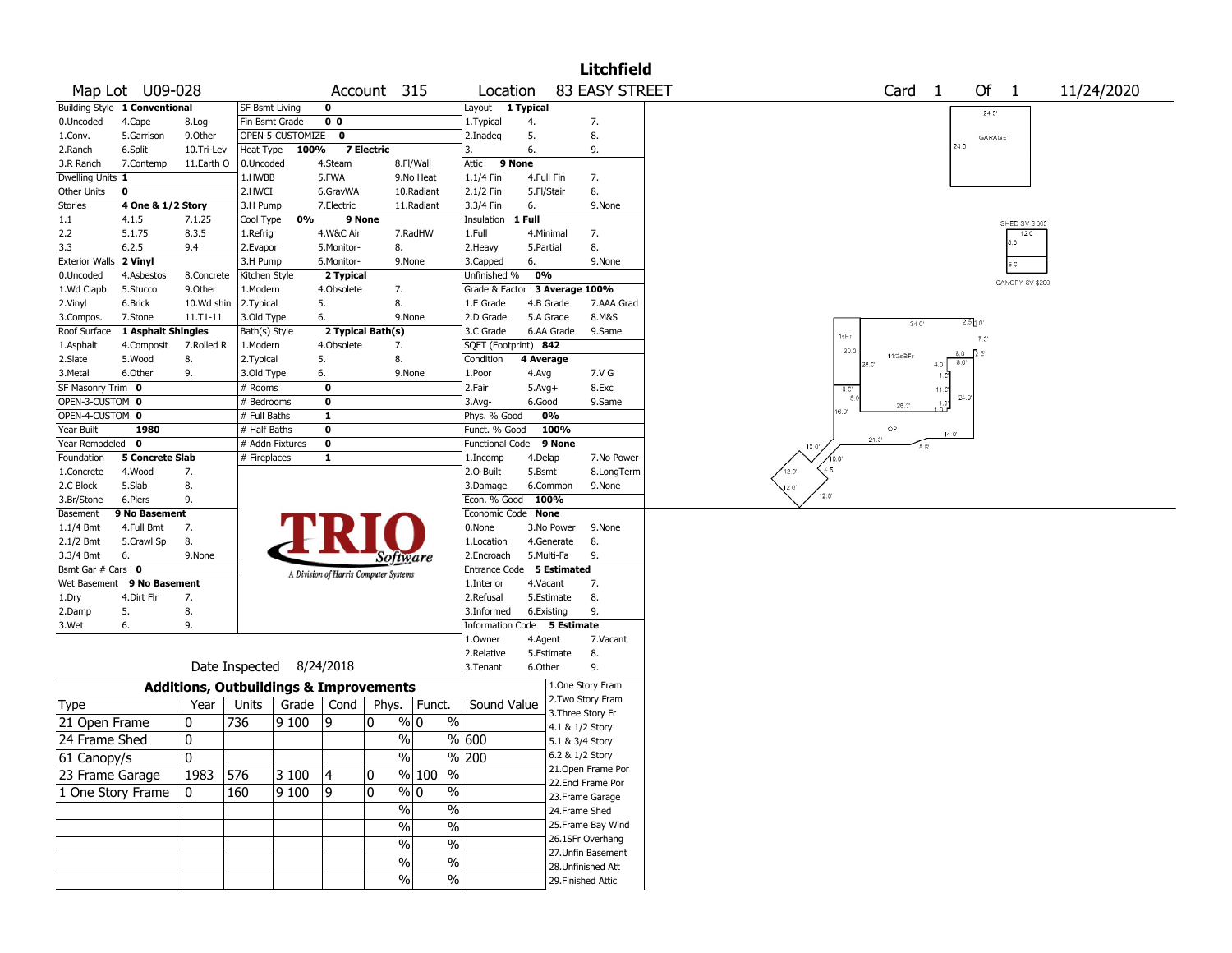|                       | Map Lot U09-028A                         | Account 620 | Location                 |                             | <b>EASY STREET</b>        |                                      |             |          | Card <sub>1</sub>        | Of 1          |                                | 11/24/2020                           |
|-----------------------|------------------------------------------|-------------|--------------------------|-----------------------------|---------------------------|--------------------------------------|-------------|----------|--------------------------|---------------|--------------------------------|--------------------------------------|
|                       | STEVENSON, GARDNER C                     |             |                          | <b>Property Data</b>        |                           |                                      |             |          | <b>Assessment Record</b> |               |                                |                                      |
|                       | DUBE-STEVENSON, DENISE M                 |             |                          | Neighborhood 60 Easy Street |                           | Year                                 | Land        |          | <b>Buildings</b>         |               | Exempt                         | Total                                |
| 309 RIDGE ROAD        |                                          |             |                          |                             |                           | 2007                                 |             | 17,200   |                          | 0             | $\mathbf{0}$                   | 17,200                               |
|                       | MONMOUTH ME 04325                        |             | <b>Tree Growth Year</b>  | $\mathbf 0$                 |                           | 2008                                 |             | 17,200   |                          | 0             | 0                              | 17,200                               |
|                       |                                          |             | X Coordinate             |                             | $\bf{0}$                  |                                      |             |          |                          |               |                                |                                      |
|                       | B6020P347 B8358P176 B8358P179 B12343P208 |             | Y Coordinate             |                             | $\mathbf 0$               | 2009                                 |             | 17,200   |                          | 0             | 0                              | 17,200                               |
| <b>Previous Owner</b> |                                          |             | Zone/Land Use            | <b>11 Residential</b>       |                           | 2010                                 |             | 17,200   |                          | 0             | 0                              | 17,200                               |
| SAVARD NORMAN         | 507 WEBSTER STREET                       |             | Secondary Zone           |                             |                           | 2011                                 |             | 17,200   |                          | 0             | 0                              | 17,200                               |
|                       |                                          |             |                          |                             |                           | 2012                                 |             | 17,200   |                          | 0             | 0                              | 17,200                               |
|                       | LEWISTON ME 04240                        |             | Topography 2 Rolling     |                             |                           | 2013                                 |             | 17,200   |                          | 0             | 0                              | 17,200                               |
| Previous Owner        | Sale Date: 7/01/2016                     |             | 1.Level                  | 4.Below St                  | 7.Res Protec              | 2014                                 |             | 17,200   |                          | 0             | 0                              | 17,200                               |
|                       | CARLSON, EDWARD C.                       |             | 2.Rolling<br>3.Above St  | 5.Low<br>6.Swampy           | 8.<br>9.                  | 2015                                 |             | 17,200   |                          | 0             | $\Omega$                       | 17,200                               |
|                       | 46 SWUAM HILL RD.                        |             | Utilities 9 None         |                             | 9 None                    | 2016                                 |             | 17,200   |                          | 0             | 0                              | 17,200                               |
|                       | ROCKPORT MA 01966                        |             |                          |                             |                           | 2017                                 |             | 17,200   |                          | 0             | 0                              | 17,200                               |
|                       | Sale Date: 3/31/2005                     |             | 1.Public<br>2. Water     | 4.Dr Well<br>5.Dug Well     | 7.Cesspool<br>8.Lake/Pond | 2018                                 |             | 17,200   |                          | 0             | 0                              | 17,200                               |
|                       |                                          |             | 3.Sewer                  | 6.Septic                    | 9.None                    | 2019                                 |             | 35,800   |                          | 0             | 0                              | 35,800                               |
|                       |                                          |             | <b>Street</b><br>1 Paved |                             |                           | 2020                                 |             | 35,800   |                          | 0             | $\mathbf{0}$                   | 35,800                               |
|                       |                                          |             | 1.Paved                  | 4.Proposed                  | 7.                        |                                      |             |          | <b>Land Data</b>         |               |                                |                                      |
|                       |                                          |             | 2.Semi Imp<br>3.Gravel   | 5.R/O/W<br>6.               | 8.<br>9.None              | <b>Front Foot</b>                    |             |          | <b>Effective</b>         |               | <b>Influence</b>               | <b>Influence</b>                     |
|                       |                                          |             |                          |                             | 0                         | 11.1-100                             | <b>Type</b> | Frontage | <b>Depth</b>             | <b>Factor</b> | Code<br>$\frac{9}{6}$          | <b>Codes</b><br>1.Unimproved         |
|                       | <b>Inspection Witnessed By:</b>          |             |                          |                             | $\mathbf 0$               | 12.101-200                           |             |          |                          |               | $\frac{9}{6}$                  | 2.Excess Frtg                        |
|                       |                                          |             |                          | <b>Sale Data</b>            |                           | $13.201+$                            |             |          |                          |               | $\frac{9}{6}$                  | 3. Topography                        |
| X                     |                                          | Date        | Sale Date                |                             | 7/01/2016                 | 14.<br>15.                           |             |          |                          |               | $\frac{9}{6}$<br>$\frac{9}{6}$ | 4.Size/Shape<br>5.Access             |
| No./Date              | Description                              | Date Insp.  | Price                    |                             | 31,000                    |                                      |             |          |                          |               | $\frac{9}{6}$                  | 6.Restriction                        |
|                       |                                          |             | Sale Type                | 1 Land Only                 |                           |                                      |             |          | <b>Square Feet</b>       |               | $\frac{9}{6}$                  | 7. Right of Way<br>8.View/Environ    |
|                       |                                          |             | 1.Land<br>2.L & B        | 4.MFG UNIT<br>5.Other       | 7.<br>8.                  | <b>Square Foot</b><br>16.Regular Lot |             |          |                          |               | $\frac{0}{0}$                  | 9.Fract Share                        |
|                       |                                          |             | 3.Building               | 6.                          | 9.                        | 17.Secondary Lot                     |             |          |                          |               | $\frac{9}{6}$                  | <b>Acres</b>                         |
|                       |                                          |             | Financing                | 9 Unknown                   |                           | 18. Excess Land                      |             |          |                          |               | $\frac{9}{6}$                  | 30. Frontage 1<br>31. Frontage 2     |
|                       |                                          |             | 1.Convent                | 4.Seller                    | 7.                        | 19.Condominium                       |             |          |                          |               | $\frac{9}{6}$<br>$\frac{9}{6}$ | 32. Tillable                         |
| Notes:                |                                          |             | 2.FHA/VA                 | 5.Private                   | 8.                        | 20. Miscellaneous                    |             |          |                          |               | $\frac{9}{6}$                  | 33.Tillable                          |
|                       |                                          |             | 3.Assumed                | 6.Cash                      | 9.Unknown                 |                                      |             |          |                          |               | $\frac{1}{2}$                  | 34.Softwood F&O                      |
|                       |                                          |             | Validity                 | 4 Split/Assemblage          |                           | <b>Fract. Acre</b>                   |             |          | <b>Acreage/Sites</b>     |               |                                | 35. Mixed Wood F&O                   |
|                       |                                          |             | 1.Valid                  | 4.Split                     | 7.Renovate                | 21. Houselot (Frac                   | 21          |          | 0.40                     | 100           | %<br>$\mathbf{0}$              | 36.Hardwood F&O<br>37.Softwood TG    |
|                       |                                          |             | 2.Related                | 5.Partial                   | 8.Other                   | 22.Baselot(Fract)                    | 45          |          | 1.00                     | 100           | $\overline{0}$<br>%            | 38. Mixed Wood TG                    |
|                       |                                          |             | 3.Distress               | 6.Exempt                    | 9.                        | 23.<br>Acres                         |             |          |                          |               | %                              | 39.Hardwood TG                       |
|                       |                                          |             |                          |                             |                           | 24. Houselot                         |             |          |                          |               | $\frac{9}{6}$<br>$\frac{9}{6}$ | 40. Wasteland                        |
|                       |                                          |             | Verified                 | <b>5 Public Record</b>      |                           |                                      |             |          |                          |               |                                | 41.Gravel Pit                        |
|                       |                                          |             |                          |                             |                           | 25.Baselot                           |             |          |                          |               |                                |                                      |
|                       |                                          |             | 1.Buyer                  | 4.Agent                     | 7.Family                  | 26.Rear 1                            |             |          |                          |               | $\frac{9}{6}$<br>%             | 42. Mobile Home Si                   |
|                       |                                          |             | 2.Seller                 | 5.Pub Rec                   | 8.Other                   | 27. Rear 2                           |             |          |                          |               |                                | 43.Camp Site                         |
| <b>Litchfield</b>     |                                          |             | 3.Lender                 | 6.MLS                       | 9.                        | 28. Rear 3<br>29. Rear 4             |             |          | <b>Total Acreage</b>     | 0.40          |                                | 44.Lot Improvemen<br>45.Access Right |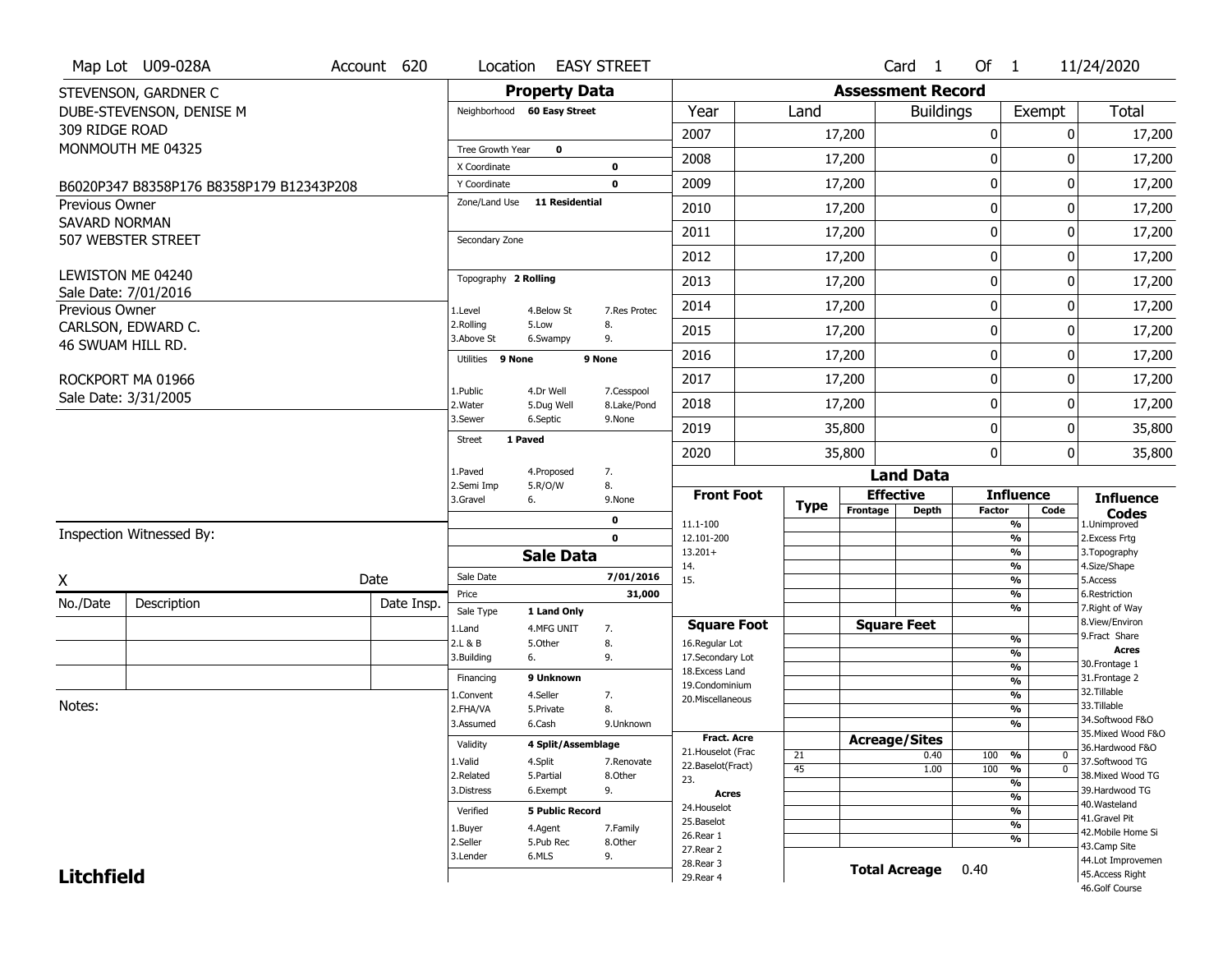| Map Lot U09-028A<br>Account 620<br><b>EASY STREET</b><br>Of $1$<br>11/24/2020<br>Location<br>Card 1<br><b>Building Style</b><br>SF Bsmt Living<br>Layout<br>0.Uncoded<br>4.Cape<br>8.Log<br>Fin Bsmt Grade<br>1. Typical<br>4.<br>7.<br>5.<br>OPEN-5-CUSTOMIZE<br>8.<br>1.Conv.<br>5.Garrison<br>9.0ther<br>2.Inadeq<br>100%<br>6.<br>2.Ranch<br>6.Split<br>10.Tri-Lev<br>Heat Type<br>3.<br>9.<br><b>Attic</b><br>3.R Ranch<br>7.Contemp<br>11.Earth O<br>0.Uncoded<br>4.Steam<br>8.Fl/Wall<br>5.FWA<br>1.1/4 Fin<br>7.<br>Dwelling Units<br>1.HWBB<br>9.No Heat<br>4.Full Fin<br>Other Units<br>2.1/2 Fin<br>8.<br>2.HWCI<br>6.GravWA<br>10.Radiant<br>5.Fl/Stair<br>3.3/4 Fin<br>Stories<br>3.H Pump<br>7.Electric<br>11.Radiant<br>6.<br>9.None<br>0%<br>1.1<br>4.1.5<br>7.1.25<br>Cool Type<br>Insulation<br>5.1.75<br>8.3.5<br>1.Full<br>2.2<br>1.Refrig<br>4.W&C Air<br>7.RadHW<br>4.Minimal<br>7.<br>8.<br>2.Heavy<br>8.<br>3.3<br>6.2.5<br>9.4<br>2.Evapor<br>5.Monitor-<br>5.Partial<br>9.None<br><b>Exterior Walls</b><br>3.H Pump<br>6.Monitor-<br>9.None<br>3.Capped<br>6.<br>Unfinished %<br>0.Uncoded<br>4.Asbestos<br>8.Concrete<br>Kitchen Style<br>1.Wd Clapb<br>5.Stucco<br>9.0ther<br>1.Modern<br>4.Obsolete<br>7.<br>Grade & Factor<br>8.<br>5.<br>2.Vinyl<br>6.Brick<br>10.Wd shin<br>2. Typical<br>1.E Grade<br>4.B Grade<br>7.AAA Grad<br>6.<br>2.D Grade<br>8.M&S<br>7.Stone<br>11.T1-11<br>3.Old Type<br>9.None<br>5.A Grade<br>3.Compos.<br>Roof Surface<br>3.C Grade<br>Bath(s) Style<br>6.AA Grade<br>9.Same<br>1.Asphalt<br>7.Rolled R<br>1.Modern<br>4.Obsolete<br>7.<br>SQFT (Footprint)<br>4.Composit<br>8.<br>8.<br>5.<br>2.Slate<br>5.Wood<br>2. Typical<br>Condition<br>7.V G<br>3.Metal<br>6.Other<br>9.<br>3.Old Type<br>6.<br>9.None<br>1.Poor<br>4.Avg<br>SF Masonry Trim<br># Rooms<br>2.Fair<br>8.Exc<br>$5.Avg+$<br>OPEN-3-CUSTOM<br># Bedrooms<br>3.Avg-<br>6.Good<br>9.Same<br>OPEN-4-CUSTOM<br># Full Baths<br>Phys. % Good<br>Funct. % Good<br>Year Built<br># Half Baths<br># Addn Fixtures<br>Year Remodeled<br><b>Functional Code</b><br>Foundation<br># Fireplaces<br>1.Incomp<br>7.No Power<br>4.Delap<br>2.0-Built<br>8.LongTerm<br>1.Concrete<br>4.Wood<br>7.<br>5.Bsmt<br>8.<br>5.Slab<br>3.Damage<br>2.C Block<br>6.Common<br>9.None<br>Econ. % Good<br>9.<br>3.Br/Stone<br>6.Piers<br>Basement<br>Economic Code<br>0.None<br>1.1/4 Bmt<br>4.Full Bmt<br>7.<br>3.No Power<br>9.None<br>8.<br>2.1/2 Bmt<br>5.Crawl Sp<br>1.Location<br>4.Generate<br>8.<br>6.<br>2.Encroach<br>5.Multi-Fa<br>9.<br>3.3/4 Bmt<br>9.None<br>Software<br>Bsmt Gar # Cars<br>$\mathbf{o}$<br><b>Entrance Code</b><br>A Division of Harris Computer Systems<br>Wet Basement<br>1.Interior<br>4.Vacant<br>7.<br>8.<br>4.Dirt Flr<br>7.<br>2.Refusal<br>5.Estimate<br>1.Dry<br>5.<br>8.<br>9.<br>3.Informed<br>6.Existing<br>2.Damp<br>6.<br>9.<br><b>Information Code</b><br>$\bullet$<br>3.Wet<br>1.Owner<br>4.Agent<br>7.Vacant<br>2.Relative<br>5.Estimate<br>8.<br>Date Inspected<br>9.<br>3.Tenant<br>6.Other<br>1.One Story Fram<br><b>Additions, Outbuildings &amp; Improvements</b><br>2. Two Story Fram<br>Sound Value<br>Units<br>Phys.<br>Funct.<br>Year<br>Grade<br>Cond<br>Type<br>3. Three Story Fr<br>%<br>$\%$<br>4.1 & 1/2 Story<br>%<br>$\%$<br>5.1 & 3/4 Story<br>6.2 & 1/2 Story<br>$\%$<br>$\%$<br>21. Open Frame Por<br>$\sqrt{6}$<br>$\overline{\frac{0}{0}}$<br>22.Encl Frame Por<br>$\overline{\frac{0}{0}}$<br>$\sqrt{6}$<br>23. Frame Garage<br>$\overline{\frac{0}{0}}$<br>$\sqrt{6}$<br>24.Frame Shed<br>25. Frame Bay Wind<br>$\frac{1}{2}$<br>$\overline{\frac{0}{0}}$<br>26.1SFr Overhang<br>$\overline{\frac{0}{0}}$<br>$\%$<br>27.Unfin Basement<br>$\sqrt{6}$<br>$\overline{\frac{0}{6}}$<br>28. Unfinished Att<br>$\frac{1}{2}$<br>$\%$<br>29. Finished Attic |  |  |  |  |  | Litchfield |  |  |  |
|------------------------------------------------------------------------------------------------------------------------------------------------------------------------------------------------------------------------------------------------------------------------------------------------------------------------------------------------------------------------------------------------------------------------------------------------------------------------------------------------------------------------------------------------------------------------------------------------------------------------------------------------------------------------------------------------------------------------------------------------------------------------------------------------------------------------------------------------------------------------------------------------------------------------------------------------------------------------------------------------------------------------------------------------------------------------------------------------------------------------------------------------------------------------------------------------------------------------------------------------------------------------------------------------------------------------------------------------------------------------------------------------------------------------------------------------------------------------------------------------------------------------------------------------------------------------------------------------------------------------------------------------------------------------------------------------------------------------------------------------------------------------------------------------------------------------------------------------------------------------------------------------------------------------------------------------------------------------------------------------------------------------------------------------------------------------------------------------------------------------------------------------------------------------------------------------------------------------------------------------------------------------------------------------------------------------------------------------------------------------------------------------------------------------------------------------------------------------------------------------------------------------------------------------------------------------------------------------------------------------------------------------------------------------------------------------------------------------------------------------------------------------------------------------------------------------------------------------------------------------------------------------------------------------------------------------------------------------------------------------------------------------------------------------------------------------------------------------------------------------------------------------------------------------------------------------------------------------------------------------------------------------------------------------------------------------------------------------------------------------------------------------------------------------------------------------------------------------------------------------------------------------------------------------------------------------------------------------------------------------------------------------------------------------------------------------------------------------------------------------------------------------------------------------------------------------------------|--|--|--|--|--|------------|--|--|--|
|                                                                                                                                                                                                                                                                                                                                                                                                                                                                                                                                                                                                                                                                                                                                                                                                                                                                                                                                                                                                                                                                                                                                                                                                                                                                                                                                                                                                                                                                                                                                                                                                                                                                                                                                                                                                                                                                                                                                                                                                                                                                                                                                                                                                                                                                                                                                                                                                                                                                                                                                                                                                                                                                                                                                                                                                                                                                                                                                                                                                                                                                                                                                                                                                                                                                                                                                                                                                                                                                                                                                                                                                                                                                                                                                                                                                                                    |  |  |  |  |  |            |  |  |  |
|                                                                                                                                                                                                                                                                                                                                                                                                                                                                                                                                                                                                                                                                                                                                                                                                                                                                                                                                                                                                                                                                                                                                                                                                                                                                                                                                                                                                                                                                                                                                                                                                                                                                                                                                                                                                                                                                                                                                                                                                                                                                                                                                                                                                                                                                                                                                                                                                                                                                                                                                                                                                                                                                                                                                                                                                                                                                                                                                                                                                                                                                                                                                                                                                                                                                                                                                                                                                                                                                                                                                                                                                                                                                                                                                                                                                                                    |  |  |  |  |  |            |  |  |  |
|                                                                                                                                                                                                                                                                                                                                                                                                                                                                                                                                                                                                                                                                                                                                                                                                                                                                                                                                                                                                                                                                                                                                                                                                                                                                                                                                                                                                                                                                                                                                                                                                                                                                                                                                                                                                                                                                                                                                                                                                                                                                                                                                                                                                                                                                                                                                                                                                                                                                                                                                                                                                                                                                                                                                                                                                                                                                                                                                                                                                                                                                                                                                                                                                                                                                                                                                                                                                                                                                                                                                                                                                                                                                                                                                                                                                                                    |  |  |  |  |  |            |  |  |  |
|                                                                                                                                                                                                                                                                                                                                                                                                                                                                                                                                                                                                                                                                                                                                                                                                                                                                                                                                                                                                                                                                                                                                                                                                                                                                                                                                                                                                                                                                                                                                                                                                                                                                                                                                                                                                                                                                                                                                                                                                                                                                                                                                                                                                                                                                                                                                                                                                                                                                                                                                                                                                                                                                                                                                                                                                                                                                                                                                                                                                                                                                                                                                                                                                                                                                                                                                                                                                                                                                                                                                                                                                                                                                                                                                                                                                                                    |  |  |  |  |  |            |  |  |  |
|                                                                                                                                                                                                                                                                                                                                                                                                                                                                                                                                                                                                                                                                                                                                                                                                                                                                                                                                                                                                                                                                                                                                                                                                                                                                                                                                                                                                                                                                                                                                                                                                                                                                                                                                                                                                                                                                                                                                                                                                                                                                                                                                                                                                                                                                                                                                                                                                                                                                                                                                                                                                                                                                                                                                                                                                                                                                                                                                                                                                                                                                                                                                                                                                                                                                                                                                                                                                                                                                                                                                                                                                                                                                                                                                                                                                                                    |  |  |  |  |  |            |  |  |  |
|                                                                                                                                                                                                                                                                                                                                                                                                                                                                                                                                                                                                                                                                                                                                                                                                                                                                                                                                                                                                                                                                                                                                                                                                                                                                                                                                                                                                                                                                                                                                                                                                                                                                                                                                                                                                                                                                                                                                                                                                                                                                                                                                                                                                                                                                                                                                                                                                                                                                                                                                                                                                                                                                                                                                                                                                                                                                                                                                                                                                                                                                                                                                                                                                                                                                                                                                                                                                                                                                                                                                                                                                                                                                                                                                                                                                                                    |  |  |  |  |  |            |  |  |  |
|                                                                                                                                                                                                                                                                                                                                                                                                                                                                                                                                                                                                                                                                                                                                                                                                                                                                                                                                                                                                                                                                                                                                                                                                                                                                                                                                                                                                                                                                                                                                                                                                                                                                                                                                                                                                                                                                                                                                                                                                                                                                                                                                                                                                                                                                                                                                                                                                                                                                                                                                                                                                                                                                                                                                                                                                                                                                                                                                                                                                                                                                                                                                                                                                                                                                                                                                                                                                                                                                                                                                                                                                                                                                                                                                                                                                                                    |  |  |  |  |  |            |  |  |  |
|                                                                                                                                                                                                                                                                                                                                                                                                                                                                                                                                                                                                                                                                                                                                                                                                                                                                                                                                                                                                                                                                                                                                                                                                                                                                                                                                                                                                                                                                                                                                                                                                                                                                                                                                                                                                                                                                                                                                                                                                                                                                                                                                                                                                                                                                                                                                                                                                                                                                                                                                                                                                                                                                                                                                                                                                                                                                                                                                                                                                                                                                                                                                                                                                                                                                                                                                                                                                                                                                                                                                                                                                                                                                                                                                                                                                                                    |  |  |  |  |  |            |  |  |  |
|                                                                                                                                                                                                                                                                                                                                                                                                                                                                                                                                                                                                                                                                                                                                                                                                                                                                                                                                                                                                                                                                                                                                                                                                                                                                                                                                                                                                                                                                                                                                                                                                                                                                                                                                                                                                                                                                                                                                                                                                                                                                                                                                                                                                                                                                                                                                                                                                                                                                                                                                                                                                                                                                                                                                                                                                                                                                                                                                                                                                                                                                                                                                                                                                                                                                                                                                                                                                                                                                                                                                                                                                                                                                                                                                                                                                                                    |  |  |  |  |  |            |  |  |  |
|                                                                                                                                                                                                                                                                                                                                                                                                                                                                                                                                                                                                                                                                                                                                                                                                                                                                                                                                                                                                                                                                                                                                                                                                                                                                                                                                                                                                                                                                                                                                                                                                                                                                                                                                                                                                                                                                                                                                                                                                                                                                                                                                                                                                                                                                                                                                                                                                                                                                                                                                                                                                                                                                                                                                                                                                                                                                                                                                                                                                                                                                                                                                                                                                                                                                                                                                                                                                                                                                                                                                                                                                                                                                                                                                                                                                                                    |  |  |  |  |  |            |  |  |  |
|                                                                                                                                                                                                                                                                                                                                                                                                                                                                                                                                                                                                                                                                                                                                                                                                                                                                                                                                                                                                                                                                                                                                                                                                                                                                                                                                                                                                                                                                                                                                                                                                                                                                                                                                                                                                                                                                                                                                                                                                                                                                                                                                                                                                                                                                                                                                                                                                                                                                                                                                                                                                                                                                                                                                                                                                                                                                                                                                                                                                                                                                                                                                                                                                                                                                                                                                                                                                                                                                                                                                                                                                                                                                                                                                                                                                                                    |  |  |  |  |  |            |  |  |  |
|                                                                                                                                                                                                                                                                                                                                                                                                                                                                                                                                                                                                                                                                                                                                                                                                                                                                                                                                                                                                                                                                                                                                                                                                                                                                                                                                                                                                                                                                                                                                                                                                                                                                                                                                                                                                                                                                                                                                                                                                                                                                                                                                                                                                                                                                                                                                                                                                                                                                                                                                                                                                                                                                                                                                                                                                                                                                                                                                                                                                                                                                                                                                                                                                                                                                                                                                                                                                                                                                                                                                                                                                                                                                                                                                                                                                                                    |  |  |  |  |  |            |  |  |  |
|                                                                                                                                                                                                                                                                                                                                                                                                                                                                                                                                                                                                                                                                                                                                                                                                                                                                                                                                                                                                                                                                                                                                                                                                                                                                                                                                                                                                                                                                                                                                                                                                                                                                                                                                                                                                                                                                                                                                                                                                                                                                                                                                                                                                                                                                                                                                                                                                                                                                                                                                                                                                                                                                                                                                                                                                                                                                                                                                                                                                                                                                                                                                                                                                                                                                                                                                                                                                                                                                                                                                                                                                                                                                                                                                                                                                                                    |  |  |  |  |  |            |  |  |  |
|                                                                                                                                                                                                                                                                                                                                                                                                                                                                                                                                                                                                                                                                                                                                                                                                                                                                                                                                                                                                                                                                                                                                                                                                                                                                                                                                                                                                                                                                                                                                                                                                                                                                                                                                                                                                                                                                                                                                                                                                                                                                                                                                                                                                                                                                                                                                                                                                                                                                                                                                                                                                                                                                                                                                                                                                                                                                                                                                                                                                                                                                                                                                                                                                                                                                                                                                                                                                                                                                                                                                                                                                                                                                                                                                                                                                                                    |  |  |  |  |  |            |  |  |  |
|                                                                                                                                                                                                                                                                                                                                                                                                                                                                                                                                                                                                                                                                                                                                                                                                                                                                                                                                                                                                                                                                                                                                                                                                                                                                                                                                                                                                                                                                                                                                                                                                                                                                                                                                                                                                                                                                                                                                                                                                                                                                                                                                                                                                                                                                                                                                                                                                                                                                                                                                                                                                                                                                                                                                                                                                                                                                                                                                                                                                                                                                                                                                                                                                                                                                                                                                                                                                                                                                                                                                                                                                                                                                                                                                                                                                                                    |  |  |  |  |  |            |  |  |  |
|                                                                                                                                                                                                                                                                                                                                                                                                                                                                                                                                                                                                                                                                                                                                                                                                                                                                                                                                                                                                                                                                                                                                                                                                                                                                                                                                                                                                                                                                                                                                                                                                                                                                                                                                                                                                                                                                                                                                                                                                                                                                                                                                                                                                                                                                                                                                                                                                                                                                                                                                                                                                                                                                                                                                                                                                                                                                                                                                                                                                                                                                                                                                                                                                                                                                                                                                                                                                                                                                                                                                                                                                                                                                                                                                                                                                                                    |  |  |  |  |  |            |  |  |  |
|                                                                                                                                                                                                                                                                                                                                                                                                                                                                                                                                                                                                                                                                                                                                                                                                                                                                                                                                                                                                                                                                                                                                                                                                                                                                                                                                                                                                                                                                                                                                                                                                                                                                                                                                                                                                                                                                                                                                                                                                                                                                                                                                                                                                                                                                                                                                                                                                                                                                                                                                                                                                                                                                                                                                                                                                                                                                                                                                                                                                                                                                                                                                                                                                                                                                                                                                                                                                                                                                                                                                                                                                                                                                                                                                                                                                                                    |  |  |  |  |  |            |  |  |  |
|                                                                                                                                                                                                                                                                                                                                                                                                                                                                                                                                                                                                                                                                                                                                                                                                                                                                                                                                                                                                                                                                                                                                                                                                                                                                                                                                                                                                                                                                                                                                                                                                                                                                                                                                                                                                                                                                                                                                                                                                                                                                                                                                                                                                                                                                                                                                                                                                                                                                                                                                                                                                                                                                                                                                                                                                                                                                                                                                                                                                                                                                                                                                                                                                                                                                                                                                                                                                                                                                                                                                                                                                                                                                                                                                                                                                                                    |  |  |  |  |  |            |  |  |  |
|                                                                                                                                                                                                                                                                                                                                                                                                                                                                                                                                                                                                                                                                                                                                                                                                                                                                                                                                                                                                                                                                                                                                                                                                                                                                                                                                                                                                                                                                                                                                                                                                                                                                                                                                                                                                                                                                                                                                                                                                                                                                                                                                                                                                                                                                                                                                                                                                                                                                                                                                                                                                                                                                                                                                                                                                                                                                                                                                                                                                                                                                                                                                                                                                                                                                                                                                                                                                                                                                                                                                                                                                                                                                                                                                                                                                                                    |  |  |  |  |  |            |  |  |  |
|                                                                                                                                                                                                                                                                                                                                                                                                                                                                                                                                                                                                                                                                                                                                                                                                                                                                                                                                                                                                                                                                                                                                                                                                                                                                                                                                                                                                                                                                                                                                                                                                                                                                                                                                                                                                                                                                                                                                                                                                                                                                                                                                                                                                                                                                                                                                                                                                                                                                                                                                                                                                                                                                                                                                                                                                                                                                                                                                                                                                                                                                                                                                                                                                                                                                                                                                                                                                                                                                                                                                                                                                                                                                                                                                                                                                                                    |  |  |  |  |  |            |  |  |  |
|                                                                                                                                                                                                                                                                                                                                                                                                                                                                                                                                                                                                                                                                                                                                                                                                                                                                                                                                                                                                                                                                                                                                                                                                                                                                                                                                                                                                                                                                                                                                                                                                                                                                                                                                                                                                                                                                                                                                                                                                                                                                                                                                                                                                                                                                                                                                                                                                                                                                                                                                                                                                                                                                                                                                                                                                                                                                                                                                                                                                                                                                                                                                                                                                                                                                                                                                                                                                                                                                                                                                                                                                                                                                                                                                                                                                                                    |  |  |  |  |  |            |  |  |  |
|                                                                                                                                                                                                                                                                                                                                                                                                                                                                                                                                                                                                                                                                                                                                                                                                                                                                                                                                                                                                                                                                                                                                                                                                                                                                                                                                                                                                                                                                                                                                                                                                                                                                                                                                                                                                                                                                                                                                                                                                                                                                                                                                                                                                                                                                                                                                                                                                                                                                                                                                                                                                                                                                                                                                                                                                                                                                                                                                                                                                                                                                                                                                                                                                                                                                                                                                                                                                                                                                                                                                                                                                                                                                                                                                                                                                                                    |  |  |  |  |  |            |  |  |  |
|                                                                                                                                                                                                                                                                                                                                                                                                                                                                                                                                                                                                                                                                                                                                                                                                                                                                                                                                                                                                                                                                                                                                                                                                                                                                                                                                                                                                                                                                                                                                                                                                                                                                                                                                                                                                                                                                                                                                                                                                                                                                                                                                                                                                                                                                                                                                                                                                                                                                                                                                                                                                                                                                                                                                                                                                                                                                                                                                                                                                                                                                                                                                                                                                                                                                                                                                                                                                                                                                                                                                                                                                                                                                                                                                                                                                                                    |  |  |  |  |  |            |  |  |  |
|                                                                                                                                                                                                                                                                                                                                                                                                                                                                                                                                                                                                                                                                                                                                                                                                                                                                                                                                                                                                                                                                                                                                                                                                                                                                                                                                                                                                                                                                                                                                                                                                                                                                                                                                                                                                                                                                                                                                                                                                                                                                                                                                                                                                                                                                                                                                                                                                                                                                                                                                                                                                                                                                                                                                                                                                                                                                                                                                                                                                                                                                                                                                                                                                                                                                                                                                                                                                                                                                                                                                                                                                                                                                                                                                                                                                                                    |  |  |  |  |  |            |  |  |  |
|                                                                                                                                                                                                                                                                                                                                                                                                                                                                                                                                                                                                                                                                                                                                                                                                                                                                                                                                                                                                                                                                                                                                                                                                                                                                                                                                                                                                                                                                                                                                                                                                                                                                                                                                                                                                                                                                                                                                                                                                                                                                                                                                                                                                                                                                                                                                                                                                                                                                                                                                                                                                                                                                                                                                                                                                                                                                                                                                                                                                                                                                                                                                                                                                                                                                                                                                                                                                                                                                                                                                                                                                                                                                                                                                                                                                                                    |  |  |  |  |  |            |  |  |  |
|                                                                                                                                                                                                                                                                                                                                                                                                                                                                                                                                                                                                                                                                                                                                                                                                                                                                                                                                                                                                                                                                                                                                                                                                                                                                                                                                                                                                                                                                                                                                                                                                                                                                                                                                                                                                                                                                                                                                                                                                                                                                                                                                                                                                                                                                                                                                                                                                                                                                                                                                                                                                                                                                                                                                                                                                                                                                                                                                                                                                                                                                                                                                                                                                                                                                                                                                                                                                                                                                                                                                                                                                                                                                                                                                                                                                                                    |  |  |  |  |  |            |  |  |  |
|                                                                                                                                                                                                                                                                                                                                                                                                                                                                                                                                                                                                                                                                                                                                                                                                                                                                                                                                                                                                                                                                                                                                                                                                                                                                                                                                                                                                                                                                                                                                                                                                                                                                                                                                                                                                                                                                                                                                                                                                                                                                                                                                                                                                                                                                                                                                                                                                                                                                                                                                                                                                                                                                                                                                                                                                                                                                                                                                                                                                                                                                                                                                                                                                                                                                                                                                                                                                                                                                                                                                                                                                                                                                                                                                                                                                                                    |  |  |  |  |  |            |  |  |  |
|                                                                                                                                                                                                                                                                                                                                                                                                                                                                                                                                                                                                                                                                                                                                                                                                                                                                                                                                                                                                                                                                                                                                                                                                                                                                                                                                                                                                                                                                                                                                                                                                                                                                                                                                                                                                                                                                                                                                                                                                                                                                                                                                                                                                                                                                                                                                                                                                                                                                                                                                                                                                                                                                                                                                                                                                                                                                                                                                                                                                                                                                                                                                                                                                                                                                                                                                                                                                                                                                                                                                                                                                                                                                                                                                                                                                                                    |  |  |  |  |  |            |  |  |  |
|                                                                                                                                                                                                                                                                                                                                                                                                                                                                                                                                                                                                                                                                                                                                                                                                                                                                                                                                                                                                                                                                                                                                                                                                                                                                                                                                                                                                                                                                                                                                                                                                                                                                                                                                                                                                                                                                                                                                                                                                                                                                                                                                                                                                                                                                                                                                                                                                                                                                                                                                                                                                                                                                                                                                                                                                                                                                                                                                                                                                                                                                                                                                                                                                                                                                                                                                                                                                                                                                                                                                                                                                                                                                                                                                                                                                                                    |  |  |  |  |  |            |  |  |  |
|                                                                                                                                                                                                                                                                                                                                                                                                                                                                                                                                                                                                                                                                                                                                                                                                                                                                                                                                                                                                                                                                                                                                                                                                                                                                                                                                                                                                                                                                                                                                                                                                                                                                                                                                                                                                                                                                                                                                                                                                                                                                                                                                                                                                                                                                                                                                                                                                                                                                                                                                                                                                                                                                                                                                                                                                                                                                                                                                                                                                                                                                                                                                                                                                                                                                                                                                                                                                                                                                                                                                                                                                                                                                                                                                                                                                                                    |  |  |  |  |  |            |  |  |  |
|                                                                                                                                                                                                                                                                                                                                                                                                                                                                                                                                                                                                                                                                                                                                                                                                                                                                                                                                                                                                                                                                                                                                                                                                                                                                                                                                                                                                                                                                                                                                                                                                                                                                                                                                                                                                                                                                                                                                                                                                                                                                                                                                                                                                                                                                                                                                                                                                                                                                                                                                                                                                                                                                                                                                                                                                                                                                                                                                                                                                                                                                                                                                                                                                                                                                                                                                                                                                                                                                                                                                                                                                                                                                                                                                                                                                                                    |  |  |  |  |  |            |  |  |  |
|                                                                                                                                                                                                                                                                                                                                                                                                                                                                                                                                                                                                                                                                                                                                                                                                                                                                                                                                                                                                                                                                                                                                                                                                                                                                                                                                                                                                                                                                                                                                                                                                                                                                                                                                                                                                                                                                                                                                                                                                                                                                                                                                                                                                                                                                                                                                                                                                                                                                                                                                                                                                                                                                                                                                                                                                                                                                                                                                                                                                                                                                                                                                                                                                                                                                                                                                                                                                                                                                                                                                                                                                                                                                                                                                                                                                                                    |  |  |  |  |  |            |  |  |  |
|                                                                                                                                                                                                                                                                                                                                                                                                                                                                                                                                                                                                                                                                                                                                                                                                                                                                                                                                                                                                                                                                                                                                                                                                                                                                                                                                                                                                                                                                                                                                                                                                                                                                                                                                                                                                                                                                                                                                                                                                                                                                                                                                                                                                                                                                                                                                                                                                                                                                                                                                                                                                                                                                                                                                                                                                                                                                                                                                                                                                                                                                                                                                                                                                                                                                                                                                                                                                                                                                                                                                                                                                                                                                                                                                                                                                                                    |  |  |  |  |  |            |  |  |  |
|                                                                                                                                                                                                                                                                                                                                                                                                                                                                                                                                                                                                                                                                                                                                                                                                                                                                                                                                                                                                                                                                                                                                                                                                                                                                                                                                                                                                                                                                                                                                                                                                                                                                                                                                                                                                                                                                                                                                                                                                                                                                                                                                                                                                                                                                                                                                                                                                                                                                                                                                                                                                                                                                                                                                                                                                                                                                                                                                                                                                                                                                                                                                                                                                                                                                                                                                                                                                                                                                                                                                                                                                                                                                                                                                                                                                                                    |  |  |  |  |  |            |  |  |  |
|                                                                                                                                                                                                                                                                                                                                                                                                                                                                                                                                                                                                                                                                                                                                                                                                                                                                                                                                                                                                                                                                                                                                                                                                                                                                                                                                                                                                                                                                                                                                                                                                                                                                                                                                                                                                                                                                                                                                                                                                                                                                                                                                                                                                                                                                                                                                                                                                                                                                                                                                                                                                                                                                                                                                                                                                                                                                                                                                                                                                                                                                                                                                                                                                                                                                                                                                                                                                                                                                                                                                                                                                                                                                                                                                                                                                                                    |  |  |  |  |  |            |  |  |  |
|                                                                                                                                                                                                                                                                                                                                                                                                                                                                                                                                                                                                                                                                                                                                                                                                                                                                                                                                                                                                                                                                                                                                                                                                                                                                                                                                                                                                                                                                                                                                                                                                                                                                                                                                                                                                                                                                                                                                                                                                                                                                                                                                                                                                                                                                                                                                                                                                                                                                                                                                                                                                                                                                                                                                                                                                                                                                                                                                                                                                                                                                                                                                                                                                                                                                                                                                                                                                                                                                                                                                                                                                                                                                                                                                                                                                                                    |  |  |  |  |  |            |  |  |  |
|                                                                                                                                                                                                                                                                                                                                                                                                                                                                                                                                                                                                                                                                                                                                                                                                                                                                                                                                                                                                                                                                                                                                                                                                                                                                                                                                                                                                                                                                                                                                                                                                                                                                                                                                                                                                                                                                                                                                                                                                                                                                                                                                                                                                                                                                                                                                                                                                                                                                                                                                                                                                                                                                                                                                                                                                                                                                                                                                                                                                                                                                                                                                                                                                                                                                                                                                                                                                                                                                                                                                                                                                                                                                                                                                                                                                                                    |  |  |  |  |  |            |  |  |  |
|                                                                                                                                                                                                                                                                                                                                                                                                                                                                                                                                                                                                                                                                                                                                                                                                                                                                                                                                                                                                                                                                                                                                                                                                                                                                                                                                                                                                                                                                                                                                                                                                                                                                                                                                                                                                                                                                                                                                                                                                                                                                                                                                                                                                                                                                                                                                                                                                                                                                                                                                                                                                                                                                                                                                                                                                                                                                                                                                                                                                                                                                                                                                                                                                                                                                                                                                                                                                                                                                                                                                                                                                                                                                                                                                                                                                                                    |  |  |  |  |  |            |  |  |  |
|                                                                                                                                                                                                                                                                                                                                                                                                                                                                                                                                                                                                                                                                                                                                                                                                                                                                                                                                                                                                                                                                                                                                                                                                                                                                                                                                                                                                                                                                                                                                                                                                                                                                                                                                                                                                                                                                                                                                                                                                                                                                                                                                                                                                                                                                                                                                                                                                                                                                                                                                                                                                                                                                                                                                                                                                                                                                                                                                                                                                                                                                                                                                                                                                                                                                                                                                                                                                                                                                                                                                                                                                                                                                                                                                                                                                                                    |  |  |  |  |  |            |  |  |  |
|                                                                                                                                                                                                                                                                                                                                                                                                                                                                                                                                                                                                                                                                                                                                                                                                                                                                                                                                                                                                                                                                                                                                                                                                                                                                                                                                                                                                                                                                                                                                                                                                                                                                                                                                                                                                                                                                                                                                                                                                                                                                                                                                                                                                                                                                                                                                                                                                                                                                                                                                                                                                                                                                                                                                                                                                                                                                                                                                                                                                                                                                                                                                                                                                                                                                                                                                                                                                                                                                                                                                                                                                                                                                                                                                                                                                                                    |  |  |  |  |  |            |  |  |  |
|                                                                                                                                                                                                                                                                                                                                                                                                                                                                                                                                                                                                                                                                                                                                                                                                                                                                                                                                                                                                                                                                                                                                                                                                                                                                                                                                                                                                                                                                                                                                                                                                                                                                                                                                                                                                                                                                                                                                                                                                                                                                                                                                                                                                                                                                                                                                                                                                                                                                                                                                                                                                                                                                                                                                                                                                                                                                                                                                                                                                                                                                                                                                                                                                                                                                                                                                                                                                                                                                                                                                                                                                                                                                                                                                                                                                                                    |  |  |  |  |  |            |  |  |  |
|                                                                                                                                                                                                                                                                                                                                                                                                                                                                                                                                                                                                                                                                                                                                                                                                                                                                                                                                                                                                                                                                                                                                                                                                                                                                                                                                                                                                                                                                                                                                                                                                                                                                                                                                                                                                                                                                                                                                                                                                                                                                                                                                                                                                                                                                                                                                                                                                                                                                                                                                                                                                                                                                                                                                                                                                                                                                                                                                                                                                                                                                                                                                                                                                                                                                                                                                                                                                                                                                                                                                                                                                                                                                                                                                                                                                                                    |  |  |  |  |  |            |  |  |  |
|                                                                                                                                                                                                                                                                                                                                                                                                                                                                                                                                                                                                                                                                                                                                                                                                                                                                                                                                                                                                                                                                                                                                                                                                                                                                                                                                                                                                                                                                                                                                                                                                                                                                                                                                                                                                                                                                                                                                                                                                                                                                                                                                                                                                                                                                                                                                                                                                                                                                                                                                                                                                                                                                                                                                                                                                                                                                                                                                                                                                                                                                                                                                                                                                                                                                                                                                                                                                                                                                                                                                                                                                                                                                                                                                                                                                                                    |  |  |  |  |  |            |  |  |  |
|                                                                                                                                                                                                                                                                                                                                                                                                                                                                                                                                                                                                                                                                                                                                                                                                                                                                                                                                                                                                                                                                                                                                                                                                                                                                                                                                                                                                                                                                                                                                                                                                                                                                                                                                                                                                                                                                                                                                                                                                                                                                                                                                                                                                                                                                                                                                                                                                                                                                                                                                                                                                                                                                                                                                                                                                                                                                                                                                                                                                                                                                                                                                                                                                                                                                                                                                                                                                                                                                                                                                                                                                                                                                                                                                                                                                                                    |  |  |  |  |  |            |  |  |  |
|                                                                                                                                                                                                                                                                                                                                                                                                                                                                                                                                                                                                                                                                                                                                                                                                                                                                                                                                                                                                                                                                                                                                                                                                                                                                                                                                                                                                                                                                                                                                                                                                                                                                                                                                                                                                                                                                                                                                                                                                                                                                                                                                                                                                                                                                                                                                                                                                                                                                                                                                                                                                                                                                                                                                                                                                                                                                                                                                                                                                                                                                                                                                                                                                                                                                                                                                                                                                                                                                                                                                                                                                                                                                                                                                                                                                                                    |  |  |  |  |  |            |  |  |  |
|                                                                                                                                                                                                                                                                                                                                                                                                                                                                                                                                                                                                                                                                                                                                                                                                                                                                                                                                                                                                                                                                                                                                                                                                                                                                                                                                                                                                                                                                                                                                                                                                                                                                                                                                                                                                                                                                                                                                                                                                                                                                                                                                                                                                                                                                                                                                                                                                                                                                                                                                                                                                                                                                                                                                                                                                                                                                                                                                                                                                                                                                                                                                                                                                                                                                                                                                                                                                                                                                                                                                                                                                                                                                                                                                                                                                                                    |  |  |  |  |  |            |  |  |  |
|                                                                                                                                                                                                                                                                                                                                                                                                                                                                                                                                                                                                                                                                                                                                                                                                                                                                                                                                                                                                                                                                                                                                                                                                                                                                                                                                                                                                                                                                                                                                                                                                                                                                                                                                                                                                                                                                                                                                                                                                                                                                                                                                                                                                                                                                                                                                                                                                                                                                                                                                                                                                                                                                                                                                                                                                                                                                                                                                                                                                                                                                                                                                                                                                                                                                                                                                                                                                                                                                                                                                                                                                                                                                                                                                                                                                                                    |  |  |  |  |  |            |  |  |  |
|                                                                                                                                                                                                                                                                                                                                                                                                                                                                                                                                                                                                                                                                                                                                                                                                                                                                                                                                                                                                                                                                                                                                                                                                                                                                                                                                                                                                                                                                                                                                                                                                                                                                                                                                                                                                                                                                                                                                                                                                                                                                                                                                                                                                                                                                                                                                                                                                                                                                                                                                                                                                                                                                                                                                                                                                                                                                                                                                                                                                                                                                                                                                                                                                                                                                                                                                                                                                                                                                                                                                                                                                                                                                                                                                                                                                                                    |  |  |  |  |  |            |  |  |  |
|                                                                                                                                                                                                                                                                                                                                                                                                                                                                                                                                                                                                                                                                                                                                                                                                                                                                                                                                                                                                                                                                                                                                                                                                                                                                                                                                                                                                                                                                                                                                                                                                                                                                                                                                                                                                                                                                                                                                                                                                                                                                                                                                                                                                                                                                                                                                                                                                                                                                                                                                                                                                                                                                                                                                                                                                                                                                                                                                                                                                                                                                                                                                                                                                                                                                                                                                                                                                                                                                                                                                                                                                                                                                                                                                                                                                                                    |  |  |  |  |  |            |  |  |  |
|                                                                                                                                                                                                                                                                                                                                                                                                                                                                                                                                                                                                                                                                                                                                                                                                                                                                                                                                                                                                                                                                                                                                                                                                                                                                                                                                                                                                                                                                                                                                                                                                                                                                                                                                                                                                                                                                                                                                                                                                                                                                                                                                                                                                                                                                                                                                                                                                                                                                                                                                                                                                                                                                                                                                                                                                                                                                                                                                                                                                                                                                                                                                                                                                                                                                                                                                                                                                                                                                                                                                                                                                                                                                                                                                                                                                                                    |  |  |  |  |  |            |  |  |  |
|                                                                                                                                                                                                                                                                                                                                                                                                                                                                                                                                                                                                                                                                                                                                                                                                                                                                                                                                                                                                                                                                                                                                                                                                                                                                                                                                                                                                                                                                                                                                                                                                                                                                                                                                                                                                                                                                                                                                                                                                                                                                                                                                                                                                                                                                                                                                                                                                                                                                                                                                                                                                                                                                                                                                                                                                                                                                                                                                                                                                                                                                                                                                                                                                                                                                                                                                                                                                                                                                                                                                                                                                                                                                                                                                                                                                                                    |  |  |  |  |  |            |  |  |  |
|                                                                                                                                                                                                                                                                                                                                                                                                                                                                                                                                                                                                                                                                                                                                                                                                                                                                                                                                                                                                                                                                                                                                                                                                                                                                                                                                                                                                                                                                                                                                                                                                                                                                                                                                                                                                                                                                                                                                                                                                                                                                                                                                                                                                                                                                                                                                                                                                                                                                                                                                                                                                                                                                                                                                                                                                                                                                                                                                                                                                                                                                                                                                                                                                                                                                                                                                                                                                                                                                                                                                                                                                                                                                                                                                                                                                                                    |  |  |  |  |  |            |  |  |  |
|                                                                                                                                                                                                                                                                                                                                                                                                                                                                                                                                                                                                                                                                                                                                                                                                                                                                                                                                                                                                                                                                                                                                                                                                                                                                                                                                                                                                                                                                                                                                                                                                                                                                                                                                                                                                                                                                                                                                                                                                                                                                                                                                                                                                                                                                                                                                                                                                                                                                                                                                                                                                                                                                                                                                                                                                                                                                                                                                                                                                                                                                                                                                                                                                                                                                                                                                                                                                                                                                                                                                                                                                                                                                                                                                                                                                                                    |  |  |  |  |  |            |  |  |  |
|                                                                                                                                                                                                                                                                                                                                                                                                                                                                                                                                                                                                                                                                                                                                                                                                                                                                                                                                                                                                                                                                                                                                                                                                                                                                                                                                                                                                                                                                                                                                                                                                                                                                                                                                                                                                                                                                                                                                                                                                                                                                                                                                                                                                                                                                                                                                                                                                                                                                                                                                                                                                                                                                                                                                                                                                                                                                                                                                                                                                                                                                                                                                                                                                                                                                                                                                                                                                                                                                                                                                                                                                                                                                                                                                                                                                                                    |  |  |  |  |  |            |  |  |  |
|                                                                                                                                                                                                                                                                                                                                                                                                                                                                                                                                                                                                                                                                                                                                                                                                                                                                                                                                                                                                                                                                                                                                                                                                                                                                                                                                                                                                                                                                                                                                                                                                                                                                                                                                                                                                                                                                                                                                                                                                                                                                                                                                                                                                                                                                                                                                                                                                                                                                                                                                                                                                                                                                                                                                                                                                                                                                                                                                                                                                                                                                                                                                                                                                                                                                                                                                                                                                                                                                                                                                                                                                                                                                                                                                                                                                                                    |  |  |  |  |  |            |  |  |  |
|                                                                                                                                                                                                                                                                                                                                                                                                                                                                                                                                                                                                                                                                                                                                                                                                                                                                                                                                                                                                                                                                                                                                                                                                                                                                                                                                                                                                                                                                                                                                                                                                                                                                                                                                                                                                                                                                                                                                                                                                                                                                                                                                                                                                                                                                                                                                                                                                                                                                                                                                                                                                                                                                                                                                                                                                                                                                                                                                                                                                                                                                                                                                                                                                                                                                                                                                                                                                                                                                                                                                                                                                                                                                                                                                                                                                                                    |  |  |  |  |  |            |  |  |  |
|                                                                                                                                                                                                                                                                                                                                                                                                                                                                                                                                                                                                                                                                                                                                                                                                                                                                                                                                                                                                                                                                                                                                                                                                                                                                                                                                                                                                                                                                                                                                                                                                                                                                                                                                                                                                                                                                                                                                                                                                                                                                                                                                                                                                                                                                                                                                                                                                                                                                                                                                                                                                                                                                                                                                                                                                                                                                                                                                                                                                                                                                                                                                                                                                                                                                                                                                                                                                                                                                                                                                                                                                                                                                                                                                                                                                                                    |  |  |  |  |  |            |  |  |  |
|                                                                                                                                                                                                                                                                                                                                                                                                                                                                                                                                                                                                                                                                                                                                                                                                                                                                                                                                                                                                                                                                                                                                                                                                                                                                                                                                                                                                                                                                                                                                                                                                                                                                                                                                                                                                                                                                                                                                                                                                                                                                                                                                                                                                                                                                                                                                                                                                                                                                                                                                                                                                                                                                                                                                                                                                                                                                                                                                                                                                                                                                                                                                                                                                                                                                                                                                                                                                                                                                                                                                                                                                                                                                                                                                                                                                                                    |  |  |  |  |  |            |  |  |  |
|                                                                                                                                                                                                                                                                                                                                                                                                                                                                                                                                                                                                                                                                                                                                                                                                                                                                                                                                                                                                                                                                                                                                                                                                                                                                                                                                                                                                                                                                                                                                                                                                                                                                                                                                                                                                                                                                                                                                                                                                                                                                                                                                                                                                                                                                                                                                                                                                                                                                                                                                                                                                                                                                                                                                                                                                                                                                                                                                                                                                                                                                                                                                                                                                                                                                                                                                                                                                                                                                                                                                                                                                                                                                                                                                                                                                                                    |  |  |  |  |  |            |  |  |  |
|                                                                                                                                                                                                                                                                                                                                                                                                                                                                                                                                                                                                                                                                                                                                                                                                                                                                                                                                                                                                                                                                                                                                                                                                                                                                                                                                                                                                                                                                                                                                                                                                                                                                                                                                                                                                                                                                                                                                                                                                                                                                                                                                                                                                                                                                                                                                                                                                                                                                                                                                                                                                                                                                                                                                                                                                                                                                                                                                                                                                                                                                                                                                                                                                                                                                                                                                                                                                                                                                                                                                                                                                                                                                                                                                                                                                                                    |  |  |  |  |  |            |  |  |  |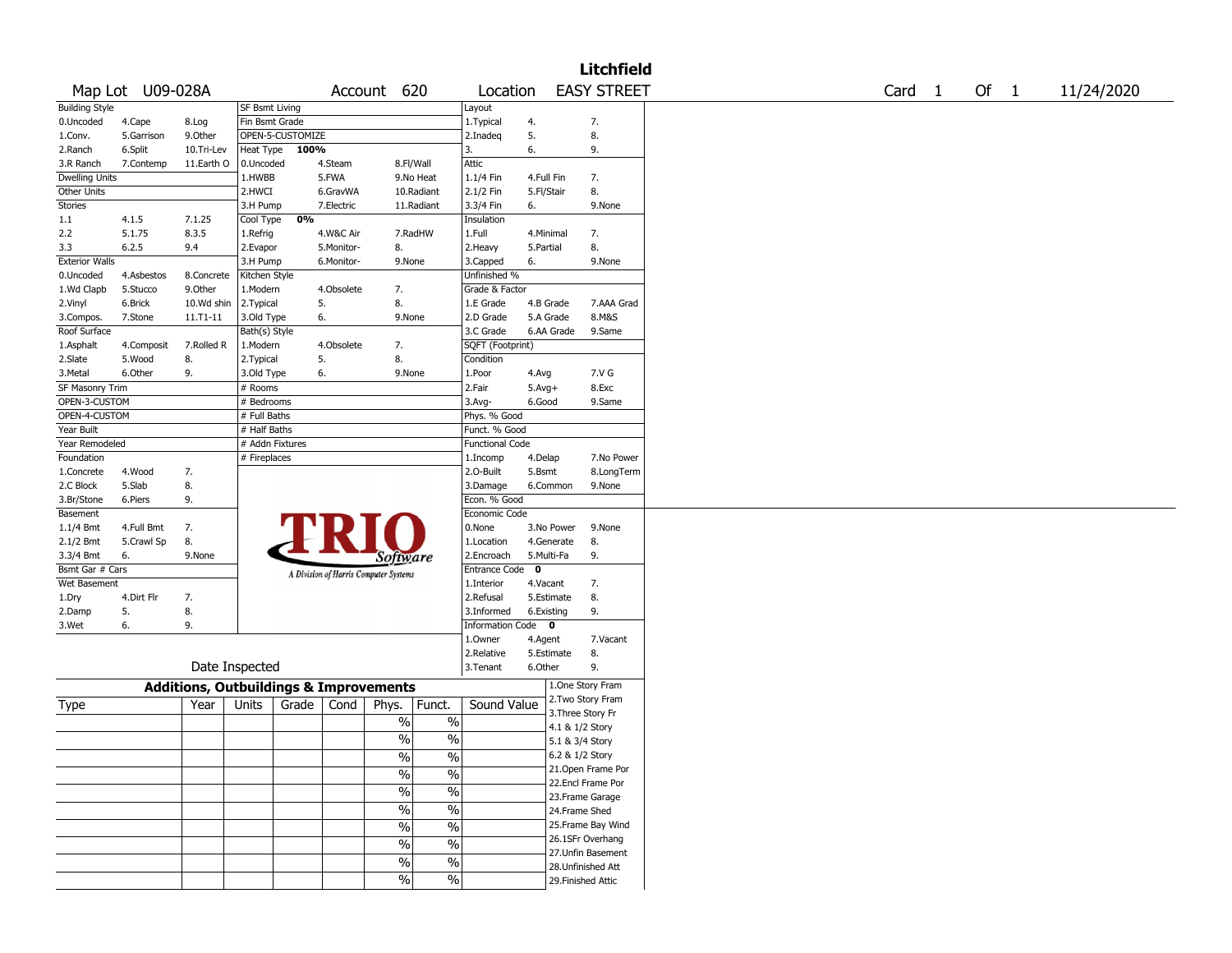|                       | Map Lot U09-029                           | Account 285 | Location                    |                        | <b>EASY STREET</b>        |                                    |             |                          | Card 1           | Of $1$        |                                | 11/24/2020                          |
|-----------------------|-------------------------------------------|-------------|-----------------------------|------------------------|---------------------------|------------------------------------|-------------|--------------------------|------------------|---------------|--------------------------------|-------------------------------------|
|                       | STEVENSON, GARDNER C                      |             |                             | <b>Property Data</b>   |                           |                                    |             | <b>Assessment Record</b> |                  |               |                                |                                     |
|                       | DUBE-STEVENSON, DENISE M                  |             | Neighborhood 60 Easy Street |                        |                           | Year                               | Land        |                          | <b>Buildings</b> |               | Exempt                         | <b>Total</b>                        |
| 309 RIDGE ROAD        |                                           |             |                             |                        |                           | 2007                               |             | 17,200                   |                  | 0             | 0                              | 17,200                              |
|                       | MONMOUTH ME 04325                         |             | Tree Growth Year            | $\mathbf 0$            |                           |                                    |             |                          |                  |               |                                |                                     |
|                       |                                           |             | X Coordinate                |                        | $\mathbf 0$               | 2008                               |             | 17,200                   |                  | 0             | 0                              | 17,200                              |
|                       | B5879P56 B8358P179 B12343P209             |             | Y Coordinate                |                        | $\mathbf 0$               | 2009                               |             | 17,200                   |                  | 0             | 0                              | 17,200                              |
| <b>Previous Owner</b> |                                           |             | Zone/Land Use               | <b>11 Residential</b>  |                           | 2010                               |             | 17,200                   |                  | 0             | $\Omega$                       | 17,200                              |
| <b>SAVARD NORMAN</b>  | 507 WEBSTER STREET                        |             | Secondary Zone              |                        |                           | 2011                               |             | 17,200                   |                  | 0             | 0                              | 17,200                              |
|                       |                                           |             |                             |                        |                           | 2012                               |             | 17,200                   |                  | 0             | 0                              | 17,200                              |
|                       | LEWISTON ME 04240<br>Sale Date: 7/01/2016 |             | Topography 2 Rolling        |                        |                           | 2013                               |             | 17,200                   |                  | 0             | $\Omega$                       | 17,200                              |
| Previous Owner        |                                           |             | 1.Level                     | 4.Below St             | 7.Res Protec              | 2014                               |             | 17,200                   |                  | 0             | 0                              | 17,200                              |
|                       | CARLSON, EDWARD C                         |             | 2.Rolling<br>3.Above St     | 5.Low<br>6.Swampy      | 8.<br>9.                  | 2015                               |             | 17,200                   |                  | 0             | 0                              | 17,200                              |
| <b>46 SWUAM ROAD</b>  |                                           |             | Utilities 9 None            |                        | 9 None                    | 2016                               |             | 17,200                   |                  | 0             | 0                              | 17,200                              |
|                       | ROCKPORT MA 01966                         |             |                             | 4.Dr Well              |                           | 2017                               |             | 17,200                   |                  | 0             | 0                              | 17,200                              |
|                       | Sale Date: 3/31/2005                      |             | 1.Public<br>2. Water        | 5.Dug Well             | 7.Cesspool<br>8.Lake/Pond | 2018                               |             | 17,200                   |                  | 0             | 0                              | 17,200                              |
|                       |                                           |             | 3.Sewer                     | 6.Septic               | 9.None                    | 2019                               |             | 35,800                   |                  | 0             | 0                              | 35,800                              |
|                       |                                           |             | 1 Paved<br><b>Street</b>    |                        |                           | 2020                               |             | 35,800                   |                  | 0             | 0                              | 35,800                              |
|                       |                                           |             | 1.Paved                     | 4.Proposed             | 7.                        |                                    |             |                          | <b>Land Data</b> |               |                                |                                     |
|                       |                                           |             | 2.Semi Imp<br>3.Gravel      | 5.R/O/W<br>6.          | 8.<br>9.None              | <b>Front Foot</b>                  |             | <b>Effective</b>         |                  |               | <b>Influence</b>               | <b>Influence</b>                    |
|                       |                                           |             |                             |                        | $\mathbf 0$               | 11.1-100                           | <b>Type</b> | Frontage                 | <b>Depth</b>     | <b>Factor</b> | Code<br>%                      | <b>Codes</b><br>1.Unimproved        |
|                       | Inspection Witnessed By:                  |             |                             |                        | $\mathbf 0$               | 12.101-200                         |             |                          |                  |               | %                              | 2. Excess Frtg                      |
|                       |                                           |             |                             | <b>Sale Data</b>       |                           | $13.201+$                          |             |                          |                  |               | %                              | 3. Topography                       |
| X                     |                                           | Date        | Sale Date                   |                        | 7/01/2016                 | 14.<br>15.                         |             |                          |                  |               | %<br>%                         | 4.Size/Shape<br>5.Access            |
| No./Date              |                                           | Date Insp.  | Price                       |                        | 31,000                    |                                    |             |                          |                  |               | %                              | 6.Restriction                       |
|                       | Description                               |             | Sale Type                   | 1 Land Only            |                           |                                    |             |                          |                  |               | %                              | 7. Right of Way<br>8.View/Environ   |
|                       |                                           |             | 1.Land                      | 4.MFG UNIT             | 7.                        | <b>Square Foot</b>                 |             | <b>Square Feet</b>       |                  |               | $\frac{9}{6}$                  | 9. Fract Share                      |
|                       |                                           |             | 2.L & B<br>3.Building       | 5.0ther<br>6.          | 8.<br>9.                  | 16.Regular Lot<br>17.Secondary Lot |             |                          |                  |               | $\frac{9}{6}$                  | <b>Acres</b>                        |
|                       |                                           |             |                             |                        |                           | 18. Excess Land                    |             |                          |                  |               | $\frac{9}{6}$                  | 30.Frontage 1                       |
|                       |                                           |             | Financing                   | 9 Unknown              |                           | 19.Condominium                     |             |                          |                  |               | $\frac{9}{6}$                  | 31. Frontage 2<br>32.Tillable       |
| Notes:                |                                           |             | 1.Convent<br>2.FHA/VA       | 4.Seller<br>5.Private  | 7.<br>8.                  | 20.Miscellaneous                   |             |                          |                  |               | $\frac{9}{6}$<br>$\frac{9}{6}$ | 33.Tillable                         |
|                       |                                           |             | 3.Assumed                   | 6.Cash                 | 9.Unknown                 |                                    |             |                          |                  |               | $\%$                           | 34.Softwood F&O                     |
|                       |                                           |             |                             |                        |                           | <b>Fract. Acre</b>                 |             | <b>Acreage/Sites</b>     |                  |               |                                | 35. Mixed Wood F&O                  |
|                       |                                           |             | Validity                    | 4 Split/Assemblage     |                           | 21. Houselot (Frac                 | 22          |                          | 0.40             | 100           | %<br>0                         | 36.Hardwood F&O                     |
|                       |                                           |             | 1.Valid                     | 4.Split                | 7.Renovate                | 22.Baselot(Fract)                  | 45          |                          | 1.00             | 100           | $\overline{0}$<br>%            | 37.Softwood TG                      |
|                       |                                           |             | 2.Related<br>3.Distress     | 5.Partial<br>6.Exempt  | 8.Other<br>9.             | 23.                                |             |                          |                  |               | $\frac{9}{6}$                  | 38. Mixed Wood TG<br>39.Hardwood TG |
|                       |                                           |             |                             |                        |                           | <b>Acres</b>                       |             |                          |                  |               | $\frac{9}{6}$                  | 40. Wasteland                       |
|                       |                                           |             | Verified                    | <b>5 Public Record</b> |                           | 24. Houselot<br>25.Baselot         |             |                          |                  |               | $\frac{9}{6}$                  | 41.Gravel Pit                       |
|                       |                                           |             | 1.Buyer                     | 4.Agent                | 7.Family                  | 26.Rear 1                          |             |                          |                  |               | $\frac{9}{6}$<br>$\frac{9}{6}$ | 42. Mobile Home Si                  |
|                       |                                           |             | 2.Seller                    | 5.Pub Rec              | 8.0ther                   | 27.Rear 2                          |             |                          |                  |               |                                | 43.Camp Site                        |
|                       |                                           |             | 3.Lender                    | 6.MLS                  | 9.                        | 28. Rear 3                         |             | <b>Total Acreage</b>     |                  | 0.40          |                                | 44.Lot Improvemen                   |
| <b>Litchfield</b>     |                                           |             |                             |                        |                           | 29. Rear 4                         |             |                          |                  |               |                                | 45.Access Right<br>46.Golf Course   |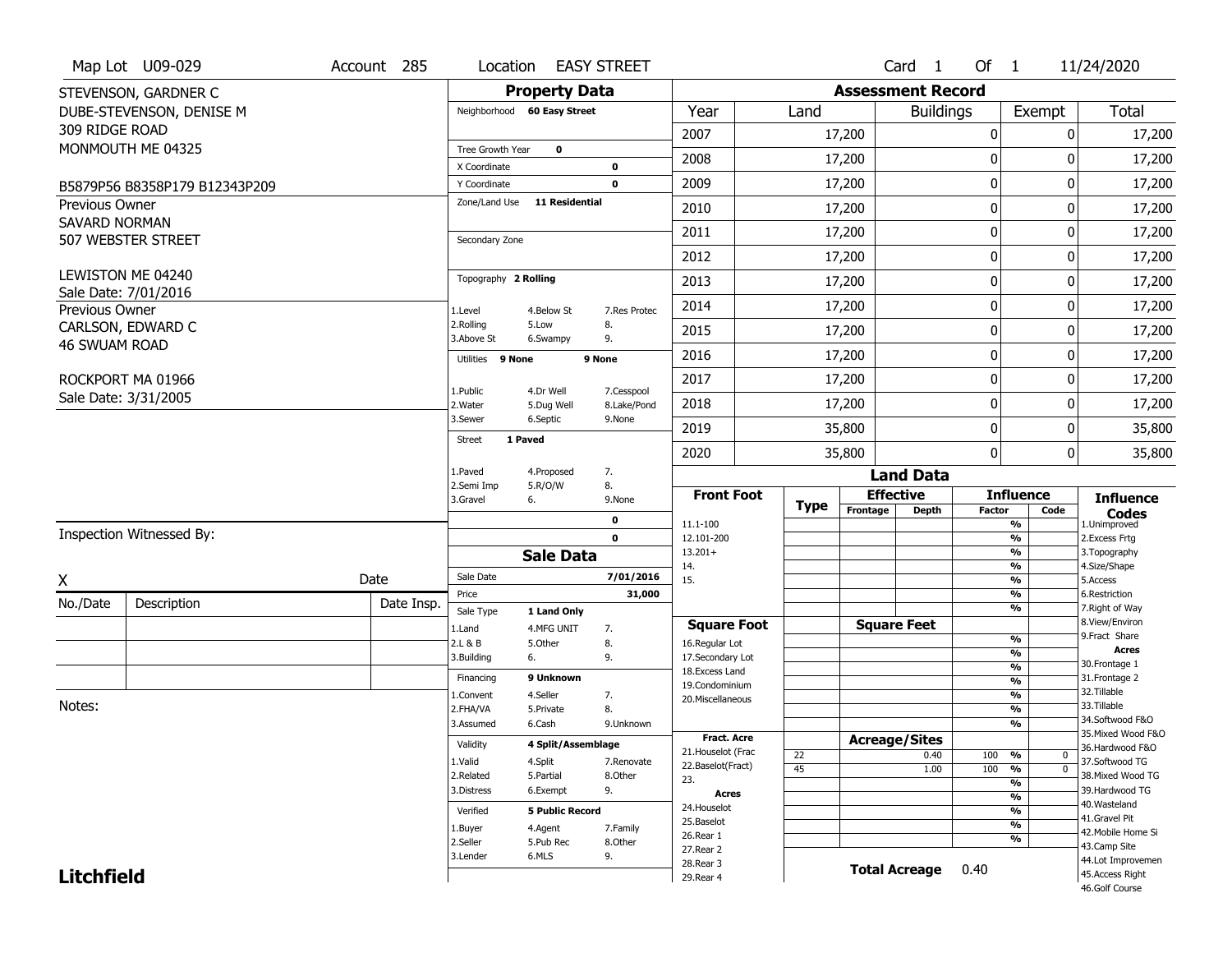|                              |                  |                                                   |                       |       |            |                                       |               |                                    |                          | Litchfield         |                   |        |            |
|------------------------------|------------------|---------------------------------------------------|-----------------------|-------|------------|---------------------------------------|---------------|------------------------------------|--------------------------|--------------------|-------------------|--------|------------|
|                              | Map Lot U09-029  |                                                   |                       |       |            | Account 285                           |               | Location                           |                          | <b>EASY STREET</b> | Card <sub>1</sub> | Of $1$ | 11/24/2020 |
| <b>Building Style</b>        |                  |                                                   | <b>SF Bsmt Living</b> |       |            |                                       |               | Layout                             |                          |                    |                   |        |            |
| 0.Uncoded                    | 4.Cape           | 8.Log                                             | Fin Bsmt Grade        |       |            |                                       |               | 1. Typical                         | 4.                       | 7.                 |                   |        |            |
| 1.Conv.                      | 5.Garrison       | 9.0ther                                           | OPEN-5-CUSTOMIZE      |       |            |                                       |               | 2.Inadeq                           | 5.                       | 8.                 |                   |        |            |
| 2.Ranch                      | 6.Split          | 10.Tri-Lev                                        | Heat Type             | 100%  |            |                                       |               | 3.                                 | 6.                       | 9.                 |                   |        |            |
| 3.R Ranch                    | 7.Contemp        | 11.Earth O                                        | 0.Uncoded             |       | 4.Steam    | 8.Fl/Wall                             |               | Attic                              |                          |                    |                   |        |            |
| Dwelling Units               |                  |                                                   | 1.HWBB                |       | 5.FWA      |                                       | 9.No Heat     | 1.1/4 Fin                          | 4.Full Fin               | 7.                 |                   |        |            |
| Other Units                  |                  |                                                   | 2.HWCI                |       | 6.GravWA   |                                       | 10.Radiant    | 2.1/2 Fin                          | 5.Fl/Stair               | 8.                 |                   |        |            |
| <b>Stories</b>               |                  |                                                   | 3.H Pump              |       | 7.Electric |                                       | 11.Radiant    | 3.3/4 Fin                          | 6.                       | 9.None             |                   |        |            |
| 1.1                          | 4.1.5            | 7.1.25                                            | Cool Type             | 0%    |            |                                       |               | Insulation                         |                          |                    |                   |        |            |
| 2.2                          | 5.1.75           | 8.3.5                                             | 1.Refrig              |       | 4.W&C Air  |                                       | 7.RadHW       | 1.Full                             | 4.Minimal                | 7.                 |                   |        |            |
| 3.3                          | 6.2.5            | 9.4                                               | 2.Evapor              |       | 5.Monitor- | 8.                                    |               | 2. Heavy                           | 5.Partial                | 8.                 |                   |        |            |
| <b>Exterior Walls</b>        |                  |                                                   | 3.H Pump              |       | 6.Monitor- | 9.None                                |               | 3.Capped                           | 6.                       | 9.None             |                   |        |            |
| 0.Uncoded                    | 4.Asbestos       | 8.Concrete                                        | Kitchen Style         |       |            |                                       |               | Unfinished %                       |                          |                    |                   |        |            |
| 1.Wd Clapb                   | 5.Stucco         | 9.Other                                           | 1.Modern              |       | 4.Obsolete | 7.                                    |               | Grade & Factor                     |                          |                    |                   |        |            |
| 2.Vinyl                      | 6.Brick          | 10.Wd shin                                        | 2.Typical             | 5.    |            | 8.                                    |               | 1.E Grade                          | 4.B Grade                | 7.AAA Grad         |                   |        |            |
| 3.Compos.                    | 7.Stone          | 11.T1-11                                          | 3.Old Type            | 6.    |            | 9.None                                |               | 2.D Grade                          | 5.A Grade                | 8.M&S              |                   |        |            |
| Roof Surface                 |                  |                                                   | Bath(s) Style         |       |            |                                       |               | 3.C Grade                          | 6.AA Grade               | 9.Same             |                   |        |            |
| 1.Asphalt                    | 4.Composit       | 7.Rolled R                                        | 1.Modern              |       | 4.Obsolete | 7.                                    |               | SQFT (Footprint)                   |                          |                    |                   |        |            |
| 2.Slate                      | 5.Wood           | 8.                                                | 2.Typical             | 5.    |            | 8.                                    |               | Condition                          |                          |                    |                   |        |            |
| 3.Metal                      | 6.Other          | 9.                                                | 3.Old Type            | 6.    |            | 9.None                                |               | 1.Poor                             | 4.Avg                    | 7.V G              |                   |        |            |
| SF Masonry Trim              |                  |                                                   | # Rooms               |       |            |                                       |               | 2.Fair                             | $5.Avg+$                 | 8.Exc              |                   |        |            |
| OPEN-3-CUSTOM                |                  |                                                   | # Bedrooms            |       |            |                                       |               | $3.$ Avg-                          | 6.Good                   | 9.Same             |                   |        |            |
| OPEN-4-CUSTOM                |                  |                                                   | # Full Baths          |       |            |                                       |               | Phys. % Good                       |                          |                    |                   |        |            |
| Year Built                   |                  |                                                   | # Half Baths          |       |            |                                       |               | Funct. % Good                      |                          |                    |                   |        |            |
| Year Remodeled               |                  |                                                   | # Addn Fixtures       |       |            |                                       |               | <b>Functional Code</b>             |                          |                    |                   |        |            |
| Foundation                   |                  |                                                   | # Fireplaces          |       |            |                                       |               | 1.Incomp                           | 4.Delap                  | 7.No Power         |                   |        |            |
| 1.Concrete                   | 4.Wood           | 7.                                                |                       |       |            |                                       |               | 2.0-Built                          | 5.Bsmt                   | 8.LongTerm         |                   |        |            |
| 2.C Block                    | 5.Slab           | 8.                                                |                       |       |            |                                       |               | 3.Damage                           | 6.Common                 | 9.None             |                   |        |            |
| 3.Br/Stone                   | 6.Piers          | 9.                                                |                       |       |            |                                       |               | Econ. % Good                       |                          |                    |                   |        |            |
| Basement                     |                  |                                                   |                       |       |            |                                       |               | Economic Code                      |                          |                    |                   |        |            |
|                              | 4.Full Bmt       | 7.                                                |                       |       |            |                                       |               | 0.None                             | 3.No Power               | 9.None             |                   |        |            |
| 1.1/4 Bmt                    |                  |                                                   |                       |       |            |                                       |               |                                    |                          |                    |                   |        |            |
| 2.1/2 Bmt                    | 5.Crawl Sp<br>6. | 8.<br>9.None                                      |                       |       |            |                                       |               | 1.Location<br>2.Encroach           | 4.Generate<br>5.Multi-Fa | 8.<br>9.           |                   |        |            |
| 3.3/4 Bmt<br>Bsmt Gar # Cars |                  |                                                   |                       |       |            | Software                              |               |                                    | $\mathbf{o}$             |                    |                   |        |            |
| Wet Basement                 |                  |                                                   |                       |       |            | A Division of Harris Computer Systems |               | <b>Entrance Code</b><br>1.Interior | 4.Vacant                 | 7.                 |                   |        |            |
|                              | 4.Dirt Flr       |                                                   |                       |       |            |                                       |               | 2.Refusal                          | 5.Estimate               | 8.                 |                   |        |            |
| 1.Dry                        |                  | 7.                                                |                       |       |            |                                       |               |                                    |                          | 9.                 |                   |        |            |
| 2.Damp                       | 5.<br>6.         | 8.<br>9.                                          |                       |       |            |                                       |               | 3.Informed                         | 6.Existing               |                    |                   |        |            |
| 3.Wet                        |                  |                                                   |                       |       |            |                                       |               | Information Code 0                 |                          |                    |                   |        |            |
|                              |                  |                                                   |                       |       |            |                                       |               | 1.Owner                            | 4.Agent                  | 7.Vacant           |                   |        |            |
|                              |                  | Date Inspected                                    |                       |       |            |                                       |               | 2.Relative                         | 5.Estimate               | 8.                 |                   |        |            |
|                              |                  |                                                   |                       |       |            |                                       |               | 3. Tenant                          | 6.Other                  | 9.                 |                   |        |            |
|                              |                  | <b>Additions, Outbuildings &amp; Improvements</b> |                       |       |            |                                       |               |                                    |                          | 1.One Story Fram   |                   |        |            |
| Type                         |                  | Year                                              | Units                 | Grade | Cond       | Phys.                                 | Funct.        | Sound Value                        |                          | 2. Two Story Fram  |                   |        |            |
|                              |                  |                                                   |                       |       |            | $\%$                                  | $\%$          |                                    |                          | 3. Three Story Fr  |                   |        |            |
|                              |                  |                                                   |                       |       |            |                                       |               |                                    |                          | 4.1 & 1/2 Story    |                   |        |            |
|                              |                  |                                                   |                       |       |            | %                                     | %             |                                    |                          | 5.1 & 3/4 Story    |                   |        |            |
|                              |                  |                                                   |                       |       |            | $\sqrt{6}$                            | $\%$          |                                    |                          | 6.2 & 1/2 Story    |                   |        |            |
|                              |                  |                                                   |                       |       |            | $\frac{1}{2}$                         | $\frac{1}{2}$ |                                    |                          | 21. Open Frame Por |                   |        |            |
|                              |                  |                                                   |                       |       |            |                                       |               |                                    |                          | 22.Encl Frame Por  |                   |        |            |
|                              |                  |                                                   |                       |       |            | $\sqrt{6}$                            | $\frac{0}{6}$ |                                    |                          | 23. Frame Garage   |                   |        |            |
|                              |                  |                                                   |                       |       |            | $\frac{1}{2}$                         | $\frac{0}{6}$ |                                    |                          | 24.Frame Shed      |                   |        |            |
|                              |                  |                                                   |                       |       |            | $\frac{0}{6}$                         | $\frac{0}{6}$ |                                    |                          | 25. Frame Bay Wind |                   |        |            |
|                              |                  |                                                   |                       |       |            | $\%$                                  | $\frac{1}{2}$ |                                    |                          | 26.1SFr Overhang   |                   |        |            |
|                              |                  |                                                   |                       |       |            |                                       |               |                                    |                          | 27.Unfin Basement  |                   |        |            |
|                              |                  |                                                   |                       |       |            | $\%$                                  | $\frac{1}{2}$ |                                    |                          | 28.Unfinished Att  |                   |        |            |
|                              |                  |                                                   |                       |       |            | $\frac{9}{6}$                         | $\%$          |                                    |                          | 29. Finished Attic |                   |        |            |
|                              |                  |                                                   |                       |       |            |                                       |               |                                    |                          |                    |                   |        |            |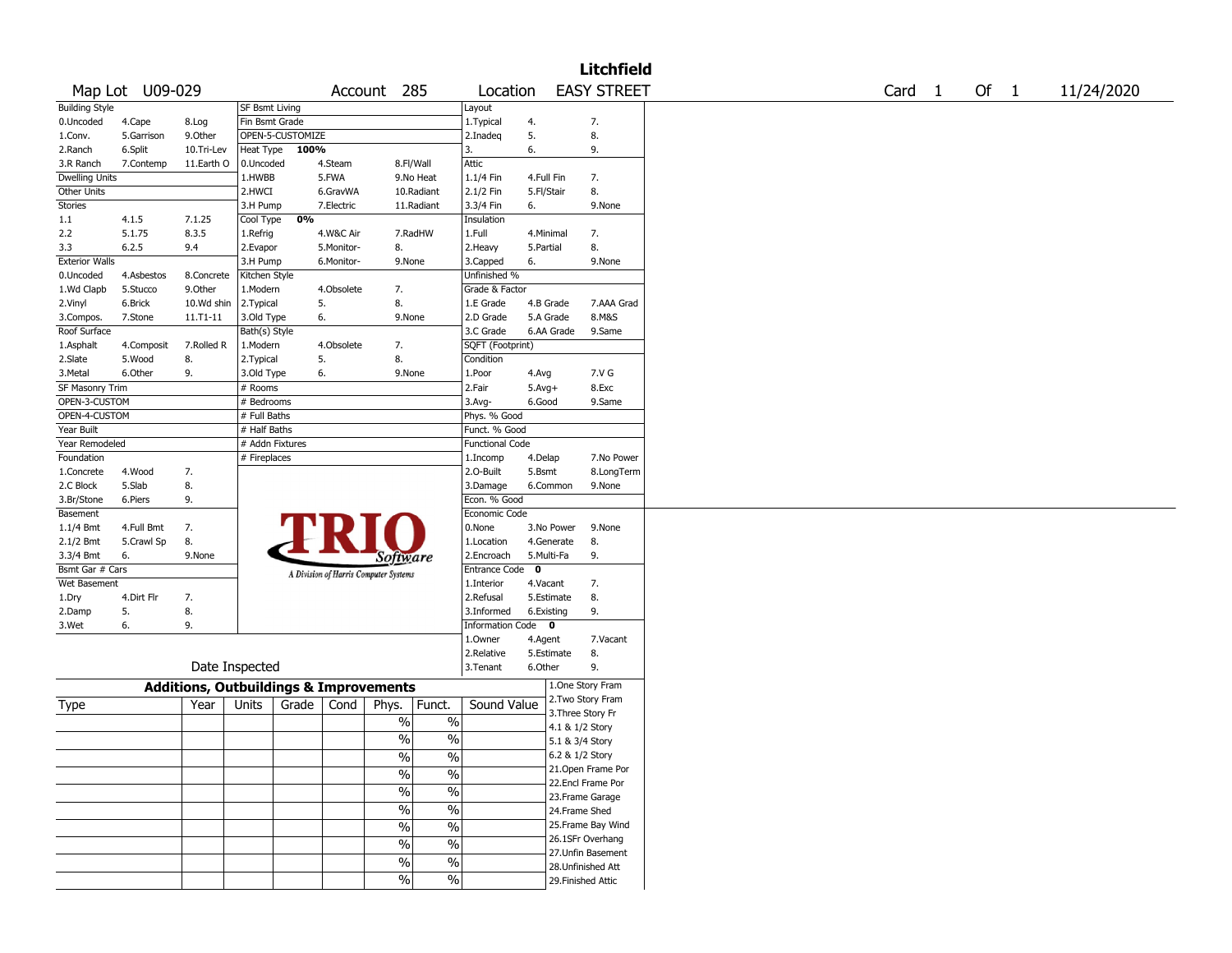|                     | Map Lot U09-030              | Account 621          |                              |                        | Location 71 EASY STREET |                                    |             |                          | Card <sub>1</sub>    | Of 1          |                                | 11/24/2020                          |
|---------------------|------------------------------|----------------------|------------------------------|------------------------|-------------------------|------------------------------------|-------------|--------------------------|----------------------|---------------|--------------------------------|-------------------------------------|
|                     | CALLAHAN, BRIAN G & SUZANNE, |                      |                              | <b>Property Data</b>   |                         |                                    |             | <b>Assessment Record</b> |                      |               |                                |                                     |
| <b>LIVING TRUST</b> |                              |                      | Neighborhood 60 Easy Street  |                        |                         | Year                               | Land        |                          | <b>Buildings</b>     |               | Exempt                         | <b>Total</b>                        |
| 71 EASY STREET      |                              |                      |                              |                        |                         | 2007                               |             | 29,200                   |                      | 125,152       | 13,000                         | 141,352                             |
|                     | LITCHFIELD ME 04350          |                      | Tree Growth Year             | $\mathbf 0$            |                         |                                    |             |                          |                      |               |                                |                                     |
|                     |                              |                      | X Coordinate                 |                        | 0                       | 2008                               |             | 29,200                   |                      | 123,835       | 12,350                         | 140,685                             |
| B6407P47            |                              |                      | Y Coordinate                 |                        | 0                       | 2009                               |             | 29,200                   |                      | 124,056       | 9,500                          | 143,756                             |
|                     |                              |                      | Zone/Land Use                | <b>11 Residential</b>  |                         | 2010                               |             | 29,200                   |                      | 120,433       | 10,000                         | 139,633                             |
|                     |                              |                      | Secondary Zone               |                        |                         | 2011                               |             | 29,200                   |                      | 126,992       | 10,000                         | 146,192                             |
|                     |                              |                      |                              |                        |                         | 2012                               |             | 29,200                   |                      | 126,992       | 10,000                         | 146,192                             |
|                     |                              |                      | Topography 2 Rolling         |                        |                         | 2013                               |             | 29,200                   |                      | 126,626       | 10,000                         | 145,826                             |
|                     |                              |                      | 1.Level                      | 4.Below St             | 7.Res Protec            | 2014                               |             | 29,200                   |                      | 126,613       | 10,000                         | 145,813                             |
|                     |                              |                      | 2.Rolling<br>3.Above St      | 5.Low<br>6.Swampy      | 8.<br>9.                | 2015                               |             | 29,200                   |                      | 125,192       | 10,000                         | 144,392                             |
|                     |                              |                      | 4 Drilled Well<br>Utilities  |                        | <b>6 Septic System</b>  | 2016                               |             | 29,200                   |                      | 125,192       | 15,000                         | 139,392                             |
|                     |                              |                      | 1.Public                     | 4.Dr Well              | 7.Cesspool              | 2017                               |             | 29,200                   |                      | 124,824       | 20,000                         | 134,024                             |
|                     |                              |                      | 2. Water                     | 5.Dug Well             | 8.Lake/Pond             | 2018                               |             | 29,200                   |                      | 123,773       | 19,200                         | 133,773                             |
|                     |                              |                      | 3.Sewer                      | 6.Septic               | 9.None                  | 2019                               |             | 55,800                   |                      | 159,800       | 20,000                         | 195,600                             |
|                     |                              |                      | 1 Paved<br><b>Street</b>     |                        |                         | 2020                               |             | 55,800                   |                      | 159,800       | 25,000                         | 190,600                             |
|                     |                              |                      | 1.Paved                      | 4.Proposed             | 7.                      |                                    |             |                          | <b>Land Data</b>     |               |                                |                                     |
|                     |                              |                      | 2.Semi Imp<br>3.Gravel<br>6. | 5.R/O/W                | 8.<br>9.None            | <b>Front Foot</b>                  |             |                          | <b>Effective</b>     |               | <b>Influence</b>               | <b>Influence</b>                    |
|                     |                              |                      |                              |                        | 0                       | 11.1-100                           | <b>Type</b> | Frontage                 | <b>Depth</b>         | <b>Factor</b> | Code<br>%                      | <b>Codes</b><br>1.Unimproved        |
|                     | Inspection Witnessed By:     |                      |                              |                        | $\mathbf 0$             | 12.101-200                         |             |                          |                      |               | $\frac{9}{6}$                  | 2. Excess Frtg                      |
|                     |                              |                      |                              | <b>Sale Data</b>       |                         | $13.201+$                          |             |                          |                      |               | %                              | 3. Topography                       |
| X                   |                              | Date                 | Sale Date                    |                        | 4/22/2001               | 14.<br>15.                         |             |                          |                      |               | %<br>$\frac{9}{6}$             | 4.Size/Shape<br>5.Access            |
| No./Date            |                              |                      | Price                        |                        |                         |                                    |             |                          |                      |               | %                              | 6.Restriction                       |
|                     | Description                  | Date Insp.           | Sale Type                    | 2 Land & Buildings     |                         |                                    |             |                          |                      |               | %                              | 7. Right of Way<br>8.View/Environ   |
|                     |                              |                      | 1.Land                       | 4.MFG UNIT             | 7.                      | <b>Square Foot</b>                 |             |                          | <b>Square Feet</b>   |               | $\frac{9}{6}$                  | 9. Fract Share                      |
|                     |                              |                      | 2.L & B<br>3.Building<br>6.  | 5.Other                | 8.<br>9.                | 16.Regular Lot<br>17.Secondary Lot |             |                          |                      |               | $\overline{\frac{9}{6}}$       | <b>Acres</b>                        |
|                     |                              |                      | Financing                    | 9 Unknown              |                         | 18.Excess Land                     |             |                          |                      |               | $\frac{9}{6}$                  | 30.Frontage 1<br>31. Frontage 2     |
|                     |                              |                      |                              | 4.Seller               |                         | 19.Condominium                     |             |                          |                      |               | $\frac{9}{6}$<br>$\frac{9}{6}$ | 32.Tillable                         |
| Notes:              |                              |                      | 1.Convent<br>2.FHA/VA        | 5.Private              | 7.<br>8.                | 20.Miscellaneous                   |             |                          |                      |               | $\frac{9}{6}$                  | 33.Tillable                         |
|                     |                              |                      | 3.Assumed                    | 6.Cash                 | 9.Unknown               |                                    |             |                          |                      |               | %                              | 34.Softwood F&O                     |
|                     |                              |                      | Validity                     | 1 Arms Length Sale     |                         | <b>Fract. Acre</b>                 |             |                          | <b>Acreage/Sites</b> |               |                                | 35. Mixed Wood F&O                  |
|                     |                              |                      |                              |                        |                         | 21. Houselot (Frac                 | 21          |                          | 0.40                 | 100           | %<br>0                         | 36.Hardwood F&O                     |
|                     |                              |                      | 1.Valid<br>2.Related         | 4.Split<br>5.Partial   | 7.Renovate<br>8.Other   | 22.Baselot(Fract)                  | 44          |                          | 1.00                 | 100           | $\frac{9}{6}$<br>$\mathbf 0$   | 37.Softwood TG<br>38. Mixed Wood TG |
|                     |                              |                      | 3.Distress                   | 6.Exempt               | 9.                      | 23.<br><b>Acres</b>                | 45          |                          | 1.00                 | 100           | %<br>$\mathbf 0$               | 39.Hardwood TG                      |
|                     |                              |                      |                              |                        |                         | 24. Houselot                       |             |                          |                      |               | $\frac{9}{6}$                  | 40. Wasteland                       |
|                     |                              |                      | Verified                     | <b>5 Public Record</b> |                         | 25.Baselot                         |             |                          |                      |               | $\frac{9}{6}$<br>$\frac{9}{6}$ | 41.Gravel Pit                       |
|                     |                              |                      | 1.Buyer                      | 4.Agent                | 7.Family                | 26.Rear 1                          |             |                          |                      |               | %                              | 42. Mobile Home Si                  |
|                     |                              | 2.Seller<br>3.Lender | 5.Pub Rec<br>6.MLS           | 8.Other<br>9.          | 27.Rear 2               |                                    |             |                          |                      |               | 43.Camp Site                   |                                     |
|                     |                              |                      |                              |                        |                         |                                    |             |                          |                      |               |                                | 44.Lot Improvemen                   |
| <b>Litchfield</b>   |                              |                      |                              |                        |                         | 28. Rear 3<br>29. Rear 4           |             | <b>Total Acreage</b>     |                      | 0.40          |                                | 45. Access Right                    |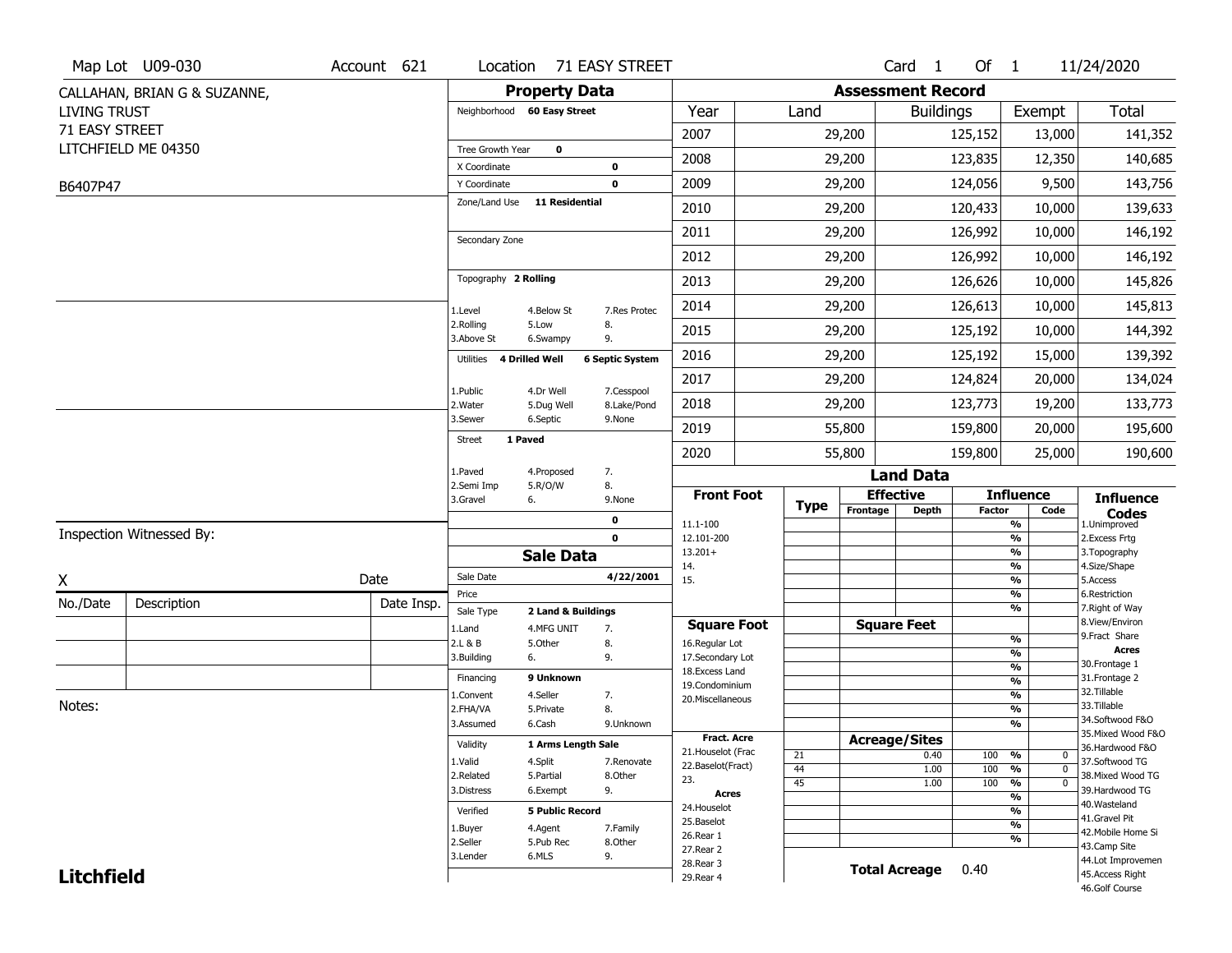|                        |                    |                                                   |                |                          |                                       |                |                         |                                  |            |                 | <b>Litchfield</b>                    |       |       |      |                        |               |      |            |
|------------------------|--------------------|---------------------------------------------------|----------------|--------------------------|---------------------------------------|----------------|-------------------------|----------------------------------|------------|-----------------|--------------------------------------|-------|-------|------|------------------------|---------------|------|------------|
|                        | Map Lot U09-030    |                                                   |                |                          |                                       | Account 621    |                         | Location                         |            |                 | 71 EASY STREET                       |       |       |      | Card                   | -1            | Of 1 | 11/24/2020 |
| Building Style 2 Ranch |                    |                                                   | SF Bsmt Living |                          | $\mathbf 0$                           |                |                         | Layout 1 Typical                 |            |                 |                                      |       |       |      |                        |               |      |            |
| 0.Uncoded              | 4.Cape             | 8.Log                                             | Fin Bsmt Grade |                          | 0 <sub>0</sub>                        |                |                         | 1.Typical                        | 4.         |                 | 7.                                   |       |       |      |                        | 28.0'         |      |            |
| 1.Conv.                | 5.Garrison         | 9.0ther                                           |                | OPEN-5-CUSTOMIZE         | $\mathbf 0$                           |                |                         | 2.Inadeg                         | 5.         |                 | 8.                                   |       |       |      |                        |               |      |            |
| 2.Ranch                | 6.Split            | 10.Tri-Lev                                        | Heat Type      | 100%                     |                                       | 1 Hot Water BB |                         | 3.                               | 6.         |                 | 9.                                   |       |       |      |                        |               |      |            |
| 3.R Ranch              | 7.Contemp          | 11.Earth O                                        | 0.Uncoded      |                          | 4.Steam                               |                | 8.Fl/Wall               | 9 None<br>Attic                  |            |                 |                                      |       |       |      | 24.0                   |               | 24.0 |            |
| Dwelling Units 1       |                    |                                                   | 1.HWBB         |                          | 5.FWA                                 |                | 9.No Heat               | 1.1/4 Fin                        | 4.Full Fin |                 | 7.                                   |       |       |      |                        | <b>GARAGE</b> |      |            |
| Other Units            | 0                  |                                                   | 2.HWCI         |                          | 6.GravWA                              |                | 10.Radiant              | 2.1/2 Fin                        | 5.Fl/Stair |                 | 8.                                   |       |       |      |                        |               |      |            |
| Stories                | 1 One Story        |                                                   | 3.H Pump       |                          | 7.Electric                            |                | 11.Radiant              | 3.3/4 Fin                        | 6.         |                 | 9.None                               |       |       |      |                        |               |      |            |
| 1.1                    | 4.1.5              | 7.1.25                                            | Cool Type      | 0%                       |                                       | 9 None         |                         | Insulation                       | 1 Full     |                 |                                      |       |       |      |                        | 28.0'         |      |            |
| 2.2                    | 5.1.75             | 8.3.5                                             | 1.Refrig       |                          | 4.W&C Air                             |                | 7.RadHW                 | 1.Full                           | 4.Minimal  |                 | 7.                                   |       |       |      |                        |               |      |            |
| 3.3                    | 6.2.5              | 9.4                                               | 2.Evapor       |                          | 5.Monitor-                            | 8.             |                         | 2.Heavy                          | 5.Partial  |                 | 8.                                   |       |       |      |                        | 28.0'         |      |            |
| <b>Exterior Walls</b>  | 2 Vinyl            |                                                   | 3.H Pump       |                          | 6.Monitor-                            |                | 9.None                  | 3.Capped                         | 6.         |                 | 9.None                               |       |       | 6.0' |                        |               |      |            |
| 0.Uncoded              | 4.Asbestos         | 8.Concrete                                        | Kitchen Style  |                          | 2 Typical                             |                |                         | Unfinished %                     | 0%         |                 |                                      |       |       |      |                        | 1sFr          | 16.0 |            |
| 1.Wd Clapb             | 5.Stucco           | 9.0ther                                           | 1.Modern       |                          | 4.Obsolete                            | 7.             |                         | Grade & Factor 3 Average 100%    |            |                 |                                      |       | 11.0' | WD   |                        |               |      |            |
| 2.Vinyl                | 6.Brick            | 10.Wd shin                                        | 2. Typical     |                          | 5.                                    | 8.             |                         | 1.E Grade                        | 4.B Grade  |                 | 7.AAA Grad                           |       |       |      |                        |               |      |            |
| 3.Compos.              | 7.Stone            | $11. T1 - 11$                                     | 3.Old Type     |                          | 6.                                    |                | 9.None                  | 2.D Grade                        | 5.A Grade  |                 | 8.M&S                                |       |       |      |                        |               |      |            |
| Roof Surface           | 1 Asphalt Shingles |                                                   | Bath(s) Style  |                          | 2 Typical Bath(s)                     |                |                         | 3.C Grade                        | 6.AA Grade |                 | 9.Same                               |       |       |      | 42.0                   |               |      |            |
| 1.Asphalt              | 4.Composit         | 7.Rolled R                                        | 1.Modern       |                          | 4.Obsolete                            | 7.             |                         | SQFT (Footprint) 1260            |            |                 |                                      |       |       |      |                        |               |      |            |
| 2.Slate                | 5.Wood             | 8.                                                | 2.Typical      |                          | 5.                                    | 8.             |                         | Condition                        | 4 Average  |                 |                                      |       |       |      |                        |               |      |            |
| 3.Metal                | 6.Other            | 9.                                                | 3.Old Type     |                          | 6.                                    |                | 9.None                  | 1.Poor                           | 4.Avg      |                 | 7.V G                                |       |       |      |                        |               |      |            |
| SF Masonry Trim 0      |                    |                                                   | # Rooms        |                          | 6                                     |                |                         | 2.Fair                           | $5.Avg+$   |                 | 8.Exc                                |       |       |      |                        |               |      |            |
| OPEN-3-CUSTOM 0        |                    |                                                   | # Bedrooms     |                          | 3                                     |                |                         | 3.Avg-                           | 6.Good     |                 | 9.Same                               | 30.0' |       |      | 1sBFr                  |               |      |            |
| OPEN-4-CUSTOM 0        |                    |                                                   | # Full Baths   |                          | 1                                     |                |                         | Phys. % Good                     | 0%         |                 |                                      |       |       |      |                        |               |      |            |
| Year Built             | 1995               |                                                   | # Half Baths   |                          | $\mathbf{1}$                          |                |                         | Funct. % Good                    |            | 100%            |                                      |       |       |      |                        |               |      |            |
| Year Remodeled         | $\mathbf 0$        |                                                   |                | # Addn Fixtures          | $\overline{\mathbf{0}}$               |                |                         | <b>Functional Code</b>           |            | 9 None          |                                      |       |       |      |                        |               |      |            |
| Foundation             | 1 Concrete         |                                                   | # Fireplaces   |                          | $\bf{0}$                              |                |                         | 1.Incomp                         | 4.Delap    |                 | 7.No Power                           |       |       |      |                        |               |      |            |
| 1.Concrete             | 4.Wood             | 7.                                                |                |                          |                                       |                |                         | 2.0-Built                        | 5.Bsmt     |                 | 8.LongTerm                           |       |       |      |                        |               |      |            |
| 2.C Block              | 5.Slab             | 8.                                                |                |                          |                                       |                |                         | 3.Damage                         | 6.Common   |                 | 9.None                               |       |       |      | WD                     |               |      |            |
| 3.Br/Stone             | 6.Piers            | 9.                                                |                |                          |                                       |                |                         | Econ. % Good                     | 100%       |                 |                                      |       |       |      | $6.0^{\circ}$<br>12.0' |               |      |            |
| Basement               | 4 Full Basement    |                                                   |                |                          |                                       |                |                         | Economic Code None               |            |                 |                                      |       |       |      |                        |               |      |            |
| $1.1/4$ Bmt            | 4.Full Bmt         | 7.                                                |                |                          |                                       |                |                         | 0.None                           | 3.No Power |                 | 9.None                               |       |       |      |                        |               |      |            |
| 2.1/2 Bmt              | 5.Crawl Sp         | 8.                                                |                |                          |                                       |                |                         | 1.Location                       | 4.Generate |                 | 8.                                   |       |       |      |                        |               |      |            |
| 3.3/4 Bmt              | 6.                 | 9.None                                            |                |                          |                                       |                |                         | 2.Encroach                       | 5.Multi-Fa |                 | 9.                                   |       |       |      |                        |               |      |            |
| Bsmt Gar # Cars 0      |                    |                                                   |                |                          |                                       |                | Software                | Entrance Code 1 Interior Inspect |            |                 |                                      |       |       |      |                        |               |      |            |
| Wet Basement           | 1 Dry Basement     |                                                   |                |                          | A Division of Harris Computer Systems |                |                         | 1.Interior                       | 4.Vacant   |                 | 7.                                   |       |       |      |                        |               |      |            |
|                        | 4.Dirt Flr         | 7.                                                |                |                          |                                       |                |                         | 2.Refusal                        | 5.Estimate |                 | 8.                                   |       |       |      |                        |               |      |            |
| 1.Dry                  | 5.                 | 8.                                                |                |                          |                                       |                |                         | 3.Informed                       | 6.Existing |                 | 9.                                   |       |       |      |                        |               |      |            |
| 2.Damp<br>3.Wet        | 6.                 | 9.                                                |                |                          |                                       |                |                         | Information Code 1 Owner         |            |                 |                                      |       |       |      |                        |               |      |            |
|                        |                    |                                                   |                |                          |                                       |                |                         | 1.Owner                          |            |                 | 7.Vacant                             |       |       |      |                        |               |      |            |
|                        |                    |                                                   |                |                          |                                       |                |                         |                                  | 4.Agent    |                 |                                      |       |       |      |                        |               |      |            |
|                        |                    |                                                   |                | Date Inspected 8/24/2018 |                                       |                |                         | 2.Relative                       | 5.Estimate |                 | 8.                                   |       |       |      |                        |               |      |            |
|                        |                    |                                                   |                |                          |                                       |                |                         | 3.Tenant                         | 6.Other    |                 | 9.                                   |       |       |      |                        |               |      |            |
|                        |                    | <b>Additions, Outbuildings &amp; Improvements</b> |                |                          |                                       |                |                         |                                  |            |                 | 1.One Story Fram                     |       |       |      |                        |               |      |            |
| Type                   |                    | Year                                              | Units          |                          | Grade   Cond                          | Phys.          | Funct.                  | Sound Value                      |            |                 | 2. Two Story Fram                    |       |       |      |                        |               |      |            |
|                        | 1 One Story Frame  | 10                                                | 448            | 00                       | 0                                     | 0              | $\frac{9}{0}$ 0<br>$\%$ |                                  |            |                 | 3. Three Story Fr<br>4.1 & 1/2 Story |       |       |      |                        |               |      |            |
| 23 Frame Garage        |                    | 10                                                | 672            | 00                       | 0                                     | 0              | % 0<br>%                |                                  |            |                 | 5.1 & 3/4 Story                      |       |       |      |                        |               |      |            |
|                        |                    | ١o                                                |                |                          |                                       |                |                         |                                  |            | 6.2 & 1/2 Story |                                      |       |       |      |                        |               |      |            |
| 68 Wood Deck/s         |                    |                                                   | 66             | 0 O                      | $ 0\rangle$                           | l0             | $\sqrt[6]{0}$<br>$\%$   |                                  |            |                 | 21. Open Frame Por                   |       |       |      |                        |               |      |            |
| 68 Wood Deck/s         |                    | 0                                                 | 72             | 00                       | 0                                     | 0              | $\%$ 0<br>$\%$          |                                  |            |                 | 22.Encl Frame Por                    |       |       |      |                        |               |      |            |
|                        |                    |                                                   |                |                          |                                       |                | %<br>$\%$               |                                  |            |                 | 23. Frame Garage                     |       |       |      |                        |               |      |            |
|                        |                    |                                                   |                |                          |                                       |                | $\%$<br>%               |                                  |            | 24.Frame Shed   |                                      |       |       |      |                        |               |      |            |
|                        |                    |                                                   |                |                          |                                       |                |                         |                                  |            |                 |                                      |       |       |      |                        |               |      |            |
|                        |                    |                                                   |                |                          |                                       |                | $\%$<br>$\%$            |                                  |            |                 | 25. Frame Bay Wind                   |       |       |      |                        |               |      |            |
|                        |                    |                                                   |                |                          |                                       |                | $\%$<br>$\%$            |                                  |            |                 | 26.1SFr Overhang                     |       |       |      |                        |               |      |            |
|                        |                    |                                                   |                |                          |                                       |                | $\%$<br>$\%$            |                                  |            |                 | 27.Unfin Basement                    |       |       |      |                        |               |      |            |
|                        |                    |                                                   |                |                          |                                       |                |                         |                                  |            |                 | 28.Unfinished Att                    |       |       |      |                        |               |      |            |
|                        |                    |                                                   |                |                          |                                       |                | $\%$<br>$\%$            |                                  |            |                 | 29. Finished Attic                   |       |       |      |                        |               |      |            |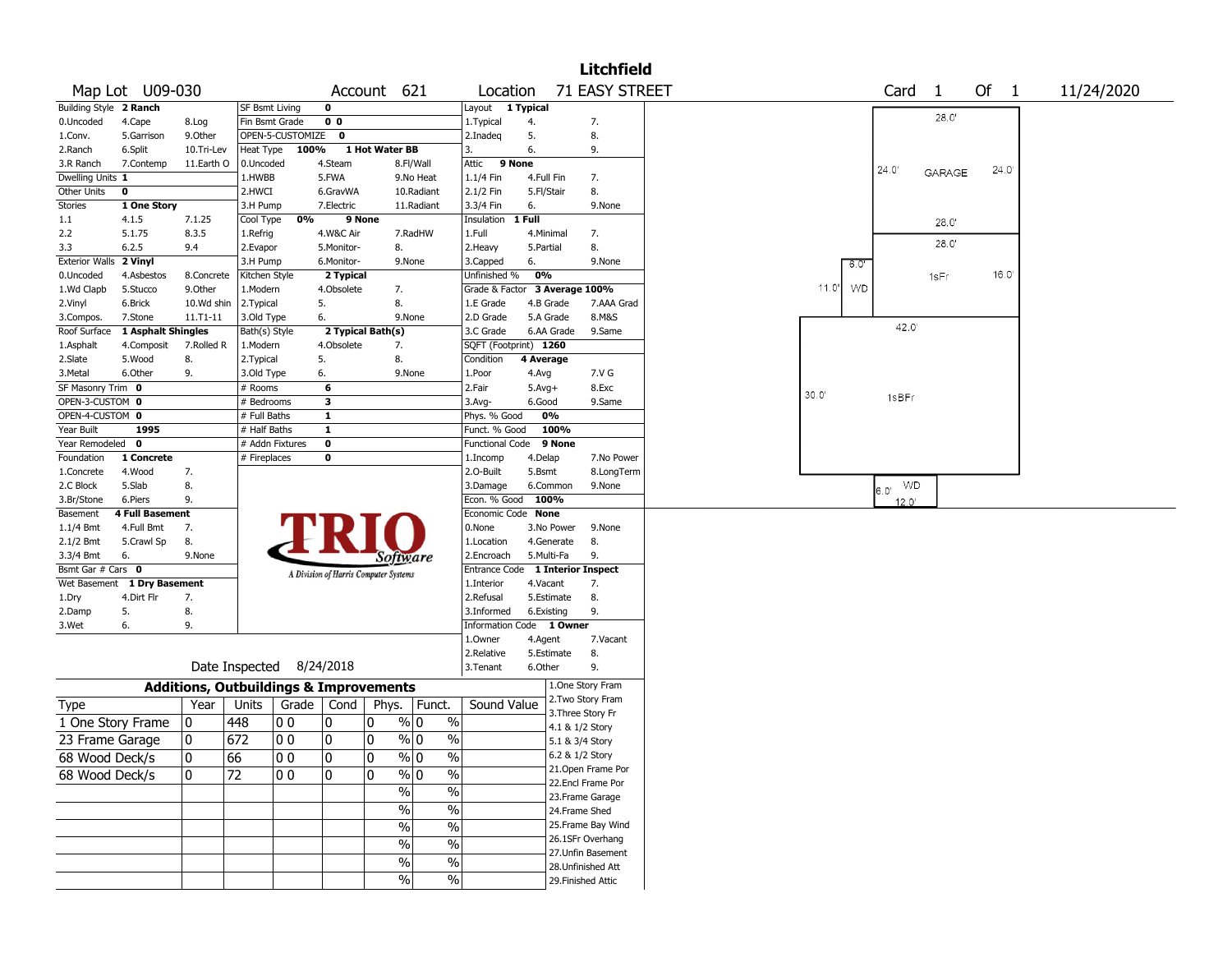|                                          | Map Lot U09-031                | Account 1686 | Location                     | <b>65 EASY STREET</b>         |                           |                                     |             |                          | Card 1               | Of $1$        |                                          | 11/24/2020                            |
|------------------------------------------|--------------------------------|--------------|------------------------------|-------------------------------|---------------------------|-------------------------------------|-------------|--------------------------|----------------------|---------------|------------------------------------------|---------------------------------------|
|                                          | EQUITY TRUST COMPANY           |              |                              | <b>Property Data</b>          |                           |                                     |             | <b>Assessment Record</b> |                      |               |                                          |                                       |
|                                          | CUSTODIAN, FBO AARON CHASE IRA |              | Neighborhood 60 Easy Street  |                               |                           | Year                                | Land        |                          | <b>Buildings</b>     |               | Exempt                                   | <b>Total</b>                          |
| 292 AVENUE ROAD                          |                                |              |                              |                               |                           | 2007                                |             | 38,000                   |                      | 23,037        | 19,000                                   | 42,037                                |
| <b>WALES ME 04280</b>                    |                                |              | Tree Growth Year             | $\mathbf 0$                   |                           |                                     |             |                          |                      |               |                                          |                                       |
|                                          |                                |              | X Coordinate                 |                               | 0                         | 2008                                |             | 38,000                   |                      | 23,001        | 18,050                                   | 42,951                                |
|                                          | B1786P205 B1948P295 B12360P12  |              | Y Coordinate                 |                               | $\mathbf 0$               | 2009                                |             | 38,000                   |                      | 19,679        | 15,200                                   | 42,479                                |
| Previous Owner                           |                                |              | Zone/Land Use                | 11 Residential                |                           | 2010                                |             | 38,000                   |                      | 22,613        | 16,000                                   | 44,613                                |
| STODDARD MARY A<br><b>65 EASY STREET</b> |                                |              | Secondary Zone               |                               |                           | 2011                                |             | 40,400                   |                      | 36,457        | 16,000                                   | 60,857                                |
|                                          |                                |              |                              |                               |                           | 2012                                |             | 40,400                   |                      | 36,457        | 16,000                                   | 60,857                                |
|                                          | LITCHFIELD ME 04350            |              | Topography 2 Rolling         |                               |                           | 2013                                |             | 40,400                   |                      | 36,053        | 16,000                                   | 60,453                                |
|                                          | Sale Date: 7/22/2016           |              | 1.Level                      | 4.Below St                    | 7.Res Protec              | 2014                                |             | 40,400                   |                      | 35,176        | 16,000                                   | 59,576                                |
|                                          |                                |              | 2.Rolling<br>3.Above St      | 8.<br>5.Low<br>9.<br>6.Swampy |                           | 2015                                |             | 40,400                   |                      | 34,976        | 16,000                                   | 59,376                                |
|                                          |                                |              | Utilities 5 Dug Well         |                               | <b>6 Septic System</b>    | 2016                                |             | 40,400                   |                      | 34,654        | 21,000                                   | 54,054                                |
|                                          |                                |              |                              |                               |                           | 2017                                |             | 40,400                   |                      | 34,363        | 0                                        | 74,763                                |
|                                          |                                |              | 1.Public<br>2. Water         | 4.Dr Well<br>5.Dug Well       | 7.Cesspool<br>8.Lake/Pond | 2018                                |             | 40,400                   |                      | 34,247        | 0                                        | 74,647                                |
|                                          |                                |              | 3.Sewer                      | 6.Septic                      | 9.None                    | 2019                                |             | 60,900                   |                      | 20,700        | 0                                        | 81,600                                |
|                                          |                                |              | 1 Paved<br><b>Street</b>     |                               |                           | 2020                                |             | 60,900                   |                      | 20,700        | 0                                        | 81,600                                |
|                                          |                                |              | 1.Paved                      | 7.<br>4.Proposed              |                           |                                     |             |                          | <b>Land Data</b>     |               |                                          |                                       |
|                                          |                                |              | 2.Semi Imp<br>3.Gravel<br>6. | 5.R/O/W<br>8.                 | 9.None                    | <b>Front Foot</b>                   |             |                          | <b>Effective</b>     |               | <b>Influence</b>                         | <b>Influence</b>                      |
|                                          |                                |              |                              |                               | 0                         |                                     | <b>Type</b> | Frontage                 | <b>Depth</b>         | <b>Factor</b> | Code<br>%                                | <b>Codes</b><br>1.Unimproved          |
|                                          |                                |              |                              |                               |                           |                                     |             |                          |                      |               |                                          |                                       |
|                                          | Inspection Witnessed By:       |              |                              |                               | $\mathbf 0$               | 11.1-100<br>12.101-200              |             |                          |                      |               | $\frac{9}{6}$                            | 2. Excess Frtg                        |
|                                          |                                |              |                              | <b>Sale Data</b>              |                           | $13.201+$                           |             |                          |                      |               | %                                        | 3. Topography                         |
|                                          |                                |              | Sale Date                    |                               | 7/22/2016                 | 14.                                 |             |                          |                      |               | %                                        | 4.Size/Shape                          |
| X                                        |                                | Date         | Price                        |                               | 17,500                    | 15.                                 |             |                          |                      |               | $\frac{9}{6}$<br>%                       | 5.Access<br>6.Restriction             |
| No./Date                                 | Description                    | Date Insp.   | Sale Type                    | 2 Land & Buildings            |                           |                                     |             |                          |                      |               | %                                        | 7. Right of Way                       |
|                                          |                                |              | 1.Land                       | 4.MFG UNIT<br>7.              |                           | <b>Square Foot</b>                  |             |                          | <b>Square Feet</b>   |               |                                          | 8.View/Environ<br>9. Fract Share      |
|                                          |                                |              | 2.L & B                      | 5.Other<br>8.                 |                           | 16.Regular Lot                      |             |                          |                      |               | $\frac{9}{6}$<br>$\frac{9}{6}$           | <b>Acres</b>                          |
|                                          |                                |              | 3.Building<br>6.             | 9.                            |                           | 17.Secondary Lot<br>18. Excess Land |             |                          |                      |               | $\frac{9}{6}$                            | 30. Frontage 1                        |
|                                          |                                |              | Financing                    | 9 Unknown                     |                           | 19.Condominium                      |             |                          |                      |               | $\frac{9}{6}$                            | 31. Frontage 2                        |
|                                          |                                |              | 1.Convent                    | 4.Seller<br>7.                |                           | 20.Miscellaneous                    |             |                          |                      |               | $\frac{9}{6}$                            | 32. Tillable                          |
| Notes:                                   |                                |              | 2.FHA/VA                     | 8.<br>5.Private               |                           |                                     |             |                          |                      |               | $\frac{9}{6}$                            | 33.Tillable                           |
|                                          |                                |              | 3.Assumed                    | 6.Cash                        | 9.Unknown                 |                                     |             |                          |                      |               | $\overline{\frac{9}{6}}$                 | 34.Softwood F&O<br>35. Mixed Wood F&O |
|                                          |                                |              | Validity                     | <b>3 Distressed Sale</b>      |                           | <b>Fract, Acre</b>                  |             | <b>Acreage/Sites</b>     |                      |               |                                          | 36.Hardwood F&O                       |
|                                          |                                |              | 1.Valid                      | 4.Split                       | 7.Renovate                | 21. Houselot (Frac                  | 21          |                          | 0.50                 | 100           | %<br>0                                   | 37.Softwood TG                        |
|                                          |                                |              | 2.Related                    | 5.Partial                     | 8.Other                   | 22.Baselot(Fract)<br>23.            | 26          |                          | 0.30                 | 100           | $\frac{9}{6}$<br>$\mathbf 0$             | 38. Mixed Wood TG                     |
|                                          |                                |              | 3.Distress                   | 9.<br>6.Exempt                |                           | <b>Acres</b>                        | 44          |                          | 1.00                 | 100           | $\frac{9}{6}$<br>$\mathbf 0$<br>$\Omega$ | 39.Hardwood TG                        |
|                                          |                                |              |                              |                               |                           | 24. Houselot                        | 45          |                          | 1.00                 | 100           | $\frac{9}{6}$                            | 40. Wasteland                         |
|                                          |                                |              | Verified                     | <b>5 Public Record</b>        |                           | 25.Baselot                          |             |                          |                      |               | $\frac{9}{6}$<br>$\frac{9}{6}$           | 41.Gravel Pit                         |
|                                          |                                |              | 1.Buyer                      | 4.Agent                       | 7.Family                  | 26.Rear 1                           |             |                          |                      |               | $\frac{9}{6}$                            | 42. Mobile Home Si                    |
|                                          |                                |              | 2.Seller                     | 5.Pub Rec                     | 8.Other                   | 27.Rear 2                           |             |                          |                      |               |                                          | 43.Camp Site                          |
| <b>Litchfield</b>                        |                                |              | 3.Lender                     | 6.MLS<br>9.                   |                           | 28. Rear 3<br>29. Rear 4            |             |                          | <b>Total Acreage</b> | 0.80          |                                          | 44.Lot Improvemen<br>45.Access Right  |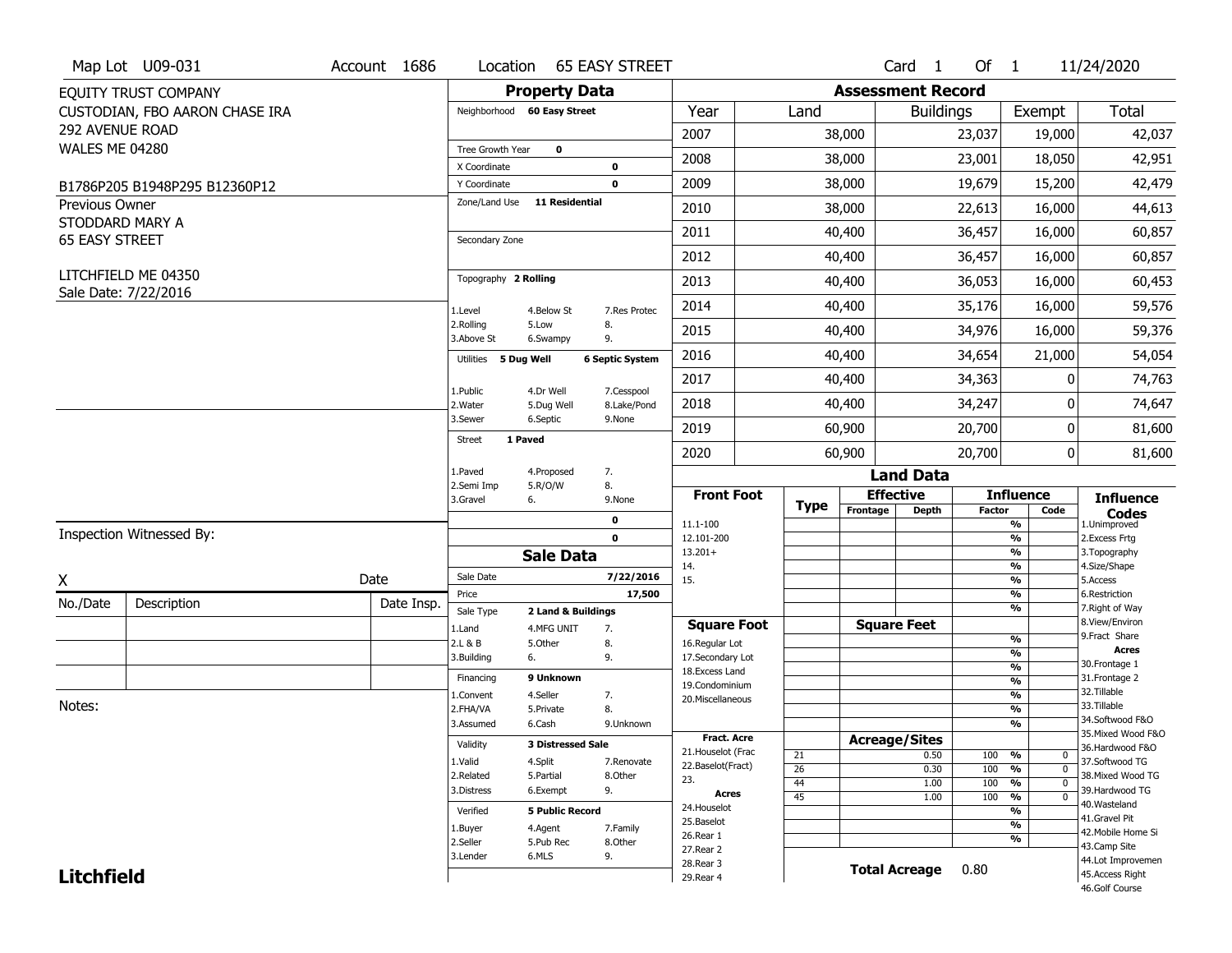|                              |                   |                                                   |                  |                          |                                       |                 |                                           |                                         |            |            | <b>Litchfield</b>                      |       |      |                      |                |             |                   |      |            |
|------------------------------|-------------------|---------------------------------------------------|------------------|--------------------------|---------------------------------------|-----------------|-------------------------------------------|-----------------------------------------|------------|------------|----------------------------------------|-------|------|----------------------|----------------|-------------|-------------------|------|------------|
|                              | Map Lot U09-031   |                                                   |                  |                          |                                       | Account 1686    |                                           | Location                                |            |            | <b>65 EASY STREET</b>                  |       |      |                      |                |             | Card <sub>1</sub> | Of 1 | 11/24/2020 |
| <b>Building Style</b>        |                   |                                                   | SF Bsmt Living   |                          |                                       |                 |                                           | Layout                                  |            |            |                                        |       |      |                      |                |             |                   |      |            |
| 0.Uncoded                    | 4.Cape            | 8.Log                                             | Fin Bsmt Grade   |                          |                                       |                 |                                           | 1. Typical                              | 4.         |            | 7.                                     |       |      |                      |                |             |                   |      |            |
| 1.Conv.                      | 5.Garrison        | 9.0ther                                           |                  | OPEN-5-CUSTOMIZE         |                                       |                 |                                           | 2.Inadeg                                | 5.         |            | 8.                                     |       |      |                      |                |             |                   |      |            |
| 2.Ranch                      | 6.Split           | 10.Tri-Lev                                        | <b>Heat Type</b> | 100%                     |                                       |                 |                                           | 3.                                      | 6.         |            | 9.                                     |       |      |                      |                |             |                   |      |            |
| 3.R Ranch                    | 7.Contemp         | 11.Earth O                                        | 0.Uncoded        |                          | 4.Steam                               |                 | 8.Fl/Wall                                 | Attic                                   |            |            |                                        |       |      |                      |                |             |                   |      |            |
| <b>Dwelling Units</b>        |                   |                                                   | 1.HWBB           |                          | 5.FWA                                 |                 | 9.No Heat                                 | 1.1/4 Fin                               | 4.Full Fin |            | 7.                                     |       |      |                      |                |             |                   |      |            |
| Other Units                  |                   |                                                   | 2.HWCI           |                          | 6.GravWA                              |                 | 10.Radiant                                | 2.1/2 Fin                               | 5.Fl/Stair |            | 8.                                     |       |      |                      |                |             |                   |      |            |
| Stories                      |                   |                                                   | 3.H Pump         |                          | 7.Electric                            |                 | 11.Radiant                                | 3.3/4 Fin                               | 6.         |            | 9.None                                 |       |      |                      |                |             |                   |      |            |
| 1.1                          | 4.1.5             | 7.1.25                                            | Cool Type        | 0%                       |                                       |                 |                                           | Insulation                              |            |            |                                        |       |      |                      |                |             |                   |      |            |
| 2.2                          | 5.1.75            | 8.3.5                                             | 1.Refrig         |                          | 4.W&C Air                             |                 | 7.RadHW                                   | 1.Full                                  | 4.Minimal  |            | 7.                                     |       |      |                      |                |             |                   |      | GAR        |
| 3.3                          | 6.2.5             | 9.4                                               | 2.Evapor         |                          | 5.Monitor-                            | 8.              |                                           | 2. Heavy                                | 5.Partial  |            | 8.                                     |       |      |                      |                |             |                   |      | 22.0'      |
| <b>Exterior Walls</b>        |                   |                                                   | 3.H Pump         |                          | 6.Monitor-                            |                 | 9.None                                    | 3.Capped                                | 6.         |            | 9.None                                 |       |      |                      |                |             |                   |      |            |
| 0.Uncoded                    | 4.Asbestos        | 8.Concrete                                        | Kitchen Style    |                          |                                       |                 |                                           | Unfinished %                            |            |            |                                        |       |      | 27.0'                |                | 16.0        | 12.0              |      |            |
| 1.Wd Clapb                   | 5.Stucco          | 9.0ther                                           | 1.Modern         |                          | 4.Obsolete                            | 7.              |                                           | Grade & Factor                          |            |            |                                        | 8.0   |      |                      | $10.0^{\circ}$ |             | ΕP                |      | 24.0'      |
| 2.Vinyl                      | 6.Brick           | 10.Wd shin                                        | 2. Typical       |                          | 5.                                    | 8.              |                                           | 1.E Grade                               | 4.B Grade  |            | 7.AAA Grad                             |       | 1sFr |                      |                | 1sFr        |                   |      |            |
| 3.Compos.                    | 7.Stone           | $11.71 - 11$                                      | 3.Old Type       |                          | 6.                                    |                 | 9.None                                    | 2.D Grade                               | 5.A Grade  |            | 8.M&S                                  |       |      |                      | 55.0           |             |                   |      |            |
| Roof Surface                 |                   |                                                   | Bath(s) Style    |                          |                                       |                 |                                           | 3.C Grade                               | 6.AA Grade |            | 9.Same                                 |       |      |                      |                |             |                   |      |            |
| 1.Asphalt                    | 4.Composit        | 7.Rolled R                                        | 1.Modern         |                          | 4.Obsolete                            | 7.              |                                           | SQFT (Footprint)                        |            |            |                                        | 12.0' |      | 1970 HOLIDAY MH/SLAB |                |             |                   |      |            |
| 2.Slate                      | 5.Wood            | 8.                                                | 2.Typical        |                          | 5.                                    | 8.              |                                           | Condition                               |            |            |                                        |       |      |                      |                |             |                   |      |            |
| 3.Metal                      | 6.Other           | 9.                                                | 3.Old Type       |                          | 6.                                    |                 | 9.None                                    | 1.Poor                                  | 4.Avg      |            | 7.V G                                  |       |      |                      |                |             |                   |      |            |
| SF Masonry Trim              |                   |                                                   | # Rooms          |                          |                                       |                 |                                           | 2.Fair                                  | $5.Avg+$   |            | 8.Exc                                  |       |      |                      |                | $WD_{-8.0}$ |                   |      |            |
| OPEN-3-CUSTOM                |                   |                                                   | # Bedrooms       |                          |                                       |                 |                                           | $3.$ Avg-                               | 6.Good     |            | 9.Same                                 |       |      |                      |                | 10.0'       |                   |      |            |
| OPEN-4-CUSTOM                |                   |                                                   | # Full Baths     |                          |                                       |                 |                                           | Phys. % Good                            |            |            |                                        |       |      |                      |                |             |                   |      |            |
| Year Built<br>Year Remodeled |                   |                                                   | # Half Baths     | # Addn Fixtures          |                                       |                 |                                           | Funct. % Good<br><b>Functional Code</b> |            |            |                                        |       |      |                      |                |             |                   |      |            |
| Foundation                   |                   |                                                   | # Fireplaces     |                          |                                       |                 |                                           | 1.Incomp                                | 4.Delap    |            | 7.No Power                             |       |      |                      |                |             |                   |      |            |
| 1.Concrete                   | 4.Wood            | 7.                                                |                  |                          |                                       |                 |                                           | 2.O-Built                               | 5.Bsmt     |            | 8.LongTerm                             |       |      |                      |                |             |                   |      |            |
| 2.C Block                    | 5.Slab            | 8.                                                |                  |                          |                                       |                 |                                           | 3.Damage                                | 6.Common   |            | 9.None                                 |       |      |                      |                |             |                   |      |            |
| 3.Br/Stone                   | 6.Piers           | 9.                                                |                  |                          |                                       |                 |                                           | Econ. % Good                            |            |            |                                        |       |      |                      |                |             |                   |      |            |
| Basement                     |                   |                                                   |                  |                          |                                       |                 |                                           | Economic Code                           |            |            |                                        |       |      |                      |                |             |                   |      |            |
| $1.1/4$ Bmt                  | 4.Full Bmt        | 7.                                                |                  |                          |                                       |                 |                                           | 0.None                                  | 3.No Power |            | 9.None                                 |       |      |                      |                |             |                   |      |            |
| $2.1/2$ Bmt                  | 5.Crawl Sp        | 8.                                                |                  |                          |                                       |                 |                                           | 1.Location                              | 4.Generate |            | 8.                                     |       |      |                      |                |             |                   |      |            |
| 3.3/4 Bmt                    | 6.                | 9.None                                            |                  |                          |                                       | <i>Software</i> |                                           | 2.Encroach                              | 5.Multi-Fa |            | 9.                                     |       |      |                      |                |             |                   |      |            |
| Bsmt Gar # Cars              |                   |                                                   |                  |                          | A Division of Harris Computer Systems |                 |                                           | Entrance Code 5 Estimated               |            |            |                                        |       |      |                      |                |             |                   |      |            |
| Wet Basement                 |                   |                                                   |                  |                          |                                       |                 |                                           | 1.Interior                              | 4.Vacant   |            | 7.                                     |       |      |                      |                |             |                   |      |            |
| 1.Dry                        | 4.Dirt Flr        | 7.                                                |                  |                          |                                       |                 |                                           | 2.Refusal                               | 5.Estimate |            | 8.                                     |       |      |                      |                |             |                   |      |            |
| 2.Damp                       | 5.                | 8.                                                |                  |                          |                                       |                 |                                           | 3.Informed                              | 6.Existing |            | 9.                                     |       |      |                      |                |             |                   |      |            |
| 3.Wet                        | 6.                | 9.                                                |                  |                          |                                       |                 |                                           | <b>Information Code</b>                 |            | 5 Estimate |                                        |       |      |                      |                |             |                   |      |            |
|                              |                   |                                                   |                  |                          |                                       |                 |                                           | 1.Owner                                 | 4.Agent    |            | 7.Vacant                               |       |      |                      |                |             |                   |      |            |
|                              |                   |                                                   |                  |                          |                                       |                 |                                           | 2.Relative                              | 5.Estimate |            | 8.                                     |       |      |                      |                |             |                   |      |            |
|                              |                   |                                                   |                  | Date Inspected 8/24/2018 |                                       |                 |                                           | 3.Tenant                                | 6.Other    |            | 9.                                     |       |      |                      |                |             |                   |      |            |
|                              |                   | <b>Additions, Outbuildings &amp; Improvements</b> |                  |                          |                                       |                 |                                           |                                         |            |            | 1.One Story Fram                       |       |      |                      |                |             |                   |      |            |
| Type                         |                   | Year                                              | Units            | Grade                    | Cond                                  | Phys.           | Funct.                                    | Sound Value                             |            |            | 2. Two Story Fram                      |       |      |                      |                |             |                   |      |            |
| 820 Holiday                  |                   | MFG 1970                                          | 12x55            | 2 100                    | 2                                     | 0               | % 85<br>$\%$                              |                                         |            |            | 3. Three Story Fr                      |       |      |                      |                |             |                   |      |            |
|                              |                   |                                                   |                  |                          |                                       |                 |                                           |                                         |            |            | 4.1 & 1/2 Story                        |       |      |                      |                |             |                   |      |            |
| 101 Conc Slab                |                   | 1995                                              | 660              | 3 100                    | 9                                     | 0               | % 85<br>$\%$                              |                                         |            |            | 5.1 & 3/4 Story                        |       |      |                      |                |             |                   |      |            |
|                              | 1 One Story Frame | 10                                                | 216              | 9100                     | 9                                     | 0               | $\sqrt{8}$ 85<br>$\frac{9}{6}$            |                                         |            |            | 6.2 & 1/2 Story                        |       |      |                      |                |             |                   |      |            |
|                              | 1 One Story Frame | 1995                                              | 160              | 2 100                    | 9                                     | $\mathbf 0$     | $\frac{8}{5}$<br>$\%$                     |                                         |            |            | 21.Open Frame Por                      |       |      |                      |                |             |                   |      |            |
| 22 Encl Frame                |                   | 1995                                              | 120              | 2 100                    | 9                                     | 0               | $\sqrt{8}$ 85<br>$\overline{\frac{0}{0}}$ |                                         |            |            | 22.Encl Frame Por                      |       |      |                      |                |             |                   |      |            |
|                              |                   | 1995                                              | 528              | 3 100                    |                                       | 0               | % 100 %                                   |                                         |            |            | 23. Frame Garage                       |       |      |                      |                |             |                   |      |            |
| 23 Frame Garage              |                   |                                                   |                  |                          | 3                                     |                 |                                           |                                         |            |            | 24.Frame Shed                          |       |      |                      |                |             |                   |      |            |
| 68 Wood Deck/s               |                   | 1995                                              | $ 80\rangle$     | 3 100                    | 9                                     | 10              | $\%$ 0<br>$\%$                            |                                         |            |            | 25. Frame Bay Wind<br>26.1SFr Overhang |       |      |                      |                |             |                   |      |            |
|                              |                   |                                                   |                  |                          |                                       | $\%$            | $\%$                                      |                                         |            |            | 27.Unfin Basement                      |       |      |                      |                |             |                   |      |            |
|                              |                   |                                                   |                  |                          |                                       | $\sqrt{6}$      | $\%$                                      |                                         |            |            | 28.Unfinished Att                      |       |      |                      |                |             |                   |      |            |
|                              |                   |                                                   |                  |                          |                                       | $\sqrt{6}$      | $\%$                                      |                                         |            |            | 29. Finished Attic                     |       |      |                      |                |             |                   |      |            |
|                              |                   |                                                   |                  |                          |                                       |                 |                                           |                                         |            |            |                                        |       |      |                      |                |             |                   |      |            |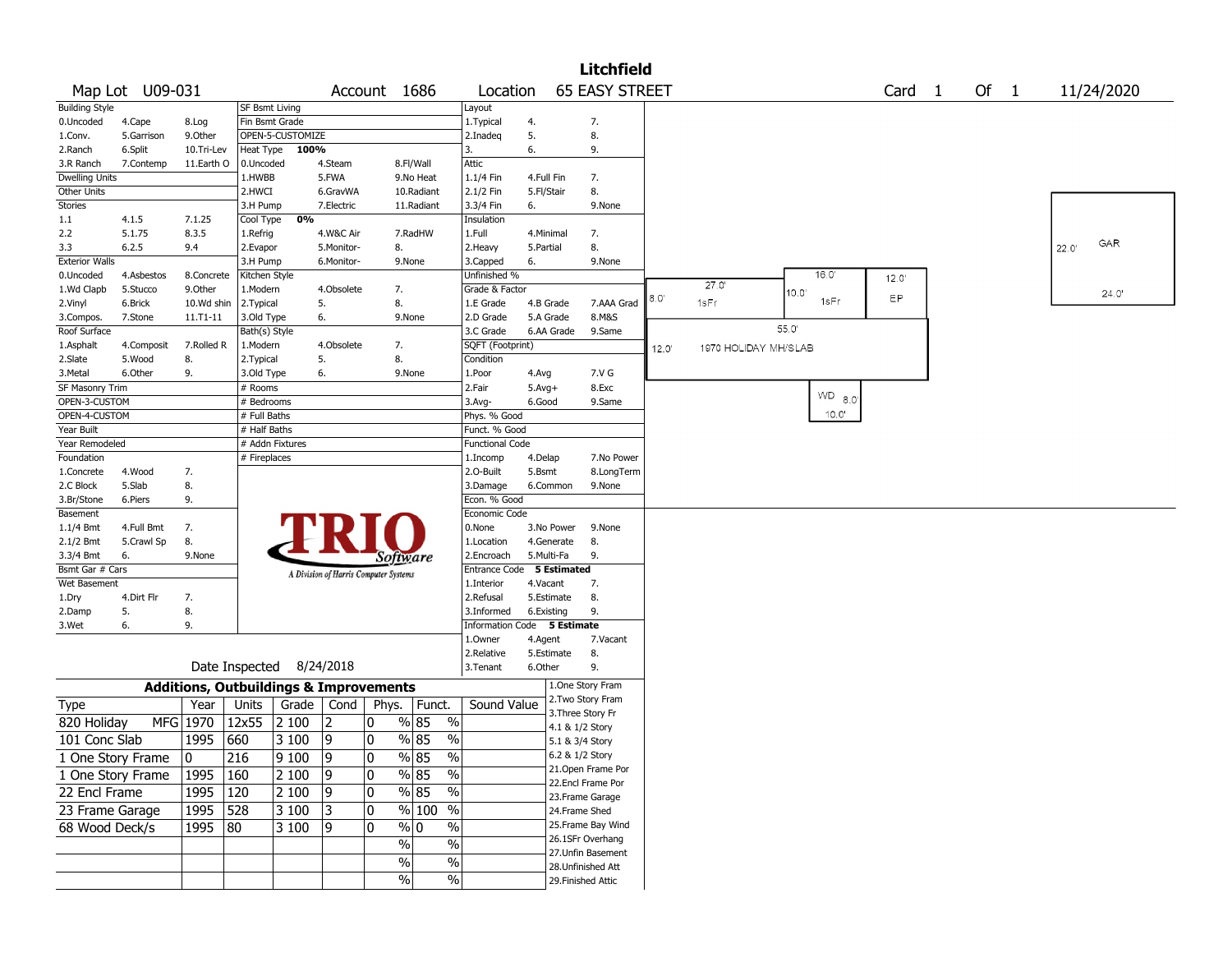|                   | Map Lot U09-032          | Account 1685 | Location                     |                         | 59 EASY STREET            |                                          |                       |                          | Card <sub>1</sub>    | Of 1          |                                           | 11/24/2020                        |
|-------------------|--------------------------|--------------|------------------------------|-------------------------|---------------------------|------------------------------------------|-----------------------|--------------------------|----------------------|---------------|-------------------------------------------|-----------------------------------|
|                   | STODDARD JAMES JR        |              |                              | <b>Property Data</b>    |                           |                                          |                       | <b>Assessment Record</b> |                      |               |                                           |                                   |
| 59 EASY STREET    |                          |              | Neighborhood 60 Easy Street  |                         |                           | Year                                     | Land                  |                          | <b>Buildings</b>     |               | Exempt                                    | Total                             |
|                   | LITCHFIELD ME 04350      |              |                              |                         |                           | 2007                                     |                       | 34,400                   |                      | 79,154        | 13,000                                    | 100,554                           |
|                   |                          |              | Tree Growth Year             | $\mathbf 0$             |                           | 2008                                     |                       | 34,400                   |                      | 79,154        | 12,350                                    | 101,204                           |
|                   |                          |              | X Coordinate<br>Y Coordinate |                         | 0<br>$\mathbf 0$          | 2009                                     |                       | 34,400                   |                      | 76,962        | 9,500                                     | 101,862                           |
| B1791P91          |                          |              | Zone/Land Use                | <b>11 Residential</b>   |                           | 2010                                     |                       | 34,400                   |                      | 75,605        | 10,000                                    | 100,005                           |
|                   |                          |              |                              |                         |                           |                                          |                       |                          |                      |               |                                           |                                   |
|                   |                          |              | Secondary Zone               |                         |                           | 2011                                     |                       | 40,400                   |                      | 100,528       | 10,000                                    | 130,928                           |
|                   |                          |              |                              |                         |                           | 2012                                     |                       | 40,400                   |                      | 100,528       | 10,000                                    | 130,928                           |
|                   |                          |              | Topography 2 Rolling         |                         |                           | 2013                                     |                       | 40,400                   |                      | 99,559        | 10,000                                    | 129,959                           |
|                   |                          |              | 1.Level                      | 4.Below St              | 7.Res Protec              | 2014                                     |                       | 40,400                   |                      | 99,383        | 10,000                                    | 129,783                           |
|                   |                          |              | 2.Rolling<br>3.Above St      | 5.Low<br>6.Swampy       | 8.<br>9.                  | 2015                                     |                       | 40,400                   |                      | 98,390        | 10,000                                    | 128,790                           |
|                   |                          |              | 4 Drilled Well<br>Utilities  |                         | <b>6 Septic System</b>    | 2016                                     |                       | 40,400                   |                      | 97,422        | 15,000                                    | 122,822                           |
|                   |                          |              |                              |                         |                           | 2017                                     |                       | 40,400                   |                      | 97,246        | 20,000                                    | 117,646                           |
|                   |                          |              | 1.Public<br>2. Water         | 4.Dr Well<br>5.Dug Well | 7.Cesspool<br>8.Lake/Pond | 2018                                     |                       | 40,400                   |                      | 96,277        | 19,200                                    | 117,477                           |
|                   |                          |              | 3.Sewer                      | 6.Septic                | 9.None                    | 2019                                     |                       | 60,900                   |                      | 82,300        | 20,000                                    | 123,200                           |
|                   |                          |              | 1 Paved<br><b>Street</b>     |                         |                           | 2020                                     |                       | 60,900                   |                      | 82,300        | 25,000                                    | 118,200                           |
|                   |                          |              | 1.Paved                      | 4.Proposed              | 7.                        |                                          |                       |                          | <b>Land Data</b>     |               |                                           |                                   |
|                   |                          |              | 2.Semi Imp<br>3.Gravel<br>6. | 5.R/O/W                 | 8.<br>9.None              | <b>Front Foot</b>                        |                       | <b>Effective</b>         |                      |               | <b>Influence</b>                          | <b>Influence</b>                  |
|                   |                          |              |                              |                         | 0                         | 11.1-100                                 | <b>Type</b>           | Frontage                 | <b>Depth</b>         | <b>Factor</b> | Code<br>$\frac{9}{6}$                     | <b>Codes</b><br>1.Unimproved      |
|                   | Inspection Witnessed By: |              |                              |                         | $\mathbf{0}$              | 12.101-200                               |                       |                          |                      |               | $\frac{9}{6}$                             | 2. Excess Frtg                    |
|                   |                          |              |                              | <b>Sale Data</b>        |                           | $13.201+$<br>14.                         |                       |                          |                      |               | $\overline{\frac{9}{6}}$<br>$\frac{9}{6}$ | 3. Topography<br>4.Size/Shape     |
| X                 |                          | Date         | Sale Date                    |                         |                           | 15.                                      |                       |                          |                      |               | $\frac{9}{6}$                             | 5.Access                          |
| No./Date          | Description              | Date Insp.   | Price                        |                         |                           |                                          |                       |                          |                      |               | %<br>%                                    | 6.Restriction<br>7. Right of Way  |
|                   |                          |              | Sale Type<br>1.Land          | 4.MFG UNIT              | 7.                        | <b>Square Foot</b>                       |                       | <b>Square Feet</b>       |                      |               |                                           | 8.View/Environ                    |
|                   |                          |              | 2.L & B                      | 5.Other                 | 8.                        | 16.Regular Lot                           |                       |                          |                      |               | %                                         | 9.Fract Share<br>Acres            |
|                   |                          |              | 3.Building<br>6.             |                         | 9.                        | 17.Secondary Lot                         |                       |                          |                      |               | %<br>$\frac{9}{6}$                        | 30. Frontage 1                    |
|                   |                          |              | Financing                    |                         |                           | 18.Excess Land<br>19.Condominium         |                       |                          |                      |               | $\frac{9}{6}$                             | 31. Frontage 2                    |
|                   |                          |              | 1.Convent                    | 4.Seller                | 7.                        | 20.Miscellaneous                         |                       |                          |                      |               | $\frac{9}{6}$                             | 32.Tillable                       |
| Notes:            |                          |              | 2.FHA/VA                     | 5.Private               | 8.                        |                                          |                       |                          |                      |               | $\frac{9}{6}$                             | 33.Tillable<br>34.Softwood F&O    |
|                   |                          |              | 3.Assumed                    | 6.Cash                  | 9.Unknown                 |                                          |                       |                          |                      |               | $\frac{9}{6}$                             | 35. Mixed Wood F&O                |
|                   |                          |              | Validity                     |                         |                           | <b>Fract. Acre</b><br>21. Houselot (Frac |                       | <b>Acreage/Sites</b>     |                      |               |                                           | 36.Hardwood F&O                   |
|                   |                          |              | 1.Valid                      | 4.Split                 | 7.Renovate                | 22.Baselot(Fract)                        | 21<br>$\overline{26}$ |                          | 0.50                 | 100           | %<br>0<br>$\mathbf{0}$                    | 37.Softwood TG                    |
|                   |                          |              | 2.Related                    | 5.Partial               | 8.Other                   | 23.                                      | 44                    |                          | 0.30<br>1.00         | 100<br>100    | %<br>$\frac{9}{6}$<br>$\mathbf 0$         | 38. Mixed Wood TG                 |
|                   |                          |              | 3.Distress                   | 6.Exempt                | 9.                        | Acres                                    | $\overline{45}$       |                          | 1.00                 | 100           | $\frac{9}{6}$<br>$\overline{0}$           | 39.Hardwood TG                    |
|                   |                          |              | Verified                     |                         |                           | 24. Houselot                             |                       |                          |                      |               | $\frac{9}{6}$                             | 40.Wasteland                      |
|                   |                          |              |                              |                         |                           |                                          |                       |                          |                      |               | $\frac{9}{6}$                             | 41.Gravel Pit                     |
|                   |                          |              |                              |                         |                           | 25.Baselot                               |                       |                          |                      |               |                                           |                                   |
|                   |                          |              | 1.Buyer<br>2.Seller          | 4.Agent<br>5.Pub Rec    | 7.Family<br>8.Other       | 26.Rear 1                                |                       |                          |                      |               | $\frac{9}{6}$                             | 42. Mobile Home Si                |
|                   |                          |              | 3.Lender                     | 6.MLS                   | 9.                        | 27. Rear 2                               |                       |                          |                      |               |                                           | 43.Camp Site<br>44.Lot Improvemen |
| <b>Litchfield</b> |                          |              |                              |                         |                           | 28. Rear 3<br>29. Rear 4                 |                       |                          | <b>Total Acreage</b> | 0.80          |                                           | 45.Access Right<br>46.Golf Course |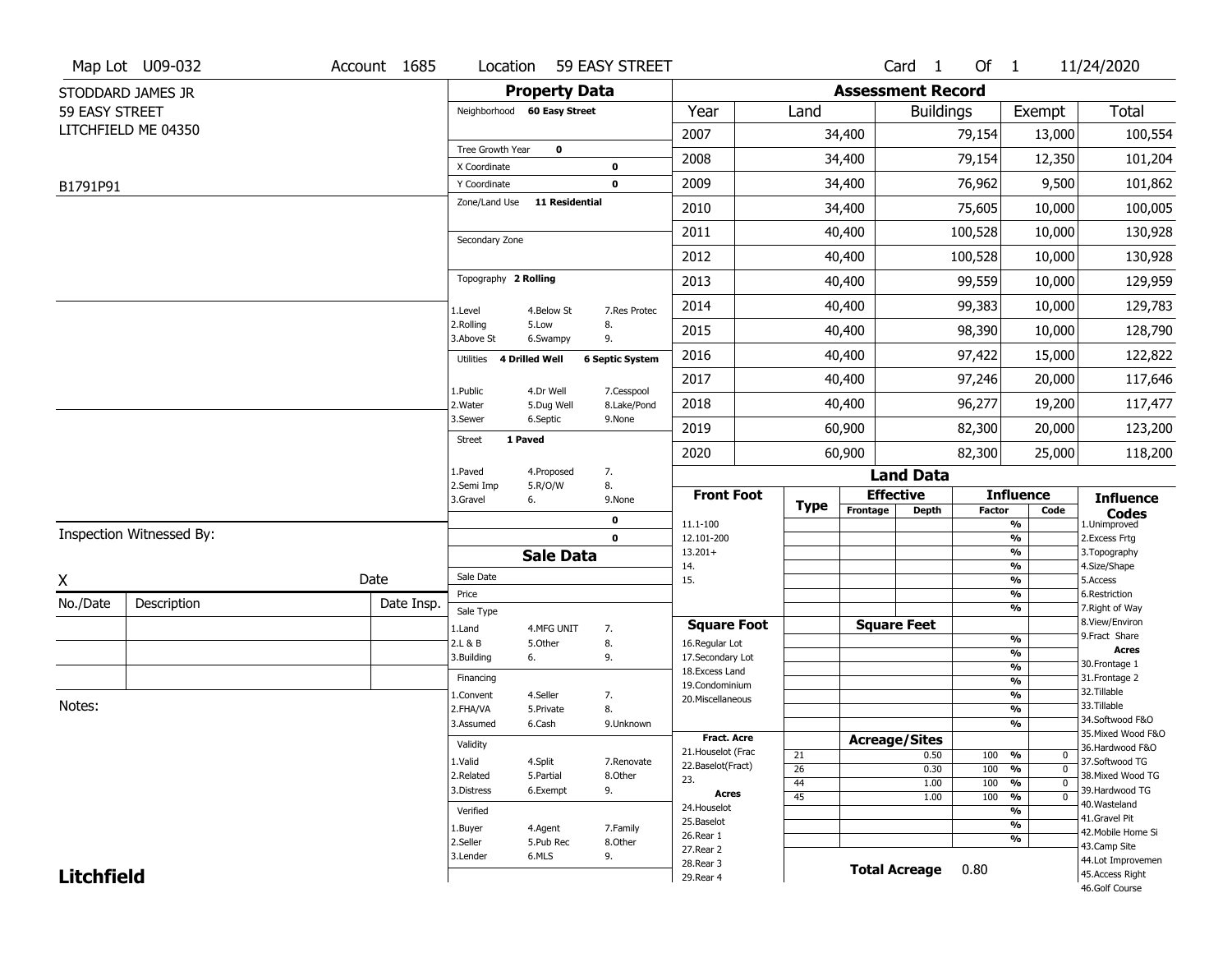|                        |                                                               |                                                   |                |                          |                         |                                       |               |                          |            |                        | <b>Litchfield</b>                      |  |                |                          |        |        |            |  |
|------------------------|---------------------------------------------------------------|---------------------------------------------------|----------------|--------------------------|-------------------------|---------------------------------------|---------------|--------------------------|------------|------------------------|----------------------------------------|--|----------------|--------------------------|--------|--------|------------|--|
|                        | 59 EASY STREET<br>Map Lot U09-032<br>Account 1685<br>Location |                                                   |                |                          |                         |                                       |               |                          |            |                        |                                        |  |                |                          | Card 1 | Of $1$ | 11/24/2020 |  |
|                        | <b>Building Style 3 Raised Ranch</b>                          |                                                   | SF Bsmt Living |                          | 493                     |                                       |               | Layout                   | 1 Typical  |                        |                                        |  |                |                          |        |        |            |  |
| 0.Uncoded              | 4.Cape                                                        | 8.Log                                             | Fin Bsmt Grade |                          | 2 100                   |                                       |               | 1. Typical               | 4.         |                        | 7.                                     |  |                |                          |        |        |            |  |
| 1.Conv.                | 5.Garrison                                                    | 9.Other                                           |                | OPEN-5-CUSTOMIZE         | $\mathbf 0$             |                                       |               | 2.Inadeg                 | 5.         |                        | 8.                                     |  |                |                          |        |        |            |  |
| 2.Ranch                | 6.Split                                                       | 10.Tri-Lev                                        | Heat Type      | 100%                     |                         | 13 Monitor-Propane                    |               | 3.                       | 6.         |                        | 9.                                     |  |                |                          |        |        |            |  |
| 3.R Ranch              | 7.Contemp                                                     | 11.Earth O                                        | 0.Uncoded      |                          | 4.Steam                 |                                       | 8.Fl/Wall     | Attic<br>9 None          |            |                        |                                        |  |                |                          |        |        |            |  |
| Dwelling Units 1       |                                                               |                                                   | 1.HWBB         |                          | 5.FWA                   |                                       | 9.No Heat     | 1.1/4 Fin                |            | 4.Full Fin             | 7.                                     |  |                |                          |        |        |            |  |
| Other Units            | $\mathbf 0$                                                   |                                                   | 2.HWCI         |                          | 6.GravWA                |                                       | 10.Radiant    | 2.1/2 Fin                | 5.Fl/Stair |                        | 8.                                     |  |                |                          |        |        | 12.0'      |  |
| <b>Stories</b>         | 1 One Story                                                   |                                                   | 3.H Pump       |                          | 7.Electric              |                                       | 11.Radiant    | 3.3/4 Fin                | 6.         |                        | 9.None                                 |  |                |                          |        |        |            |  |
| 1.1                    | 4.1.5                                                         | 7.1.25                                            | Cool Type      | 0%                       |                         | 9 None                                |               | Insulation               | 1 Full     |                        |                                        |  |                |                          |        |        | $12.0'$ WD |  |
| 2.2                    | 5.1.75                                                        | 8.3.5                                             | 1.Refrig       |                          | 4.W&C Air               |                                       | 7.RadHW       | 1.Full                   | 4.Minimal  |                        | 7.                                     |  |                |                          |        |        |            |  |
| 3.3                    | 6.2.5                                                         | 9.4                                               | 2.Evapor       |                          | 5.Monitor-              | 8.                                    |               | 2. Heavy                 | 5.Partial  |                        | 8.                                     |  | 24.0           |                          |        |        |            |  |
| <b>Exterior Walls</b>  | 2 Vinyl                                                       |                                                   | 3.H Pump       |                          | 6.Monitor-              |                                       | 9.None        | 3.Capped                 | 6.         |                        | 9.None                                 |  |                |                          |        |        |            |  |
| 0.Uncoded              | 4.Asbestos                                                    | 8.Concrete                                        | Kitchen Style  |                          | 2 Typical               |                                       |               | Unfinished %             | 0%         |                        |                                        |  |                |                          |        |        |            |  |
| 1.Wd Clapb             | 5.Stucco                                                      | 9.Other                                           | 1.Modern       |                          | 4.Obsolete              | 7.                                    |               | Grade & Factor           |            |                        | 3 Average 100%                         |  |                |                          |        |        |            |  |
| 2.Vinyl                | 6.Brick                                                       | 10.Wd shin                                        | 2.Typical      |                          | 5.                      | 8.                                    |               | 1.E Grade                |            | 4.B Grade              | 7.AAA Grad                             |  |                |                          |        |        |            |  |
| 3.Compos.              | 7.Stone                                                       | 11.T1-11                                          | 3.Old Type     |                          | 6.                      |                                       | 9.None        | 2.D Grade                |            | 5.A Grade              | 8.M&S                                  |  |                |                          |        | 22.0   | 1s BFr     |  |
| Roof Surface           | 1 Asphalt Shingles                                            |                                                   | Bath(s) Style  |                          |                         | 2 Typical Bath(s)                     |               | 3.C Grade                |            | 6.AA Grade             | 9.Same                                 |  |                | 30.0' 11/4s GARAGE 30.0' |        |        |            |  |
| 1.Asphalt              | 4.Composit                                                    | 7.Rolled R                                        | 1.Modern       |                          | 4.Obsolete              | 7.                                    |               | SQFT (Footprint) 748     |            |                        |                                        |  |                |                          |        |        |            |  |
| 2.Slate                | 5.Wood                                                        | 8.                                                | 2. Typical     |                          | 5.                      | 8.                                    |               | Condition                |            | <b>3 Below Average</b> |                                        |  |                |                          |        |        |            |  |
| 3.Metal                | 6.Other                                                       | 9.                                                | 3.Old Type     |                          | 6.                      |                                       | 9.None        | 1.Poor                   | 4.Avg      |                        | 7.V G                                  |  |                |                          |        |        |            |  |
| SF Masonry Trim 0      |                                                               |                                                   | # Rooms        |                          | $\overline{\mathbf{3}}$ |                                       |               | 2.Fair                   | $5.Avg+$   |                        | 8.Exc                                  |  |                |                          |        |        | 34.0'      |  |
| OPEN-3-CUSTOM 0        |                                                               |                                                   | # Bedrooms     |                          | $\mathbf{2}$            |                                       |               | $3.$ Avg-                | 6.Good     |                        | 9.Same                                 |  |                |                          |        |        |            |  |
| OPEN-4-CUSTOM 0        |                                                               |                                                   | # Full Baths   |                          | $\mathbf{1}$            |                                       |               | Phys. % Good             |            | 0%                     |                                        |  | $24.0^{\circ}$ |                          |        |        |            |  |
| Year Built             | 1988                                                          |                                                   | # Half Baths   |                          | 0                       |                                       |               | Funct. % Good            |            | 100%                   |                                        |  |                |                          |        |        |            |  |
| Year Remodeled 0       |                                                               |                                                   |                | # Addn Fixtures          | 1                       |                                       |               | <b>Functional Code</b>   |            | 9 None                 |                                        |  |                |                          |        |        |            |  |
| Foundation             | 1 Concrete                                                    |                                                   | # Fireplaces   |                          | 0                       |                                       |               | 1.Incomp                 | 4.Delap    |                        | 7.No Power                             |  |                |                          |        |        |            |  |
| 1.Concrete             | 4.Wood                                                        | 7.                                                |                |                          |                         |                                       |               | 2.0-Built                | 5.Bsmt     |                        | 8.LongTerm                             |  |                |                          |        |        |            |  |
| 2.C Block              | 5.Slab<br>6.Piers                                             | 8.<br>9.                                          |                |                          |                         |                                       |               | 3.Damage<br>Econ. % Good | 100%       | 6.Common               | 9.None                                 |  |                |                          |        |        |            |  |
| 3.Br/Stone<br>Basement | <b>4 Full Basement</b>                                        |                                                   |                |                          |                         |                                       |               | Economic Code None       |            |                        |                                        |  |                |                          |        |        |            |  |
| $1.1/4$ Bmt            | 4.Full Bmt                                                    | 7.                                                |                |                          |                         |                                       |               | 0.None                   |            | 3.No Power             | 9.None                                 |  |                |                          |        |        |            |  |
| $2.1/2$ Bmt            | 5.Crawl Sp                                                    | 8.                                                |                |                          |                         |                                       |               | 1.Location               |            | 4.Generate             | 8.                                     |  |                |                          |        |        |            |  |
| 3.3/4 Bmt              | 6.                                                            | 9.None                                            |                |                          |                         |                                       |               | 2.Encroach               |            | 5.Multi-Fa             | 9.                                     |  |                |                          |        |        |            |  |
| Bsmt Gar # Cars 0      |                                                               |                                                   |                |                          |                         | Software                              |               | <b>Entrance Code</b>     |            |                        | <b>3 Information Only</b>              |  |                |                          |        |        |            |  |
|                        | Wet Basement 1 Dry Basement                                   |                                                   |                |                          |                         | A Division of Harris Computer Systems |               | 1.Interior               | 4.Vacant   |                        | 7.                                     |  |                |                          |        |        |            |  |
| 1.Dry                  | 4.Dirt Flr                                                    | 7.                                                |                |                          |                         |                                       |               | 2.Refusal                |            | 5.Estimate             | 8.                                     |  |                |                          |        |        |            |  |
| 2.Damp                 | 5.                                                            | 8.                                                |                |                          |                         |                                       |               | 3.Informed               |            | 6.Existing             | 9.                                     |  |                |                          |        |        |            |  |
| 3.Wet                  | 6.                                                            | 9.                                                |                |                          |                         |                                       |               | Information Code 1 Owner |            |                        |                                        |  |                |                          |        |        |            |  |
|                        |                                                               |                                                   |                |                          |                         |                                       |               | 1.0wner                  | 4.Agent    |                        | 7.Vacant                               |  |                |                          |        |        |            |  |
|                        |                                                               |                                                   |                |                          |                         |                                       |               | 2.Relative               |            | 5.Estimate             | 8.                                     |  |                |                          |        |        |            |  |
|                        |                                                               |                                                   |                | Date Inspected 8/24/2018 |                         |                                       |               | 3. Tenant                | 6.Other    |                        | 9.                                     |  |                |                          |        |        |            |  |
|                        |                                                               | <b>Additions, Outbuildings &amp; Improvements</b> |                |                          |                         |                                       |               |                          |            |                        | 1.One Story Fram                       |  |                |                          |        |        |            |  |
| Type                   |                                                               | Year                                              | Units          | Grade                    | Cond                    | Phys.                                 | Funct.        | Sound Value              |            |                        | 2. Two Story Fram                      |  |                |                          |        |        |            |  |
| 68 Wood Deck/s         |                                                               | 2000                                              | 144            | 3 100                    | 4                       | 0                                     | % 100 %       |                          |            |                        | 3. Three Story Fr                      |  |                |                          |        |        |            |  |
|                        |                                                               |                                                   |                |                          |                         |                                       |               |                          |            |                        | 4.1 & 1/2 Story                        |  |                |                          |        |        |            |  |
| 72 1 1/4s Garage       |                                                               | 2000                                              | 720            | 3 100                    | 4                       | 0                                     | $%100$ %      |                          |            |                        | 5.1 & 3/4 Story                        |  |                |                          |        |        |            |  |
|                        |                                                               |                                                   |                |                          |                         |                                       | % <br>%       |                          |            |                        | 6.2 & 1/2 Story                        |  |                |                          |        |        |            |  |
|                        |                                                               |                                                   |                |                          |                         | $\frac{0}{6}$                         | $\frac{1}{2}$ |                          |            |                        | 21. Open Frame Por                     |  |                |                          |        |        |            |  |
|                        |                                                               |                                                   |                |                          |                         | $\%$                                  | $\frac{1}{2}$ |                          |            |                        | 22.Encl Frame Por                      |  |                |                          |        |        |            |  |
|                        |                                                               |                                                   |                |                          |                         | $\%$                                  | $\frac{0}{6}$ |                          |            |                        | 23. Frame Garage                       |  |                |                          |        |        |            |  |
|                        |                                                               |                                                   |                |                          |                         |                                       |               |                          |            |                        | 24.Frame Shed                          |  |                |                          |        |        |            |  |
|                        |                                                               |                                                   |                |                          |                         | $\%$                                  | $\%$          |                          |            |                        | 25. Frame Bay Wind                     |  |                |                          |        |        |            |  |
|                        |                                                               |                                                   |                |                          |                         | $\%$                                  | $\%$          |                          |            |                        | 26.1SFr Overhang<br>27. Unfin Basement |  |                |                          |        |        |            |  |
|                        |                                                               |                                                   |                |                          |                         | $\%$                                  | $\%$          |                          |            |                        | 28. Unfinished Att                     |  |                |                          |        |        |            |  |
|                        |                                                               |                                                   |                |                          |                         | $\frac{0}{0}$                         | $\frac{9}{6}$ |                          |            |                        | 29. Finished Attic                     |  |                |                          |        |        |            |  |
|                        |                                                               |                                                   |                |                          |                         |                                       |               |                          |            |                        |                                        |  |                |                          |        |        |            |  |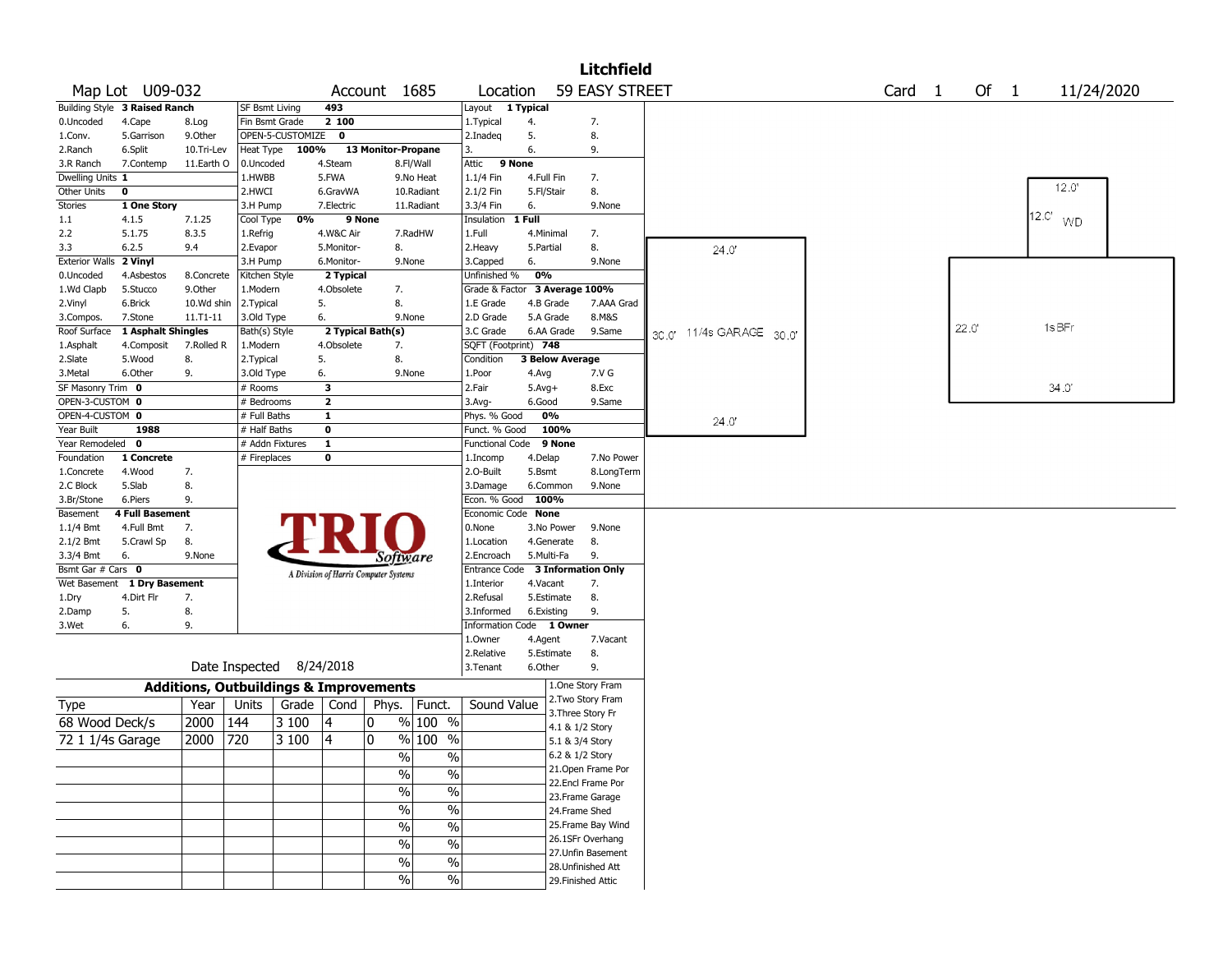|                        | Map Lot U09-033          | Account 1586 | Location                     |                         | <b>EASY STREET</b>        |                                          |                 |                          | Card <sub>1</sub>    | Of $1$           |                                  | 11/24/2020                            |
|------------------------|--------------------------|--------------|------------------------------|-------------------------|---------------------------|------------------------------------------|-----------------|--------------------------|----------------------|------------------|----------------------------------|---------------------------------------|
|                        | BERGERON, MICHAEL        |              |                              | <b>Property Data</b>    |                           |                                          |                 | <b>Assessment Record</b> |                      |                  |                                  |                                       |
| <b>BRASWELL, CAREY</b> |                          |              | Neighborhood 60 Easy Street  |                         |                           | Year                                     | Land            |                          | <b>Buildings</b>     |                  | Exempt                           | Total                                 |
| 24 COUNTY ROAD         |                          |              |                              |                         |                           | 2007                                     |                 | 19,300                   |                      | 0                | 0                                | 19,300                                |
|                        | DUNBARTON NH 03046       |              | Tree Growth Year             | $\mathbf 0$             |                           | 2008                                     |                 | 19,300                   |                      | 0                | O                                | 19,300                                |
|                        |                          |              | X Coordinate                 |                         | 0                         |                                          |                 |                          |                      |                  |                                  |                                       |
| B13110P36              |                          |              | Y Coordinate                 |                         | $\mathbf 0$               | 2009                                     |                 | 19,300                   |                      | $\mathbf 0$      | 0                                | 19,300                                |
| <b>Previous Owner</b>  | NEWENDYKE MELVIN         |              | Zone/Land Use 11 Residential |                         |                           | 2010                                     |                 | 19,300                   |                      | $\mathbf 0$      | 0                                | 19,300                                |
| 84 SMALL ROAD          |                          |              | Secondary Zone               |                         |                           | 2011                                     |                 | 19,300                   |                      | $\mathbf 0$      | 0                                | 19,300                                |
|                        |                          |              |                              |                         |                           | 2012                                     |                 | 19,300                   |                      | $\mathbf 0$      | 0                                | 19,300                                |
|                        | LITCHFIELD ME 04350      |              | Topography 2 Rolling         |                         |                           | 2013                                     |                 | 19,300                   |                      | $\boldsymbol{0}$ | 0                                | 19,300                                |
| Previous Owner         | Sale Date: 12/14/2018    |              | 1.Level                      | 4.Below St              | 7.Res Protec              | 2014                                     |                 | 19,300                   |                      | $\boldsymbol{0}$ | 0                                | 19,300                                |
| SHERMAN, RALPH         |                          |              | 2.Rolling<br>3.Above St      | 5.Low<br>6.Swampy       | 8.<br>9.                  | 2015                                     |                 | 19,300                   |                      | 0                | 0                                | 19,300                                |
| 84 SMALL ROAD          |                          |              | Utilities 9 None             |                         | 9 None                    | 2016                                     |                 | 19,300                   |                      | $\mathbf 0$      | 0                                | 19,300                                |
|                        | LITCHFIELD ME 04350      |              |                              |                         |                           | 2017                                     |                 | 19,300                   |                      | $\boldsymbol{0}$ | 0                                | 19,300                                |
|                        | Sale Date: 7/03/2006     |              | 1.Public<br>2. Water         | 4.Dr Well<br>5.Dug Well | 7.Cesspool<br>8.Lake/Pond | 2018                                     |                 | 19,300                   |                      | $\mathbf 0$      | 0                                | 19,300                                |
|                        |                          |              | 3.Sewer                      | 6.Septic                | 9.None                    | 2019                                     |                 | 40,000                   |                      | $\mathbf 0$      | 0                                | 40,000                                |
|                        |                          |              | <b>Street</b><br>1 Paved     |                         |                           | 2020                                     |                 | 40,000                   |                      | $\mathbf 0$      | 0                                | 40,000                                |
|                        |                          |              | 1.Paved                      | 4.Proposed              | 7.                        |                                          |                 |                          | <b>Land Data</b>     |                  |                                  |                                       |
|                        |                          |              | 2.Semi Imp<br>3.Gravel<br>6. | 5.R/O/W                 | 8.<br>9.None              | <b>Front Foot</b>                        |                 |                          | <b>Effective</b>     |                  | <b>Influence</b>                 | <b>Influence</b>                      |
|                        |                          |              |                              |                         | 0                         | 11.1-100                                 | <b>Type</b>     | Frontage                 | <b>Depth</b>         | <b>Factor</b>    | Code<br>$\overline{\frac{9}{6}}$ | <b>Codes</b><br>1.Unimproved          |
|                        | Inspection Witnessed By: |              |                              |                         | $\mathbf 0$               | 12.101-200                               |                 |                          |                      |                  | $\frac{9}{6}$                    | 2.Excess Frtg                         |
|                        |                          |              |                              | <b>Sale Data</b>        |                           | $13.201+$                                |                 |                          |                      |                  | $\frac{9}{6}$<br>$\frac{9}{6}$   | 3. Topography                         |
| X                      |                          | Date         | Sale Date                    |                         | 12/14/2018                | 14.<br>15.                               |                 |                          |                      |                  | $\frac{9}{6}$                    | 4.Size/Shape<br>5.Access              |
| No./Date               | Description              | Date Insp.   | Price                        |                         |                           |                                          |                 |                          |                      |                  | $\frac{9}{6}$                    | 6.Restriction                         |
|                        |                          |              | Sale Type                    | 1 Land Only             |                           | <b>Square Foot</b>                       |                 |                          | <b>Square Feet</b>   |                  | $\overline{\frac{9}{6}}$         | 7. Right of Way<br>8.View/Environ     |
|                        |                          |              | 1.Land<br>2.L & B            | 4.MFG UNIT<br>5.Other   | 7.<br>8.                  | 16.Regular Lot                           |                 |                          |                      |                  | $\frac{9}{6}$                    | 9. Fract Share                        |
|                        |                          |              | 3.Building<br>6.             |                         | 9.                        | 17.Secondary Lot                         |                 |                          |                      |                  | %                                | <b>Acres</b>                          |
|                        |                          |              | Financing                    | 9 Unknown               |                           | 18. Excess Land                          |                 |                          |                      |                  | $\frac{9}{6}$<br>$\frac{9}{6}$   | 30. Frontage 1<br>31. Frontage 2      |
|                        |                          |              | 1.Convent                    | 4.Seller                | 7.                        | 19.Condominium<br>20.Miscellaneous       |                 |                          |                      |                  | $\frac{9}{6}$                    | 32. Tillable                          |
| Notes:                 |                          |              | 2.FHA/VA                     | 5.Private               | 8.                        |                                          |                 |                          |                      |                  | $\frac{9}{6}$                    | 33.Tillable                           |
|                        |                          |              | 3.Assumed                    | 6.Cash                  | 9.Unknown                 |                                          |                 |                          |                      |                  | %                                | 34.Softwood F&O<br>35. Mixed Wood F&O |
|                        |                          |              | Validity                     | 1 Arms Length Sale      |                           | <b>Fract. Acre</b><br>21. Houselot (Frac |                 |                          | <b>Acreage/Sites</b> |                  |                                  | 36.Hardwood F&O                       |
|                        |                          |              | 1.Valid                      | 4.Split                 | 7.Renovate                | 22.Baselot(Fract)                        | 22              |                          | 0.50                 | 100              | %<br>0                           | 37.Softwood TG                        |
|                        |                          |              | 2.Related                    | 5.Partial               | 8.Other                   | 23.                                      | $\overline{45}$ |                          | 1.00                 | 100 %            | $\overline{0}$<br>%              | 38. Mixed Wood TG                     |
|                        |                          |              | 3.Distress                   | 6.Exempt                | 9.                        | Acres                                    |                 |                          |                      |                  | $\frac{9}{6}$                    | 39.Hardwood TG                        |
|                        |                          |              | Verified                     | <b>5 Public Record</b>  |                           | 24. Houselot                             |                 |                          |                      |                  | %                                | 40. Wasteland                         |
|                        |                          |              | 1.Buyer                      | 4.Agent                 | 7.Family                  | 25.Baselot                               |                 |                          |                      |                  | $\overline{\frac{9}{6}}$         | 41.Gravel Pit<br>42. Mobile Home Si   |
|                        |                          |              | 2.Seller                     | 5.Pub Rec               | 8.Other                   | 26.Rear 1<br>27. Rear 2                  |                 |                          |                      |                  | %                                | 43.Camp Site                          |
|                        |                          |              | 3.Lender                     | 6.MLS                   | 9.                        |                                          |                 |                          |                      |                  |                                  | 44.Lot Improvemen                     |
|                        |                          |              |                              |                         |                           | 28. Rear 3                               |                 |                          |                      |                  |                                  |                                       |
| <b>Litchfield</b>      |                          |              |                              |                         |                           | 29. Rear 4                               |                 |                          | <b>Total Acreage</b> | 0.50             |                                  | 45.Access Right<br>46.Golf Course     |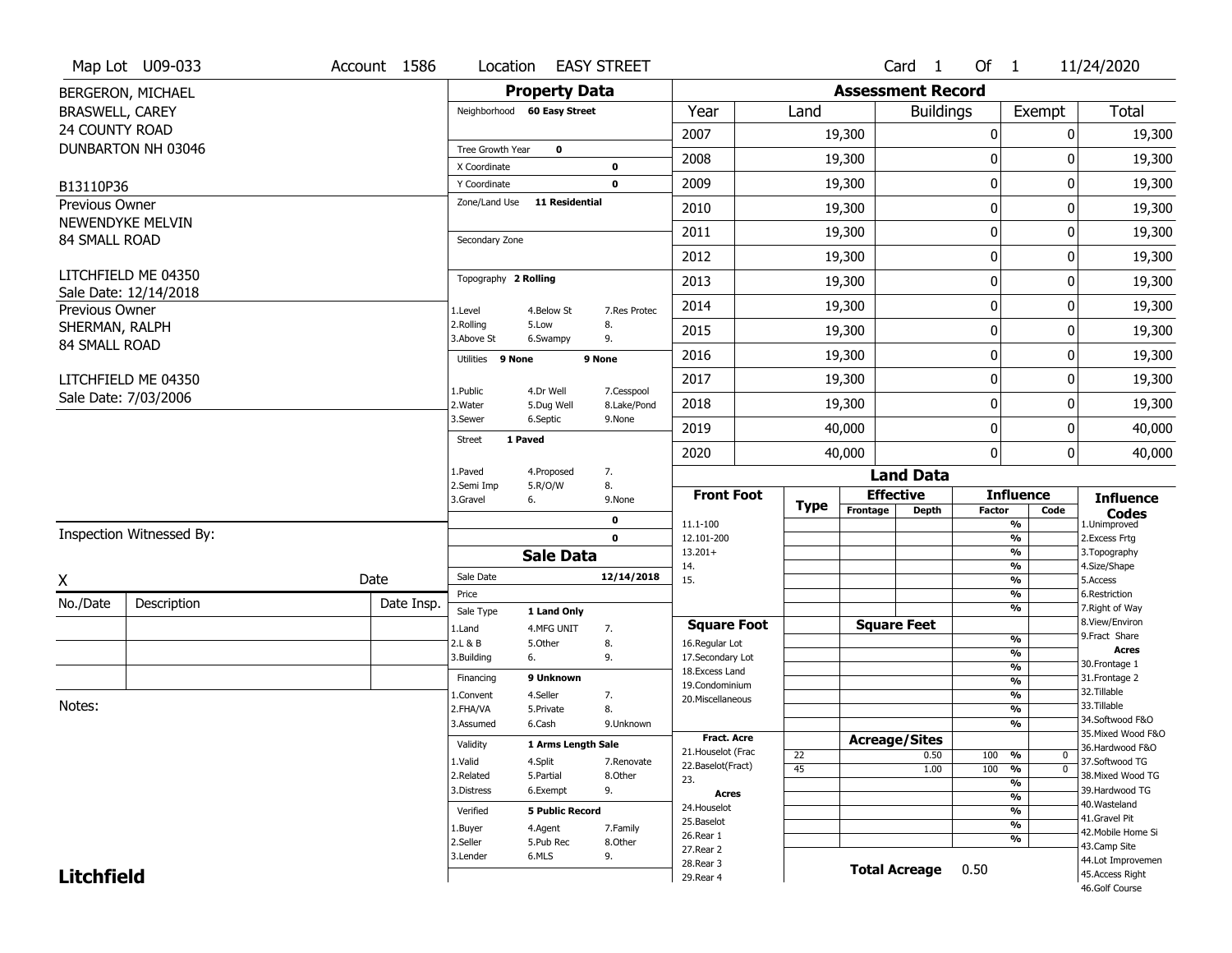|                       |                 |                                                   |                       |                  |            |                                       |               |                        |              | Litchfield         |                   |        |            |
|-----------------------|-----------------|---------------------------------------------------|-----------------------|------------------|------------|---------------------------------------|---------------|------------------------|--------------|--------------------|-------------------|--------|------------|
|                       | Map Lot U09-033 |                                                   |                       |                  |            | Account 1586                          |               | Location               |              | <b>EASY STREET</b> | Card <sub>1</sub> | Of $1$ | 11/24/2020 |
| <b>Building Style</b> |                 |                                                   | <b>SF Bsmt Living</b> |                  |            |                                       |               | Layout                 |              |                    |                   |        |            |
| 0.Uncoded             | 4.Cape          | 8.Log                                             | Fin Bsmt Grade        |                  |            |                                       |               | 1. Typical             | 4.           | 7.                 |                   |        |            |
| 1.Conv.               | 5.Garrison      | 9.0ther                                           |                       | OPEN-5-CUSTOMIZE |            |                                       |               | 2.Inadeq               | 5.           | 8.                 |                   |        |            |
| 2.Ranch               | 6.Split         | 10.Tri-Lev                                        | Heat Type             | 100%             |            |                                       |               | 3.                     | 6.           | 9.                 |                   |        |            |
| 3.R Ranch             | 7.Contemp       | 11.Earth O                                        | 0.Uncoded             |                  | 4.Steam    |                                       | 8.Fl/Wall     | Attic                  |              |                    |                   |        |            |
| Dwelling Units        |                 |                                                   | 1.HWBB                |                  | 5.FWA      |                                       | 9.No Heat     | 1.1/4 Fin              | 4.Full Fin   | 7.                 |                   |        |            |
| Other Units           |                 |                                                   | 2.HWCI                |                  | 6.GravWA   |                                       | 10.Radiant    | 2.1/2 Fin              | 5.Fl/Stair   | 8.                 |                   |        |            |
| <b>Stories</b>        |                 |                                                   | 3.H Pump              |                  | 7.Electric |                                       | 11.Radiant    | 3.3/4 Fin              | 6.           | 9.None             |                   |        |            |
| 1.1                   | 4.1.5           | 7.1.25                                            | Cool Type             | 0%               |            |                                       |               | Insulation             |              |                    |                   |        |            |
| 2.2                   | 5.1.75          | 8.3.5                                             | 1.Refrig              |                  | 4.W&C Air  |                                       | 7.RadHW       | 1.Full                 | 4.Minimal    | 7.                 |                   |        |            |
| 3.3                   | 6.2.5           | 9.4                                               | 2.Evapor              |                  | 5.Monitor- | 8.                                    |               | 2. Heavy               | 5.Partial    | 8.                 |                   |        |            |
| <b>Exterior Walls</b> |                 |                                                   | 3.H Pump              |                  | 6.Monitor- | 9.None                                |               | 3.Capped               | 6.           | 9.None             |                   |        |            |
| 0.Uncoded             | 4.Asbestos      | 8.Concrete                                        | Kitchen Style         |                  |            |                                       |               | Unfinished %           |              |                    |                   |        |            |
| 1.Wd Clapb            | 5.Stucco        | 9.Other                                           | 1.Modern              |                  | 4.Obsolete | 7.                                    |               | Grade & Factor         |              |                    |                   |        |            |
| 2.Vinyl               | 6.Brick         | 10.Wd shin                                        | 2.Typical             |                  | 5.         | 8.                                    |               | 1.E Grade              | 4.B Grade    | 7.AAA Grad         |                   |        |            |
| 3.Compos.             | 7.Stone         | 11.T1-11                                          | 3.Old Type            |                  | 6.         | 9.None                                |               | 2.D Grade              | 5.A Grade    | 8.M&S              |                   |        |            |
| Roof Surface          |                 |                                                   | Bath(s) Style         |                  |            |                                       |               | 3.C Grade              | 6.AA Grade   | 9.Same             |                   |        |            |
| 1.Asphalt             | 4.Composit      | 7.Rolled R                                        | 1.Modern              |                  | 4.Obsolete | 7.                                    |               | SQFT (Footprint)       |              |                    |                   |        |            |
| 2.Slate               | 5.Wood          | 8.                                                | 2.Typical             |                  | 5.         | 8.                                    |               | Condition              |              |                    |                   |        |            |
| 3.Metal               | 6.Other         | 9.                                                | 3.Old Type            |                  | 6.         | 9.None                                |               | 1.Poor                 | 4.Avg        | 7.V G              |                   |        |            |
| SF Masonry Trim       |                 |                                                   | # Rooms               |                  |            |                                       |               | 2.Fair                 | $5.Avg+$     | 8.Exc              |                   |        |            |
| OPEN-3-CUSTOM         |                 |                                                   | # Bedrooms            |                  |            |                                       |               | $3.$ Avg-              | 6.Good       | 9.Same             |                   |        |            |
| OPEN-4-CUSTOM         |                 |                                                   | # Full Baths          |                  |            |                                       |               | Phys. % Good           |              |                    |                   |        |            |
| Year Built            |                 |                                                   | # Half Baths          |                  |            |                                       |               | Funct. % Good          |              |                    |                   |        |            |
| Year Remodeled        |                 |                                                   | # Addn Fixtures       |                  |            |                                       |               | <b>Functional Code</b> |              |                    |                   |        |            |
| Foundation            |                 |                                                   | # Fireplaces          |                  |            |                                       |               | 1.Incomp               | 4.Delap      | 7.No Power         |                   |        |            |
| 1.Concrete            | 4.Wood          | 7.                                                |                       |                  |            |                                       |               | 2.0-Built              | 5.Bsmt       | 8.LongTerm         |                   |        |            |
| 2.C Block             | 5.Slab          | 8.                                                |                       |                  |            |                                       |               | 3.Damage               | 6.Common     | 9.None             |                   |        |            |
| 3.Br/Stone            | 6.Piers         | 9.                                                |                       |                  |            |                                       |               | Econ. % Good           |              |                    |                   |        |            |
| Basement              |                 |                                                   |                       |                  |            |                                       |               | Economic Code          |              |                    |                   |        |            |
| 1.1/4 Bmt             | 4.Full Bmt      | 7.                                                |                       |                  |            |                                       |               | 0.None                 | 3.No Power   | 9.None             |                   |        |            |
| 2.1/2 Bmt             | 5.Crawl Sp      | 8.                                                |                       |                  |            |                                       |               | 1.Location             | 4.Generate   | 8.                 |                   |        |            |
| 3.3/4 Bmt             | 6.              | 9.None                                            |                       |                  |            |                                       |               | 2.Encroach             | 5.Multi-Fa   | 9.                 |                   |        |            |
| Bsmt Gar # Cars       |                 |                                                   |                       |                  |            | Software                              |               | <b>Entrance Code</b>   | $\mathbf{o}$ |                    |                   |        |            |
| Wet Basement          |                 |                                                   |                       |                  |            | A Division of Harris Computer Systems |               | 1.Interior             | 4.Vacant     | 7.                 |                   |        |            |
| 1.Dry                 | 4.Dirt Flr      | 7.                                                |                       |                  |            |                                       |               | 2.Refusal              | 5.Estimate   | 8.                 |                   |        |            |
| 2.Damp                | 5.              | 8.                                                |                       |                  |            |                                       |               | 3.Informed             | 6.Existing   | 9.                 |                   |        |            |
| 3.Wet                 | 6.              | 9.                                                |                       |                  |            |                                       |               | Information Code 0     |              |                    |                   |        |            |
|                       |                 |                                                   |                       |                  |            |                                       |               | 1.Owner                | 4.Agent      | 7.Vacant           |                   |        |            |
|                       |                 |                                                   |                       |                  |            |                                       |               | 2.Relative             | 5.Estimate   | 8.                 |                   |        |            |
|                       |                 | Date Inspected                                    |                       |                  |            |                                       |               | 3. Tenant              | 6.Other      | 9.                 |                   |        |            |
|                       |                 |                                                   |                       |                  |            |                                       |               |                        |              |                    |                   |        |            |
|                       |                 | <b>Additions, Outbuildings &amp; Improvements</b> |                       |                  |            |                                       |               |                        |              | 1.One Story Fram   |                   |        |            |
| Type                  |                 | Year                                              | Units                 | Grade            | Cond       | Phys.                                 | Funct.        | Sound Value            |              | 2. Two Story Fram  |                   |        |            |
|                       |                 |                                                   |                       |                  |            | %                                     | $\%$          |                        |              | 3. Three Story Fr  |                   |        |            |
|                       |                 |                                                   |                       |                  |            |                                       |               |                        |              | 4.1 & 1/2 Story    |                   |        |            |
|                       |                 |                                                   |                       |                  |            | %                                     | %             |                        |              | 5.1 & 3/4 Story    |                   |        |            |
|                       |                 |                                                   |                       |                  |            | $\sqrt{6}$                            | $\%$          |                        |              | 6.2 & 1/2 Story    |                   |        |            |
|                       |                 |                                                   |                       |                  |            | $\frac{1}{2}$                         | $\frac{1}{2}$ |                        |              | 21. Open Frame Por |                   |        |            |
|                       |                 |                                                   |                       |                  |            | $\sqrt{6}$                            | $\frac{0}{6}$ |                        |              | 22.Encl Frame Por  |                   |        |            |
|                       |                 |                                                   |                       |                  |            |                                       |               |                        |              | 23.Frame Garage    |                   |        |            |
|                       |                 |                                                   |                       |                  |            | $\frac{1}{2}$                         | $\frac{0}{6}$ |                        |              | 24.Frame Shed      |                   |        |            |
|                       |                 |                                                   |                       |                  |            | $\frac{0}{6}$                         | $\frac{0}{6}$ |                        |              | 25. Frame Bay Wind |                   |        |            |
|                       |                 |                                                   |                       |                  |            | $\%$                                  | $\frac{1}{2}$ |                        |              | 26.1SFr Overhang   |                   |        |            |
|                       |                 |                                                   |                       |                  |            |                                       |               |                        |              | 27.Unfin Basement  |                   |        |            |
|                       |                 |                                                   |                       |                  |            | $\%$                                  | $\frac{1}{2}$ |                        |              | 28.Unfinished Att  |                   |        |            |
|                       |                 |                                                   |                       |                  |            | $\frac{9}{6}$                         | $\%$          |                        |              | 29. Finished Attic |                   |        |            |
|                       |                 |                                                   |                       |                  |            |                                       |               |                        |              |                    |                   |        |            |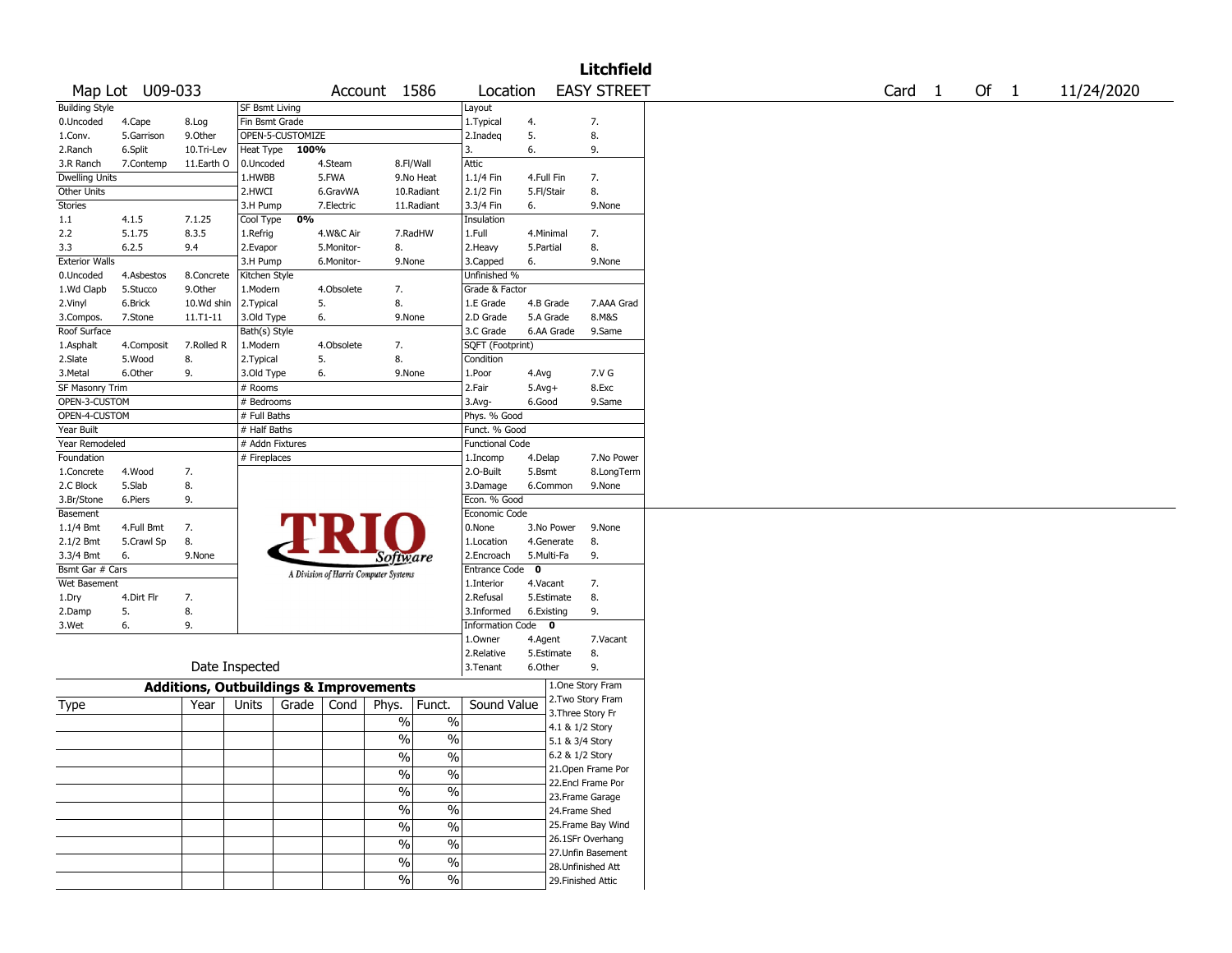|                   | Map Lot U09-034                                      | Account 828 | Location                            | 47 EASY STREET                    |                                         |                       |          | Card <sub>1</sub>                | Of 1          |                          | 11/24/2020                            |
|-------------------|------------------------------------------------------|-------------|-------------------------------------|-----------------------------------|-----------------------------------------|-----------------------|----------|----------------------------------|---------------|--------------------------|---------------------------------------|
| COLE, JESSIE      |                                                      |             |                                     | <b>Property Data</b>              |                                         |                       |          | <b>Assessment Record</b>         |               |                          |                                       |
| 47 EASY STREET    |                                                      |             | Neighborhood 60 Easy Street         |                                   | Year                                    | Land                  |          | <b>Buildings</b>                 |               | Exempt                   | <b>Total</b>                          |
|                   | LITCHFIELD ME 04350                                  |             |                                     |                                   | 2007                                    |                       | 43,200   |                                  | 114,846       | 13,000                   | 145,046                               |
|                   |                                                      |             | Tree Growth Year                    | $\mathbf 0$                       | 2008                                    |                       | 43,200   |                                  | 114,809       | 12,350                   | 145,659                               |
| B4900P172         |                                                      |             | X Coordinate<br>Y Coordinate        | 0<br>$\mathbf 0$                  | 2009                                    |                       | 43,200   |                                  | 108,732       | 9,500                    | 142,432                               |
|                   |                                                      |             | Zone/Land Use                       | <b>11 Residential</b>             | 2010                                    |                       | 43,200   |                                  | 82,544        | 10,000                   | 115,744                               |
|                   |                                                      |             |                                     |                                   | 2011                                    |                       | 43,200   |                                  | 86,068        | 10,000                   | 119,268                               |
|                   |                                                      |             | Secondary Zone                      |                                   | 2012                                    |                       | 43,200   |                                  | 86,068        | 10,000                   | 119,268                               |
|                   |                                                      |             | Topography 2 Rolling                |                                   | 2013                                    |                       | 43,200   |                                  | 85,072        | 10,000                   | 118,272                               |
|                   |                                                      |             | 1.Level                             | 7.Res Protec<br>4.Below St        | 2014                                    |                       | 43,200   |                                  | 85,064        | 10,000                   | 118,264                               |
|                   |                                                      |             | 2.Rolling<br>3.Above St             | 5.Low<br>8.<br>9.<br>6.Swampy     | 2015                                    |                       | 43,200   |                                  | 84,062        | 10,000                   | 117,262                               |
|                   |                                                      |             | 4 Drilled Well<br>Utilities         | <b>6 Septic System</b>            | 2016                                    |                       | 43,200   |                                  | 84,062        | 15,000                   | 112,262                               |
|                   |                                                      |             | 1.Public                            | 4.Dr Well<br>7.Cesspool           | 2017                                    |                       | 43,200   |                                  | 108,941       | 20,000                   | 132,141                               |
|                   |                                                      |             | 2. Water                            | 8.Lake/Pond<br>5.Dug Well         | 2018                                    |                       | 43,200   |                                  | 147,421       | 19,200                   | 171,421                               |
|                   |                                                      |             | 3.Sewer<br>1 Paved<br><b>Street</b> | 6.Septic<br>9.None                | 2019                                    |                       | 61,200   |                                  | 229,500       | 20,000                   | 270,700                               |
|                   |                                                      |             |                                     |                                   | 2020                                    |                       | 61,200   |                                  | 241,300       | 25,000                   | 277,500                               |
|                   |                                                      |             | 1.Paved<br>2.Semi Imp               | 4.Proposed<br>7.<br>5.R/O/W<br>8. |                                         |                       |          | <b>Land Data</b>                 |               |                          |                                       |
|                   |                                                      |             | 3.Gravel<br>6.                      | 9.None                            | <b>Front Foot</b>                       | Type                  | Frontage | <b>Effective</b><br><b>Depth</b> | <b>Factor</b> | <b>Influence</b><br>Code | <b>Influence</b>                      |
|                   |                                                      |             |                                     | 0                                 | 11.1-100                                |                       |          |                                  |               | $\frac{9}{6}$            | <b>Codes</b><br>1.Unimproved          |
|                   | Inspection Witnessed By:                             |             |                                     | 0                                 |                                         |                       |          |                                  |               | %                        | 2. Excess Frtg                        |
|                   |                                                      |             |                                     |                                   | 12.101-200                              |                       |          |                                  |               |                          |                                       |
|                   |                                                      |             |                                     | <b>Sale Data</b>                  | $13.201+$<br>14.                        |                       |          |                                  |               | %<br>%                   | 3. Topography<br>4.Size/Shape         |
| χ                 |                                                      | Date        | Sale Date                           | 5/15/1995                         | 15.                                     |                       |          |                                  |               | %                        | 5.Access                              |
| No./Date          | Description                                          | Date Insp.  | Price                               | 83,000                            |                                         |                       |          |                                  |               | %<br>%                   | 6.Restriction<br>7. Right of Way      |
|                   |                                                      |             | Sale Type                           | 2 Land & Buildings                | <b>Square Foot</b>                      |                       |          | <b>Square Feet</b>               |               |                          | 8.View/Environ                        |
|                   |                                                      |             | 1.Land<br>2.L & B                   | 4.MFG UNIT<br>7.<br>8.<br>5.Other | 16.Regular Lot                          |                       |          |                                  |               | %                        | 9. Fract Share                        |
|                   |                                                      |             | 3.Building<br>6.                    | 9.                                | 17.Secondary Lot                        |                       |          |                                  |               | %                        | <b>Acres</b><br>30. Frontage 1        |
|                   |                                                      |             | Financing                           | 9 Unknown                         | 18.Excess Land                          |                       |          |                                  |               | %<br>%                   | 31. Frontage 2                        |
|                   |                                                      |             | 1.Convent                           | 4.Seller<br>7.                    | 19.Condominium<br>20.Miscellaneous      |                       |          |                                  |               | %                        | 32. Tillable                          |
| Notes:            |                                                      |             | 2.FHA/VA                            | 5.Private<br>8.                   |                                         |                       |          |                                  |               | %                        | 33.Tillable                           |
|                   | 2/17/20 NAH CAN'T SEE INSIDE, BUT VERY LITTLE CHANGE |             | 3.Assumed                           | 6.Cash<br>9.Unknown               |                                         |                       |          |                                  |               | %                        | 34.Softwood F&O<br>35. Mixed Wood F&O |
|                   | FROM OUTSIDE, EST N/C BUT CHANGE GRADE AS NOTED      |             | Validity                            | 1 Arms Length Sale                | <b>Fract. Acre</b>                      |                       |          | <b>Acreage/Sites</b>             |               |                          | 36.Hardwood F&O                       |
| PREVIOUSLY.       |                                                      |             | 1.Valid                             | 4.Split<br>7.Renovate             | 21. Houselot (Frac<br>22.Baselot(Fract) | 21                    |          | 0.50                             | 100           | %<br>0<br>$\mathbf 0$    | 37.Softwood TG                        |
|                   | 4/12/19 VAC? ADJ FUNCH, COND. ADJ StHt OF GAR, ADD   |             | 2.Related                           | 5.Partial<br>8.Other              | 23.                                     | $\overline{26}$<br>44 |          | 0.40<br>1.00                     | 100<br>100    | %<br>%<br>$\mathbf{0}$   | 38. Mixed Wood TG                     |
| ATTIC.            |                                                      |             | 3.Distress                          | 9.<br>6.Exempt                    | Acres                                   | 45                    |          | 0.00                             | 100           | %<br>0                   | 39.Hardwood TG                        |
|                   | 05/18/2018 W/ Mr.(not Owner) no info apt/garage more |             | Verified                            | <b>5 Public Record</b>            | 24. Houselot                            |                       |          |                                  |               | %                        | 40.Wasteland<br>41.Gravel Pit         |
| done, add wd.     |                                                      |             | 1.Buyer                             | 4.Agent<br>7.Family               | 25.Baselot                              |                       |          |                                  |               | %                        | 42. Mobile Home Si                    |
|                   | '17 nah house completely rebuilt.                    |             | 2.Seller                            | 5.Pub Rec<br>8.Other              | 26.Rear 1<br>27. Rear 2                 |                       |          |                                  |               | %                        | 43.Camp Site                          |
| <b>Litchfield</b> |                                                      |             | 3.Lender                            | 6.MLS<br>9.                       | 28. Rear 3<br>29. Rear 4                |                       |          | <b>Total Acreage</b>             | 0.90          |                          | 44.Lot Improvemen<br>45. Access Right |